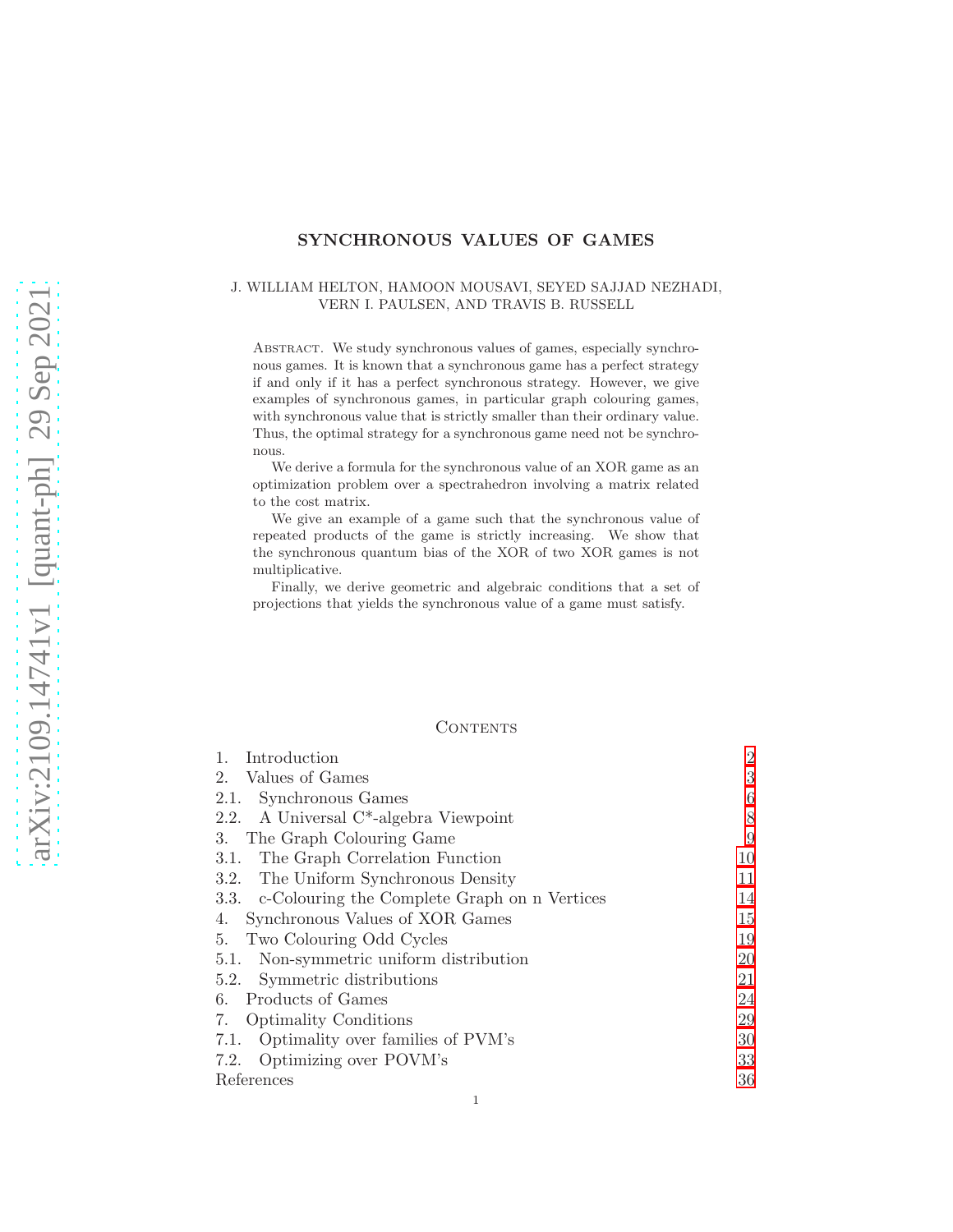#### 1. INTRODUCTION

<span id="page-1-0"></span>Nonlocal games have been the central object of study in many areas of computer science and quantum information [\[BGKW88,](#page-35-1) [BFL91,](#page-35-2) [FGLSS96,](#page-35-3) [ALMSS98,](#page-35-4) [AS98\]](#page-35-5). They play a central role in our understanding of entanglement. Such games were vital to the recent resolution of the Connes' Embedding Problem [\[JNVWY20\]](#page-36-0) and to answering the Tsirelson Problems [\[Sl19a,](#page-36-1) [JNVWY20\]](#page-36-0) about the relationships between the different mathematical models for entanglement.

The *value* of a nonlocal game is the supremum of the probability of winning the game over all allowed strategies. The value of a game can vary depending on the types of strategies or probability densities that are allowed, and there has been considerable interest in how the value of a game can change when one is allowed to use quantum assisted strategies versus classically defined distributions [\[CHSH69,](#page-35-6) [Me90,](#page-36-2) [CHTW04,](#page-35-7) [RV15,](#page-36-3) [CM14,](#page-35-8) [CLS17\]](#page-35-9). In addition, the proofs of the separation of the various mathematical models for entanglement involved finding games whose quantum assisted values depended on the particular mathematical model used to describe entanglement. Thus, separating the values of games for the various models has been the most successful tool in showing that these various models of quantum densities are different [\[JNVWY20,](#page-36-0) [Sl19b,](#page-36-4) [Sl19a,](#page-36-1) [DPP19a,](#page-35-10) [MR19,](#page-36-5) [Co20,](#page-35-11) [CS18\]](#page-35-12).

In this paper we are interested in how values of games behave when one puts on the restriction that the probability densities derived from the various models must also be *synchronous*, a term we define later. There are several reasons for this interest. First, it has been shown that the study of synchronous densities is related to the study of traces on  $C^*$ -algebras [\[PSSTW16,](#page-36-6) [KPS18\]](#page-36-7). For this reason, finding synchronous values of games turns into problems about optimizing the trace of an element of a C\*-algebra over certain types of traces on the  $C^*$ -algebra, which lends a totally different flavour to the theory of values of games.

Second, the Connes' Embedding Problem in its original form is a question about the behaviour of traces. So studying synchronous values of games provides a much more direct link between this problem and games.

Finally, there is a family of games known as *synchronous games* that has been very useful in delineating the separations between the different models for quantum densities. In fact, the separations between the different models for entanglement have all been shown using synchronous games. For synchronous games, it is very natural to restrict the allowed strategies to also be synchronous.

Thus, hopefully, the study of synchronous values of synchronous games could lead to a clearer understanding of the negative resolution of the Connes' Embedding Problem.

In section 2, we delineate these ideas and definitions more clearly.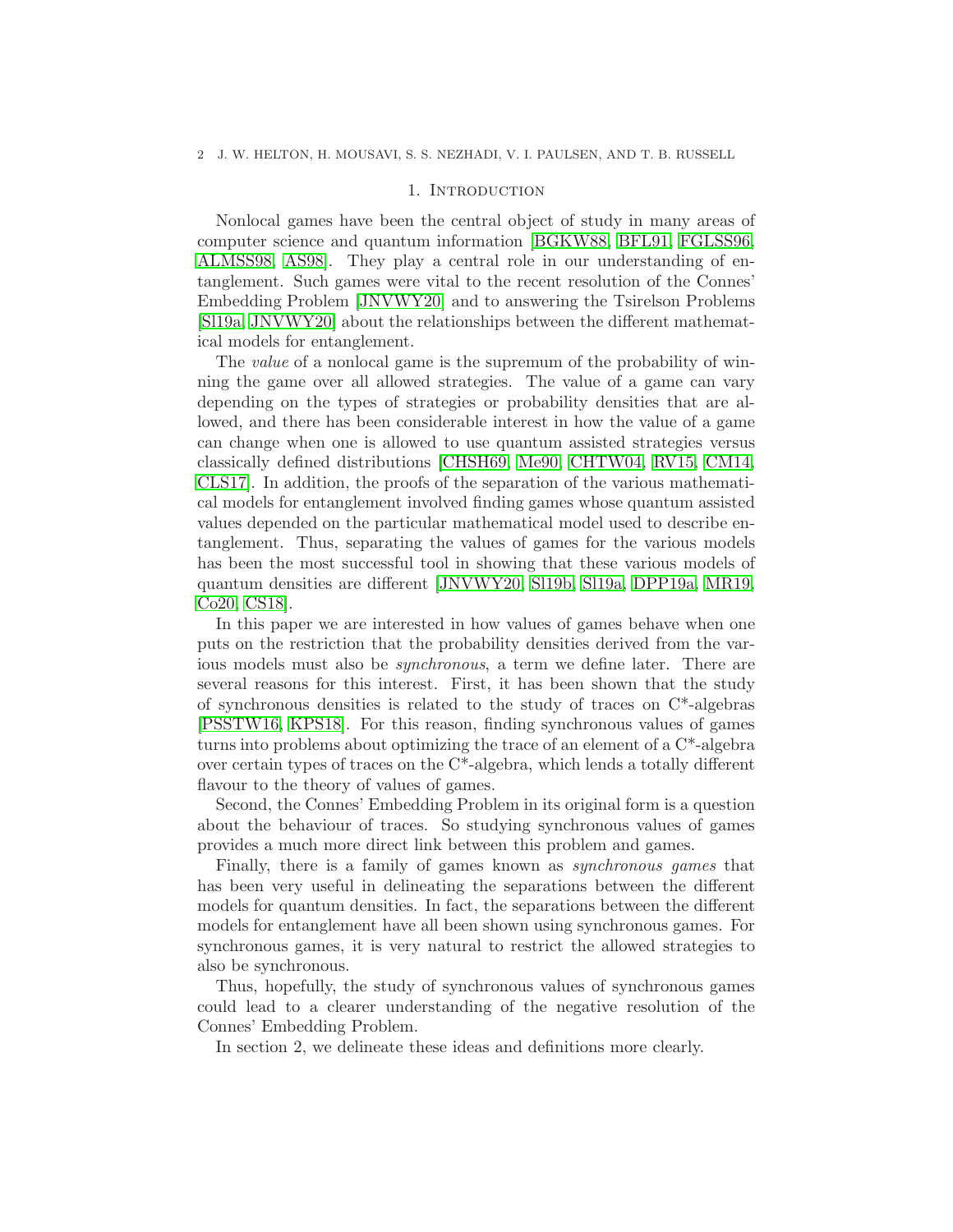In section 3, we turn our attention to the graph colouring game. In this game the players are given  $c$  colours with  $c$  smaller than the chromatic number of the graph. The value of this game is in some sense a measure of how nearly they can convince someone that they have successfully coloured the graph with only c-colours. Remarkably the quantum assisted value can be much higher than the classical value of these games. We give a formula for the synchronous value of the 2-colouring game for any graph in terms of the graph correlation function that was introduced in [\[DPP19a\]](#page-35-10) and for the synchronous value of c-colouring complete graphs.

In section 4, we turn our attention to a family of games that has been studied extensively in the literature, called XOR games. For XOR games, their ordinary value and their synchronous value are shown to be optimization problems over two different spectrahedra.

In section 5, we return to the graph colouring game and study the problem of 2-colouring an odd cycle. Even though this game is synchronous, we show that often there are non-synchronous strategies that out perform any synchronous strategy. In fact, we show that as one varies the prior distributions on pairs of vertices, which are the inputs of this game, then there are various regimes where the synchronous values are smaller than the non-synchronous values and other regimes where they are the same.

In section 6, we turn our attention to parallel repetition of games. A famous result in game theory says that unless the classical value of a game is 1, then the value of playing n parallel copies of the game tends to 0 as  $n$ grows. In contrast, we give an example of a game whose synchronous value is strictly increasing under parallel repetition. The *bias* of the XOR of two XOR games is known to be multiplicative. We show that in contrast the synchronous bias need not be multiplicative.

Finally, each synchronous strategy for a game corresponds to a certain arrangement of projections in a tracial  $C^*$ -algebra. In section 7, we derive conditions that are necessarily met by any arrangement of projections that yield a correlation that attains the synchronous value of the game. For the CHSH game we show that these relations force all of the projections to commute, and that, consequently, for the CHSH game the quantum-assisted synchronous value is equal to the classical value of the game. More generally, we give conditions which must hold whenever the max value of a game occurs with a finite dimensional synchronous strategy.

## 2. Values of Games

<span id="page-2-0"></span>The types of games that we shall be interested in are *two player nonlocal games*. These are *cooperative games* in which two players referred to as Alice and Bob cooperate to give correct pairs of answers to pairs of questions posed by a third party often called the *Referee* or *Verifier*. The nonlocality condition is that once the game starts the players cannot communicate with one another. In particular, Alice does not know what question Bob has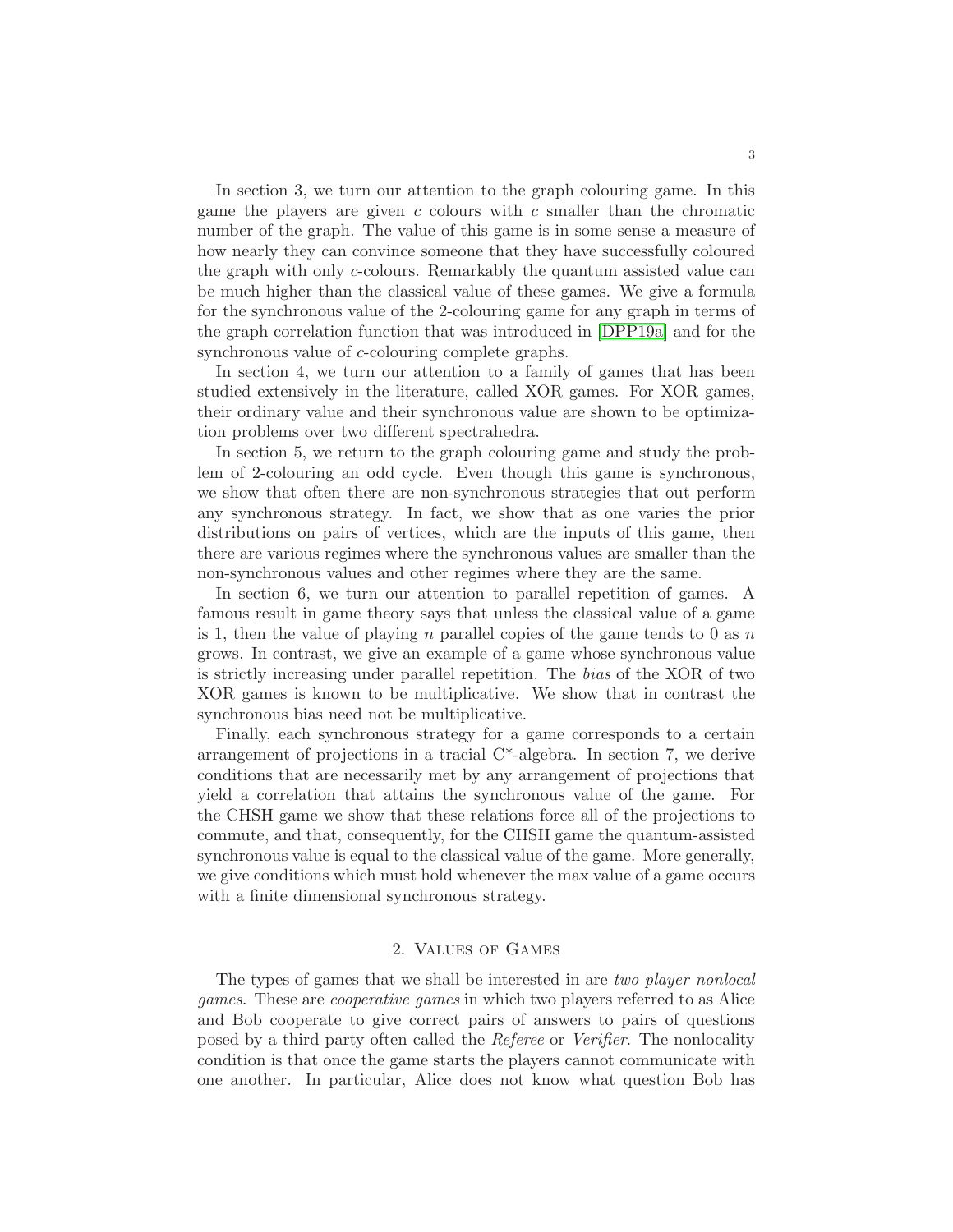received and vice versa. Whether the pair of answers returned by the players is satisfactory or not depends not just on the individual answers but on the 4-tuple consisting of the question-answer pairs.

More formally a nonlocal game is described by two input sets  $I_A$ ,  $I_B$ , two output set  $O_A$ ,  $O_B$ , and a function

$$
\lambda: I_A \times I_B \times O_A \times O_B \to \{0,1\},\
$$

often called the *rules* or *verification function*, where

 $W := \{(x, y, a, b) : \lambda(x, y, a, b) = 1\},\$ 

is the set of *correct* or *winning* 4-tuples and

$$
N := \{(x, y, a, b) : \lambda(x, y, a, b) = 0\},\
$$

is the set of *incorrect* or *losing* 4-tuples. We sometimes refer to N as the *null set*. Each *round* of the game consists of Alice and Bob receiving an input pair  $(x, y)$  and returning an output pair  $(a, b)$ . Thus, a game G is specified by  $(I_A, I_B, O_A, O_b, \lambda)$ .

Intuitively, if Alice and Bob have some *strategy* for such a game, then it would yield a **conditional probability density**<sup>[1](#page-3-0)</sup>,

$$
p(a, b|x, y), x \in I_A, y \in I_B, a \in O_A, b \in O_B,
$$

which gives the conditional probability that Alice and Bob return output pair  $(a, b)$ , given that they received input pair  $(x, y)$ . We often use **density** to refer to conditional probability density. We do not attempt to make the term strategy precise and instead focus on such conditional densities. Since  $0 \leq p(a, b|x, y) \leq 1$ ,  $\forall a, b, x, y$ , it is natural to identify densities with points in the m-cube,  $[0, 1]^m$  where  $m = n_A n_B k_A k_B$  is the product of the cardinalities,  $n_A = |I_A|, n_B = |O_B|, k_A = |O_A|, k_B = |O_B|$ .

A strategy p is called *non-signaling* if

• for every  $a \in O_A$ ,  $x \in I_A$  and  $y, y' \in I_B$  we have

$$
\sum_{b} p(a, b|x, y) = \sum_{b} p(a, b|x, y'),
$$

• for every  $b \in O_B$ ,  $y \in I_B$  and  $x, x' \in I_A$  we have

$$
\sum_{a} p(a,b|x,y) = \sum_{a} p(a,b|x',y).
$$

Intuitively, this is a restatement of the nonlocality condition that states that Alice's answer is not dependent on Bob's question and vice versa. Every strategy in this paper is non-signalling. For a density  $p(a, b|x, y)$  we denote Alice's marginal density by  $p_A$ . This is defined to be  $p_A(a|x) =$  $\sum_{b} p_A(a, b|x, y)$  where y is any question for Bob (the choice of y does not matter because  $p$  is non-signalling). One can similarly define Bob's marginal density  $p_B$ .

<span id="page-3-0"></span><sup>1</sup>Some authors refer to conditional probability densities as correlations.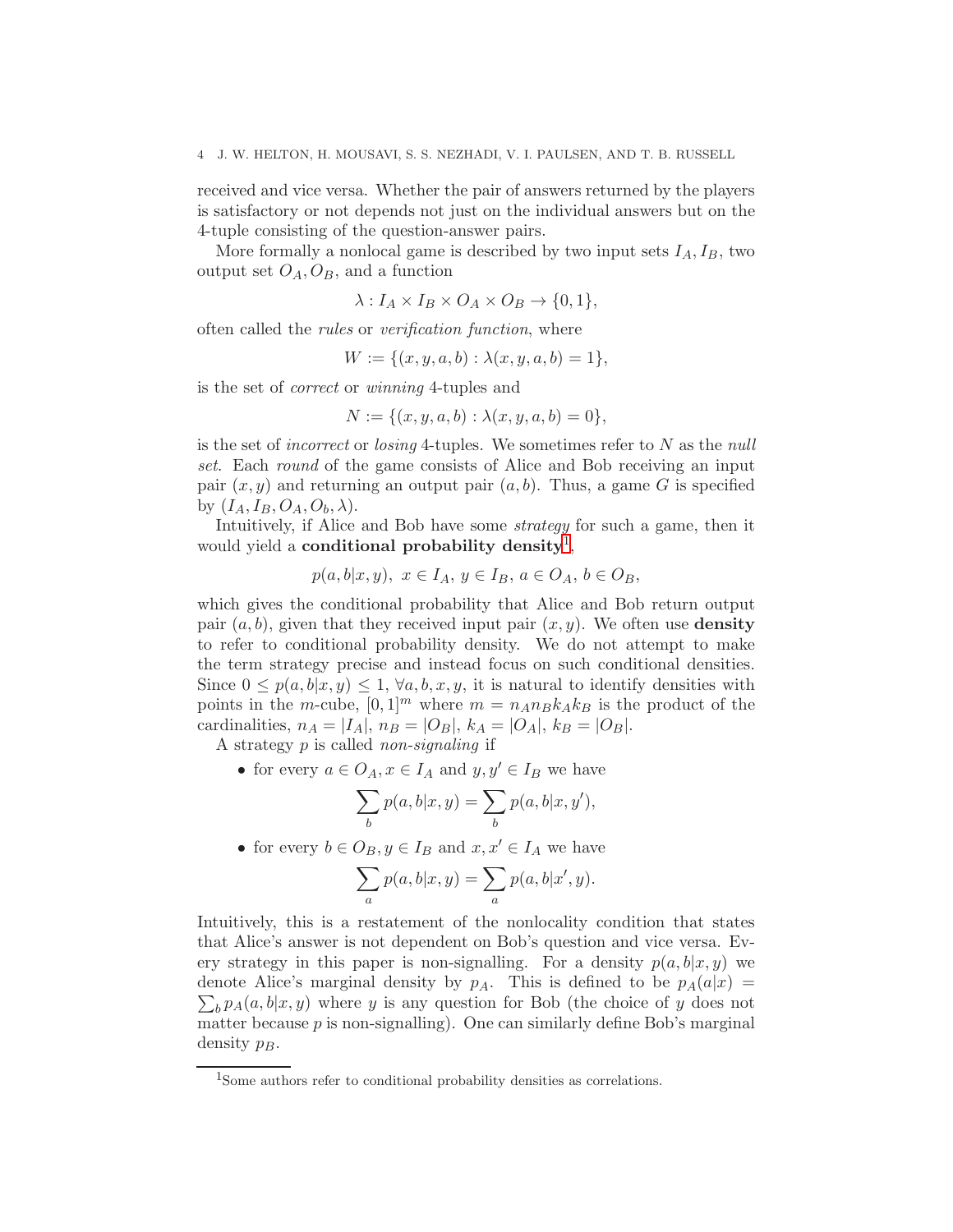In a two-player nonlocal game, we sometimes specify that the referee asks Alice and Bob questions according to a given **prior distribution**<sup>[2](#page-4-0)</sup> (or distribution for short) on input pairs, i.e.,

$$
\pi: I_A \times I_B \to [0,1],
$$

with  $\sum_{x,y} \pi(x, y) = 1$ . Then the probability of winning, i.e., the *expected value* of a given strategy  $p(a, b|x, y)$  is given by

$$
\omega(G, \pi, p) = \sum_{x, y, a, b} \pi(x, y) \lambda(x, y, a, b) p(a, b|x, y)
$$

$$
= \sum_{(x, y, a, b) \in W} \pi(x, y) p(a, b|x, y).
$$

Given a set S of conditional probability densities the S-value of the pair  $(G,\pi)$  is

$$
\omega_S(G, \pi) := \sup \{ \omega(G, \pi, p) : p \in S \}.
$$

Identifying  $S \subseteq [0,1]^m$ , since the value is clearly a convex function of p, the value will always be attained at one of the extreme points of the closed convex hull of S.

There are many sets of conditional probability densities for which researchers attempt to compute the S-value. Among these, in particular, are the local, quantum, and quantum commuting densities, denoted by

 $C_{loc}(n_A, n_B, k_A, k_B), C_a(n_A, n_B, k_A, k_B),$  and  $C_{ac}(n_A, n_B, k_A, k_B),$ 

respectively. We refer to [\[HMPS19,](#page-35-13) [KPS18\]](#page-36-7) for the precise definitions of these sets. To simplify notation, we generally suppress the set sizes. For fixed numbers of inputs and outputs these are convex sets, with  $C_{loc}$  and  $C_{qc}$ closed, while  $C_q$  is not generally closed. In fact, in [\[DPP19a\]](#page-35-10) it was shown that  $C_q(n, n, k, k)$  is not closed for all  $n \geq 5, k \geq 2$ . The closure of  $C_q$  is often denoted by  $C_{qa}$ . These sets satisfy

$$
C_{loc} \subseteq C_q \subseteq C_{qa} \subseteq C_{qc}.
$$

To simplify notation, we set

$$
\omega_t(G, \pi) = \omega_{C_t}(G, \pi), \ t = loc, q, qa, qc.
$$

Note that, since the value is a continuous function of the density, we have  $\omega_q(G,\pi) = \omega_{qa}(G,\pi)$ . An often interesting question for  $\omega_q(G,\pi)$  is whether or not the value is actually attained by an element of  $C_q$ . For  $t = loc, qa, qc$ the value is always attained, since the corresponding sets of densities are closed and hence compact.

Computing these values for various games generated a great deal of interest in the operator algebras community when it was shown by [\[JNPPSW11\]](#page-36-8) that if the *Connes' embedding problem* had an affirmative answer, then

$$
\omega_q(G, \pi) = \omega_{qc}(G, \pi),
$$

<span id="page-4-0"></span><sup>&</sup>lt;sup>2</sup>Some authors let  $\pi$  be a part of the definition of the game, that is they let the tuple  $(I_A, I_B, O_A, O_b, \lambda, \pi)$  to be specifying the game.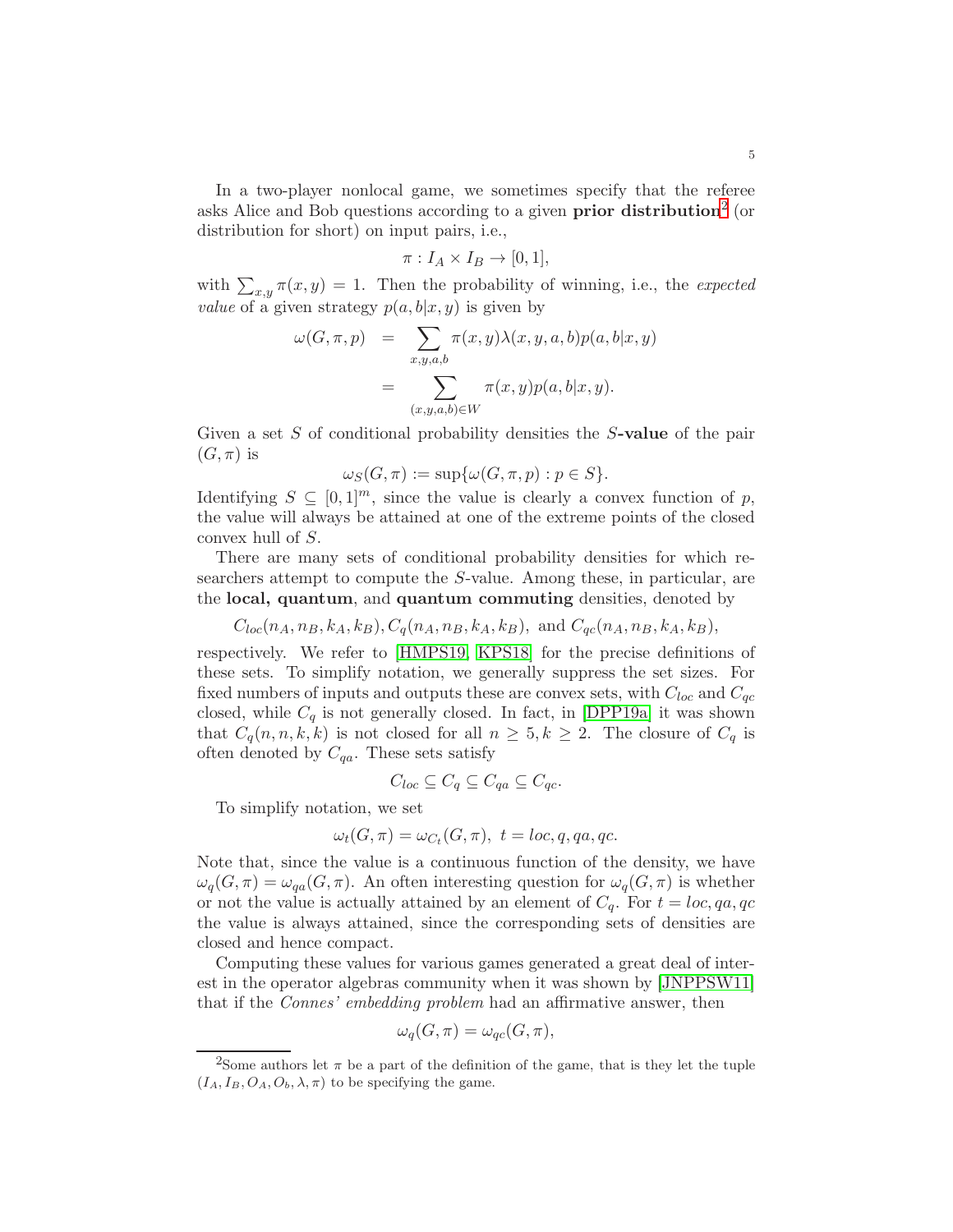for all games and densities.

Recently, [\[JNVWY20\]](#page-36-0) proved the existence of a game for which

$$
\omega_q(G, \pi) < 1/2 < \omega_{qc}(G, \pi) = 1,
$$

<span id="page-5-0"></span>thus refuting the embedding problem.

2.1. Synchronous Games. The games that we shall be interested in have the property that Alice and Bob's question sets and answer sets are the same, i.e.,  $I_A = I_B =: I$  and  $O_A = O_B =: O$ . So such a game is given as  $G = (I, O, \lambda)$ . If  $n = |I|$  and  $k = |O|$ , then we say that the game has n inputs and k outputs and write  $C_t(n, k)$ ,  $t = loc, q, qc$  for the corresponding sets of densities.

For such games it is natural to impose some conditions on  $\lambda$ . We call G synchronous if

$$
\lambda(x, x, a, b) = 0, \forall a \neq b,
$$

i.e., if Alice and Bob are asked the same question they must give the same reply, although their answer to this question could vary with rounds. The game constructed in [\[JNVWY20\]](#page-36-0) that refutes the embedding problem is synchronous.

We call a game symmetric if

$$
\lambda(x, y, a, b) = \lambda(y, x, b, a),
$$

so that interchanging Alice and Bob has no effect on the rules.

In addition to imposing these conditions on the rules of a game, it is natural to impose them on the allowed densities. A density  $p(a, b|x, y)$  is called synchronous if

$$
p(a, b|x, x) = 0, \forall a \neq b.
$$

We let  $C_t^s(n,k) \subseteq C_t(n,k)$ ,  $t = loc, q, qc$  denote the corresponding subsets of synchronous densities.

Given a game  $G = (I, O, \lambda)$  with distribution  $\pi$  we set

$$
\omega_t^s(G,\pi)=\omega_{C_t^s}(G,\pi),\ t=loc,q,qc.
$$

These are the values that we are interested in computing in this paper.

In [\[PSSTW16\]](#page-36-6), which introduced the concept of synchronous games and densities, and [\[KPS18\]](#page-36-7) each of the sets  $C_t^s(n, k)$ ,  $t = loc, q, qa, qc$  were characterized in terms of traces.

Given a  $C^*$ -algebra A with unit, by a trace on A we mean a linear functional  $\tau : A \to \mathbb{C}$  satisfying  $\tau(I) = 1, p \geq 0 \implies \tau(p) \geq 0$  and  $\tau(xy) = \tau(yx)$ . The first two conditions characterize states on A. When  $\mathcal{A} = M_n$ , the set of  $n \times n$  matrices, it is known that there is a unique trace, namely,

$$
tr_n((a_{i,j})) = \frac{1}{n} \sum_i a_{i,i} = \frac{1}{n} Tr((a_{i,j})).
$$

Given a  $C^*$ -algebra  $A$  with unit  $I$ , a k-outcome projection valued **measure**(k-PVM) is a set of k projections,  $E_a = E_a^2 = E_a^*$  such that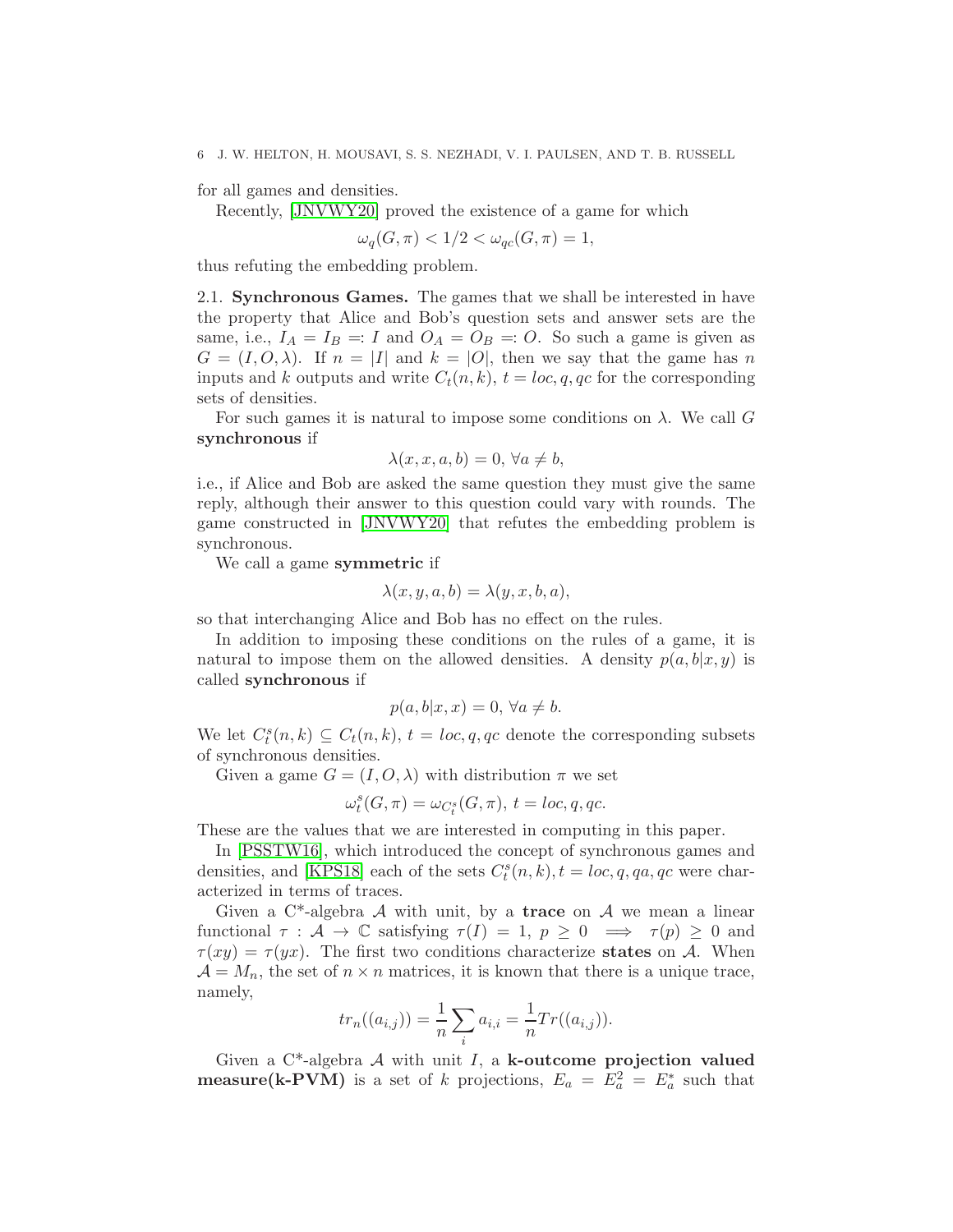$\sum_{a=0}^{k-1} E_a = I$ . A family of n k-PVM's is a set of projections  $\{E_{x,a}: 1 \leq x \leq$  $n, 0 \le a \le k-1$ } with  $\sum_a E_{x,a} = I, \forall x$ .

The following is a restatement of the results of [\[PSSTW16\]](#page-36-6) and [\[KPS18\]](#page-36-7) characterizing elements of  $C_t^s(n,k)$  in terms of traces.

**Theorem 2.1** ([\[PSSTW16,](#page-36-6) [KPS18\]](#page-36-7)). We have that  $p \in C_{qc}^s(n,k)$  if and only *if there is a family of n k-outcome PVM's*  $\{E_{x,a}: 1 \leq x \leq n, 0 \leq a \leq k-1\}$ *in a C\*-algebra* A *with a trace* τ *such that*

$$
p(a, b|x, y) = \tau(E_{x,a}E_{y,b}).
$$

*Moreover,*

- $p \in C_{loc}^{s}(n,k)$  *if and only if* A *can be taken to be abelian,*
- $p \in C_q^s(n,k)$  *if and only if* A *can be taken to be finite dimensional*,
- $p \in \dot{C}_{qa}^s(n,k)$  *if and only if*  $\mathcal A$  *can be taken to be an ultrapower of the hyperfinite*  $II_1$ -*factor.*

Note that if  $p(a, b|x, y)$  is a synchronous density, then

$$
p(a, b|x, y) = \tau(E_{x,a}E_{y,b}) = \tau(E_{y,b}E_{x,a}) = p(b, a|y, x).
$$

In other words every synchronous density is symmetric.

The above result translates into the following result about synchronous values.

**Theorem 2.2.** Let  $G = (I, O, \lambda)$  be an n input k output game and let  $\pi$  be *a prior distribution on inputs. Then*

(1)

$$
\omega_{loc}^s(G, \pi) = \sup \{ \sum_{\substack{x,y \\ (x,y,f(x),f(y)) \in W}} \pi(x,y) \},\
$$

*where the supremum is over all functions,*  $f: I \rightarrow O$  *from inputs to outputs,*

$$
(2)
$$

$$
\omega_q^s(G, \pi) = \omega_{qa}^s(G, \pi) = \sup \{ \sum_{(x, y, a, b) \in W} \pi(x, y) tr_m(E_{x, a} E_{y, b}) \},
$$

*where the supremum is over all families of*  $n \; k$ -PVM's in  $M_m$  and *over all* m*,*

(3)

$$
\omega_{qc}^s(G, \pi) = \sup \{ \sum_{(x,y,a,b) \in W} \pi(x,y)\tau(E_{x,a}E_{y,b}) \},\
$$

*where the supremum is over all unital*  $C^*$ -*algebras* A, traces  $\tau$ , and *families of* n *k-PVM's in* A*.*

As we remarked earlier, the second supremum may not be attained.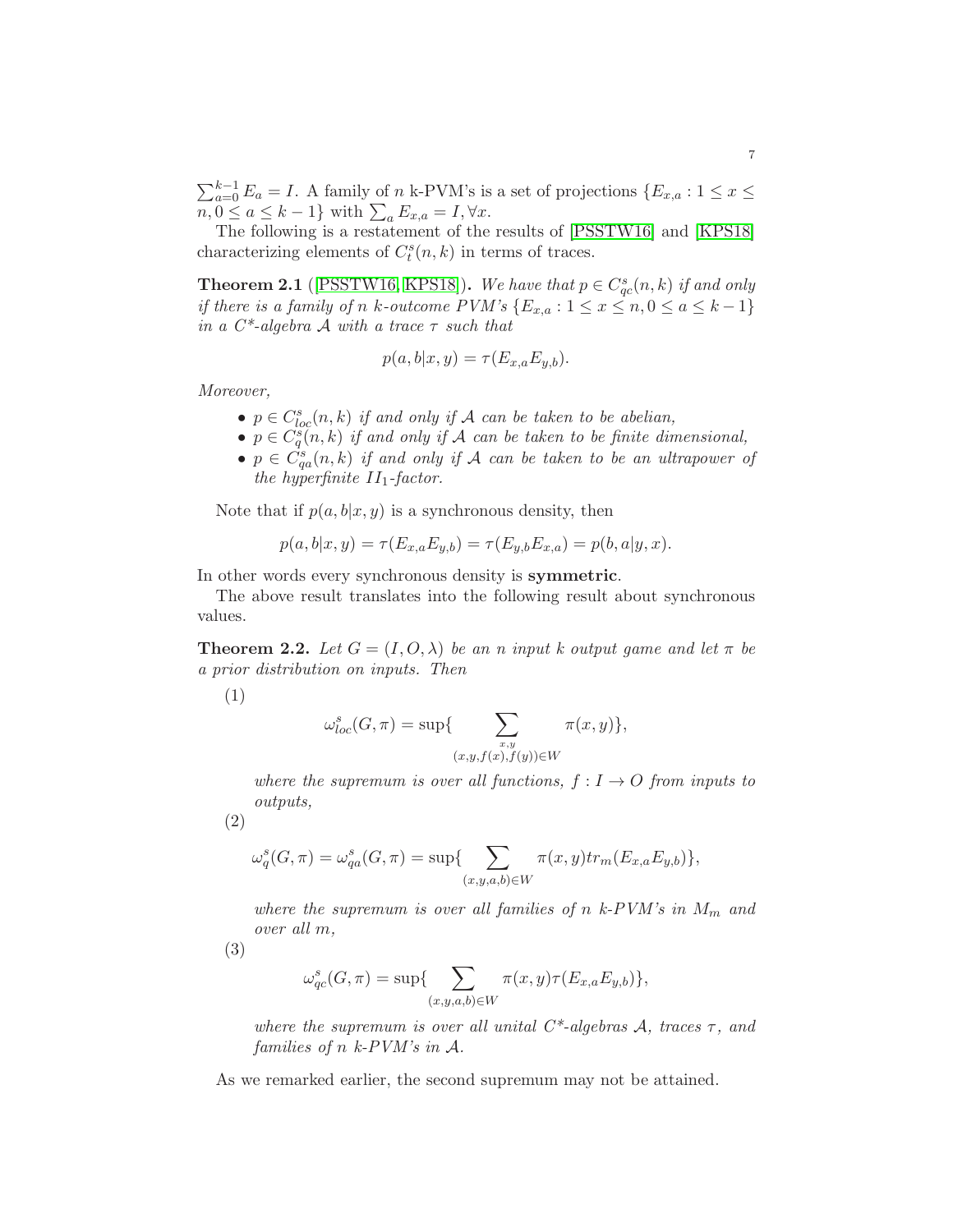<span id="page-7-0"></span>2.2. A Universal C<sup>\*</sup>-algebra Viewpoint. We let  $F(n, k)$  denote the group that is the free product of n copies of the cyclic group of order  $k$ . The full C<sup>\*</sup>-algebra of this group  $C^*(\overline{\mathbb{F}}(n,k))$  is generated by n unitaries  $u_x, 1 \leq x \leq n$  each of order k, i.e.,  $u_x^k = I$ . Given any unital C<sup>\*</sup>-algebra A with *n* unitaries  $U_x \in \mathcal{A}, 1 \leq x \leq n$  of order k, there is a \*-homomorphism from  $C^*(\mathbb{F}(n,k))$  mapping  $u_x \to U_x$ . If we decompose each  $u_x$  in terms of its spectral projections,

$$
u_x = \sum_{a=0}^{k-1} \alpha^a e_{x,a},
$$

where  $\alpha = e^{2\pi i/k}$ , then  $\{e_{x,a} : 1 \leq x \leq n, 0 \leq a \leq k-1\}$  is a universal family of n k-PVM's, in the sense that given any set of n k-PVM's  ${E_{x,a}}$  in a unital C<sup>\*</sup>-algebra A, there is a unital <sup>\*</sup>-homomorphism from  $C^*(\mathbb{F}(n,k))$ to A sending  $e_{x,a} \to E_{x,a}$ .

Values of games can be interpreted in terms of properties of the maximal and minimal C\*-tensor product of this algebra with itself.

- It follows from the work of [\[JNPPSW11\]](#page-36-8)(see also [\[PT15\]](#page-36-9)) that
	- $p(a,b|x,y) \in C_q(n,k)^{-} = C_{qa}(n,k)$  if and only if there exits a state  $s: C^*(\mathbb{F}(n,k)) \otimes_{min} C^*(\mathbb{F}(n,k)) \to \mathbb{C}$

such that

$$
p(a,b|x,y) = s(e_{x,a} \otimes e_{y,b})
$$

•  $p(a, b|x, y) \in C_{qc}(n, k)$  if and only if there exists a state

$$
s: C^*(\mathbb{F}(n,k)) \otimes_{max} C^*(\mathbb{F}(n,k)) \to \mathbb{C}
$$

such that

$$
p(a,b|x,y) = s(e_{x,a} \otimes e_{y,b}).
$$

Given a game G and prior distribution  $\pi$  we set

$$
P_{G,\pi} = \sum_{(x,y,a,b)\in W} \pi(x,y)e_{x,a} \otimes e_{y,b}.
$$

Using the fact that norms of positive elements are attained by taking the supremum over states, we have:

**Proposition 2.3.** *Given an n input, k output game*  $G = (I, O, \lambda)$  *with distribution* π*,*

$$
\omega_q(G,\pi)=\|P_{G,\pi}\|_{C^*(\mathbb{F}(n,k))\otimes_{min}C^*(\mathbb{F}(n,k))},
$$

*and*

$$
\omega_{qc}(G,\pi) = ||P_{G,\pi}||_{C^*(\mathbb{F}(n,k)\otimes_{max}C^*(\mathbb{F}(n,k))}.
$$

The example of [\[JNVWY20\]](#page-36-0) gave the first proof that the minimal and maximal norms are different.

We now turn to the synchronous case. The element  $e_{x,a}e_{y,b}$  is not positive, but for any trace we have that

$$
\tau(e_{x,a}e_{y,b}) = \tau(e_{x,a}e_{y,b}e_{x,a}),
$$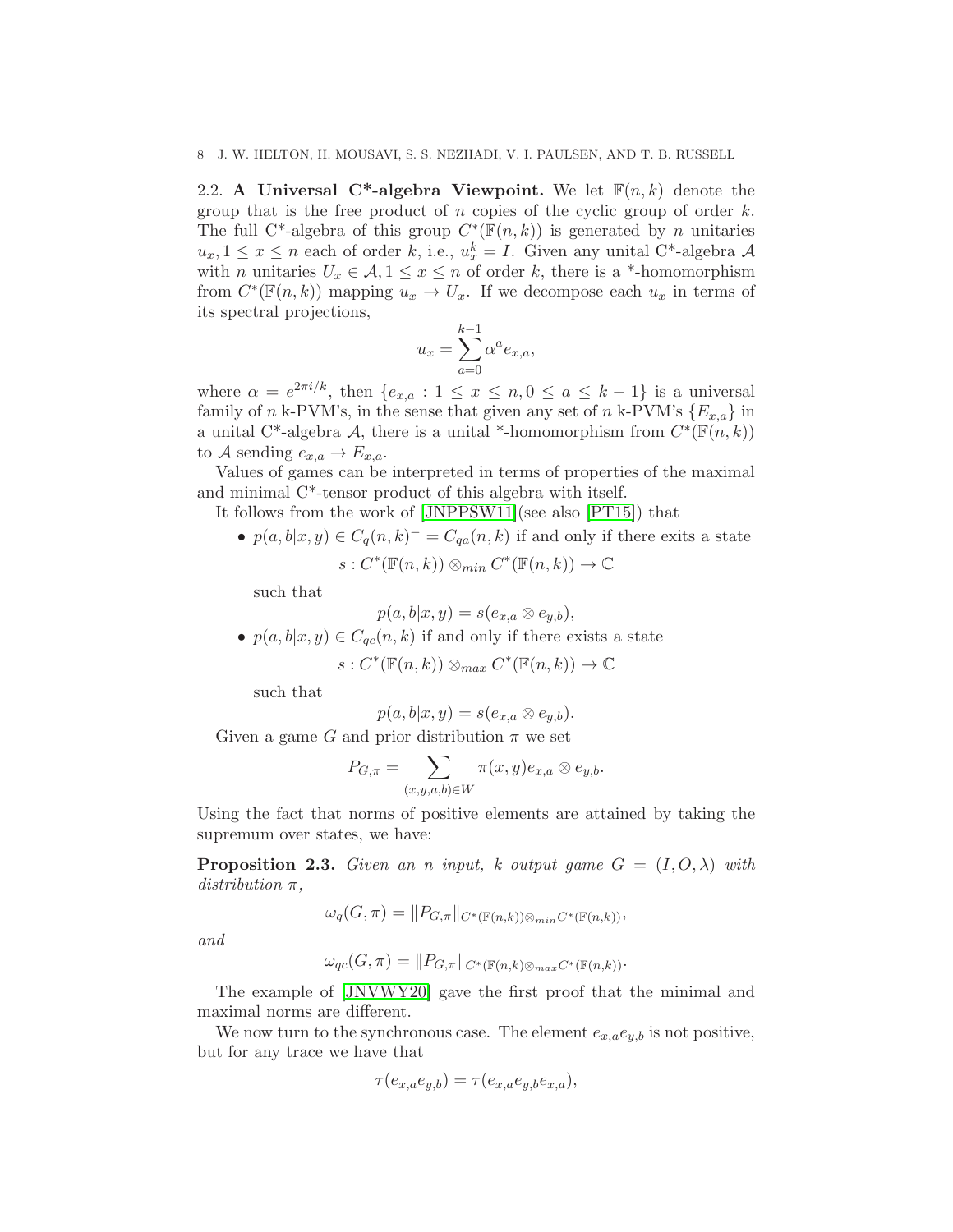and  $e_{x,a}e_{y,b}e_{x,a} \geq 0$ . We set

$$
R_{G,\pi} = \sum_{(x,y,a,b)\in W} \pi(x,y)e_{x,a}e_{y,b}e_{x,a}.
$$

We also set  $\mathcal{C} \subseteq C^*(\mathbb{F}(n,k))$  equal to the closed linear span of all commutators,  $\{x, y\} = xy - yx$ .

Given any C<sup>\*</sup>-algebra A we let  $T(A)$  denote the set of traces on A and let  $T_{fin}(\mathcal{A})$  denote the set of traces that *factor through matrix algebras*, i.e., are of the form

$$
\tau(a) = tr_m(\pi(a)),
$$

for some m and some unital \*-homomorphism  $\pi : A \to M_m$ .

**Theorem 2.4.** Let  $G = (I, O, \lambda)$  be an n input, k output game with distri*bution* π*. Then*

$$
(1)
$$

$$
\omega_{qc}^s(G, \pi) = \sup \{ \tau(R_{G, \pi}) : \tau \in T(C^*(\mathbb{F}(n, k))) \} = \inf \{ ||R_{G, \pi} - C|| : C \in \mathcal{C} \},
$$

(2)

$$
\omega_q^s(G, \pi) = \sup \{ \tau(R_{G, \pi}) : \tau \in T_{fin}(C^*(\mathbb{F}(n,k))) \}.
$$

Two of the equalities are direct applications of the above facts. The equality of the value with the distance to the space of commutators follows from [\[CP79,](#page-35-14) Theorem 2.9] where it is shown that for positive elements of a C\*-algebra, the supremum over all traces is equal to the distance to the space  $\mathcal{C}$ .

For the example of a game constructed in [\[JNVWY20\]](#page-36-0), it is known that

$$
\omega_q^s(G, \pi) < 1/2 < \omega_{qc}^s(G, \pi) = 1,
$$

and consequently, their results also give the first proof that  $T_{fin}(C^*(\mathbb{F}(n,k)))$ is not dense in  $T(C^*(\mathbb{F}(n,k))$ . Perhaps even more remarkable is that this difference is witnessed by the element  $R_{G,\pi}$  for some game, which only involves words in the generators of order three. However, the game of [\[JNVWY20\]](#page-36-0) is mostly given implicitly and estimates on the values of  $n$  and  $k$  to achieve their example are very large.

In summary, we see that the theory of values and synchronous values of these games gives us interesting information about  $C^*$ -algebras. Thus, we are led to study these values for interesting sets of games.

#### 3. The Graph Colouring Game

<span id="page-8-0"></span>In this section we study the synchronous value of the game we get by trying to c-colour a graph, especially when c is smaller than the least number of colours needed for an actual colouring. By a graph we mean a pair  $G = (V, E)$ , where V denotes the vertices and  $E \subseteq V \times V$  denotes the edge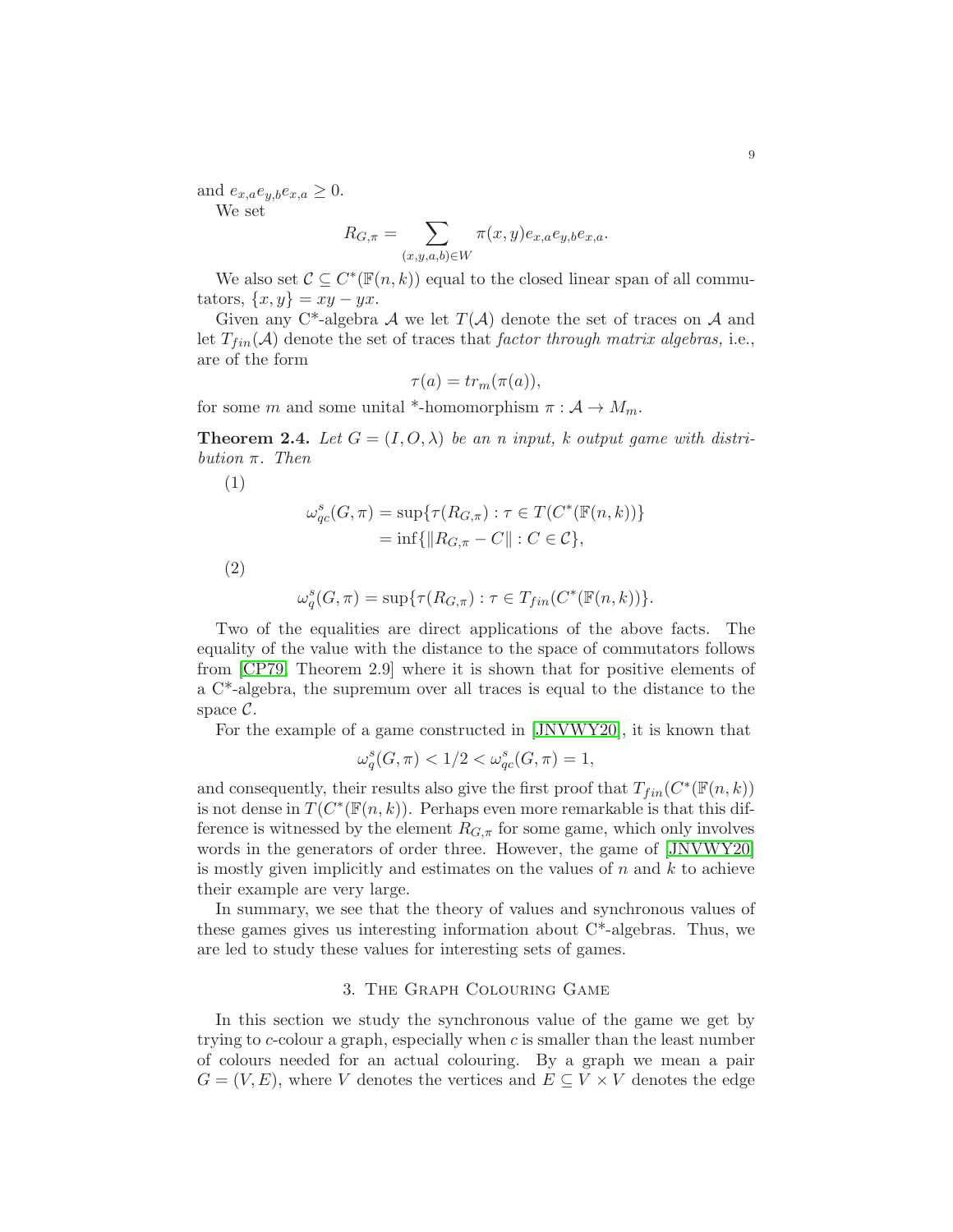set. Our graphs are undirected, i.e.,  $(x, y) \in E \implies (y, x) \in E$  and loopless, i.e.,  $(x, x) \notin E$ .

There are many natural prior distributions to use on the input set. But there are a few natural families of distributions to use on the input set  $V \times V$ . First, there is the uniform distribution. Next, consider distributions with  $\pi(x, x) = r$ ,  $\forall x$  and  $\pi(x, y) = s$ ,  $\forall x \neq y$ . Other types of distributions that have been studied in the literature only allow the referee to give Alice and Bob input pairs that are of the form  $(x, x)$  or an edge, that is the probability of receiving  $(x, y) \notin E$  with  $x \neq y$  is 0.

In this section, for brevity, we restrict our attention to the uniform distribution on  $V \times V$ . The astute reader will readily see how to adopt our arguments to these other types of densities. Later, when we study the 2 colouring game, we will include some of these other distributions.

Note that since  $(x, y) \in E \implies (y, x) \in E$ , and these both represent the same "pictorial" edge, then the cardinality of the set  $E$  is equal to twice the number of pictured edges.

Before recalling the graph colouring game it helps to recall the graph homomorphism game.

Given two graphs  $G_i = (V_i, E_i)$  a *graph homomorphism* is a function  $f: V_1 \to V_2$  such that  $(x, y) \in E_1 \implies (f(x), f(y)) \in E_2$ . If we let  $K_c$ denote the complete graph on c vertices, then a c-colouring of  $G$  is just a graph homomorphism from  $G$  to  $K_c$ .

The graph homomorphism game,  $Hom(G_1, G_2)$  is the synchronous game with inputs  $I = V_1$ , outputs  $O = V_2$  and rule  $\lambda : V_1 \times V_1 \times V_2 \times V_2 \rightarrow$  $\{0,1\}$  with null set

 $N = \{(x, y, a, b) : (x, y) \in E_1, (a, b) \notin E_2\} \cup \{(x, x, a, b) : x \in V_1, a \neq b\}.$ 

Note that  $\lambda$  is symmetric.

The graph c-colouring game is the game  $Hom(G, K_c)$ . We use  $\{0, ..., c-\}$ 1} for the vertex set of  $K_c$ . We also usually assume that  $c < \chi(G)$  (where  $\chi(G)$  is the chromatic number of G) since otherwise

$$
\omega_t^s(Hom(G,K_c))=1, \text{ for } t=loc,q,qa,qc.
$$

<span id="page-9-0"></span>3.1. The Graph Correlation Function. This function, with a slightly different notation, was introduced and studied in [\[DPP19a\]](#page-35-10) where it was used to give a proof of the non-closure of  $C_q^s(n,k)$  for all  $n \geq 5, k \geq 2$ . Given any graph  $G = (V, E)$  and a C<sup>\*</sup>-algebra with a trace  $(A, \tau)$  and a set of projections,  $P_x \in \mathcal{A}, x \in V$ , then the **correlation** of these projections is

$$
\sum_{(x,y)\in E} \tau(P_x P_y).
$$

Then for each  $t \in \{loc, q, qa, qc\}$  the graph correlation function  $f_{G,t}(r)$ is defined as:

$$
f_{G,t}(r) = \inf \{ \sum_{(x,y)\in E} \tau(P_x P_y) : \tau(P_x) = r, \forall x \in V \},
$$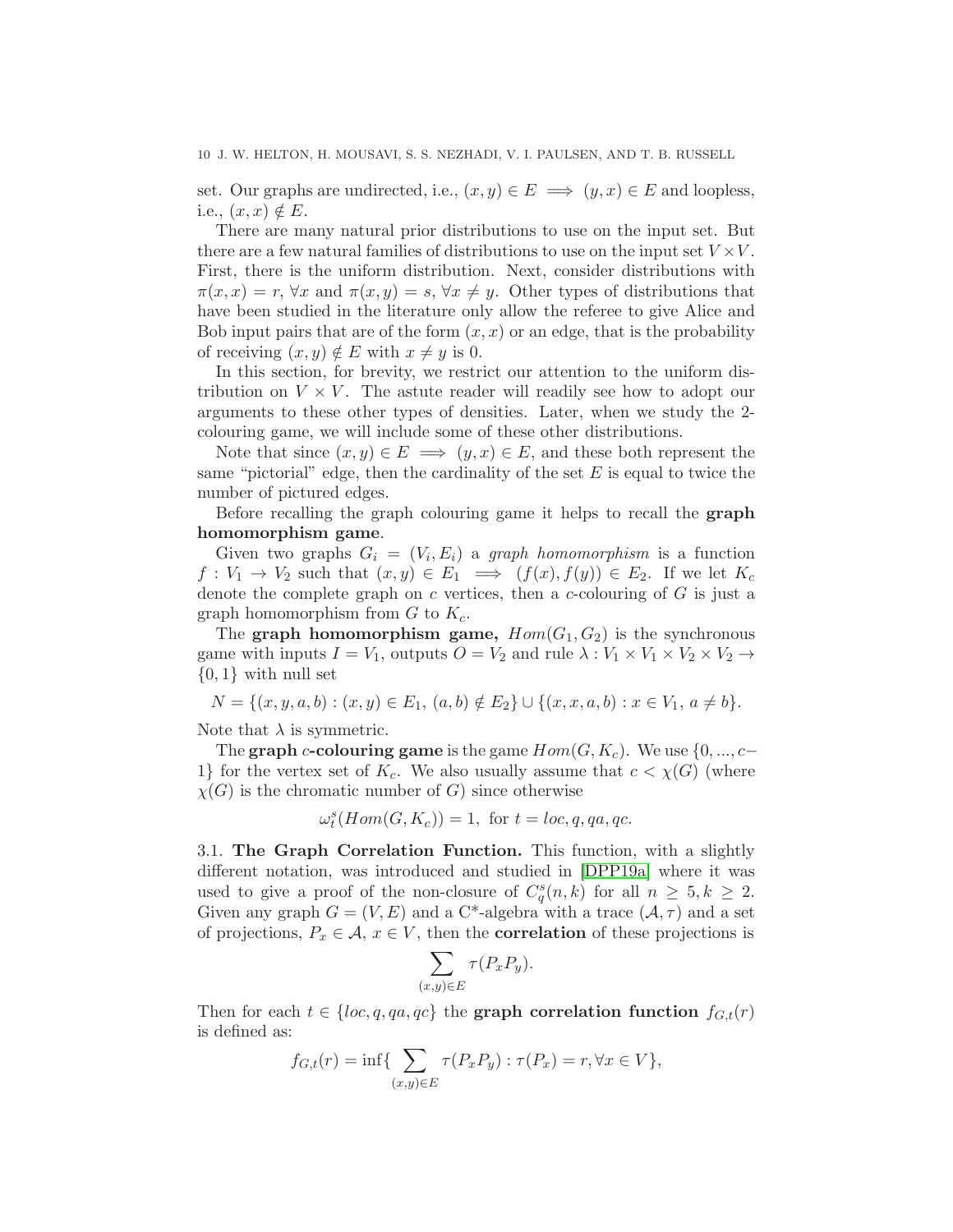where the infimum is over all sets of projections  $\{P_x : x \in V\}$  in the C<sup>\*</sup>algebra and all traces of type t. Note that the C\*-algebra is fixed and the optimization is over choices of projections and traces. So clearly,

$$
0 \le f_{G,qc}(r) \le f_{G,qa}(r) = f_{G,q}(r) \le f_{G,loc}(r),
$$

and there will exist projections and traces of type t attaining these values except, possibly, in the case q.

In [\[PSSTW16\]](#page-36-6) it was shown that if we set

$$
r_{G,t} = \sup\{r : f_{G,t}(r) = 0\},\,
$$

then

$$
r_{G,t}^{-1} \leq \chi_t(G),
$$

where these *quantum chromatic numbers*  $\chi_t(G)$  of type  $t \in \{loc, q, qa, qc\}$  is the least value of  $c$  for which there exists a perfect strategy of type  $t$  for the graph c-colouring game. In [\[PSSTW16\]](#page-36-6) it is also shown that  $r_{G,loc}^{-1}$  is equal to the fractional chromatic number of the graph G.

In [\[DPP19a\]](#page-35-10) it is shown that if the infimum of the graph correlation function is attained by a set of projections  $\{P_x : x \in V\}$ , then for each  $x \in V$ ,  $P_x$  commutes with  $\sum_{y:(x,y)\in E} P_y$ . In Section 7, we adapt their technique to obtain relations that must be satisfied by the projections that attain the synchronous value for other games.

We begin our study of the synchronous values of the c-colouring game by obtaining estimates in terms of the graph correlation function, which we will show are sharp for the case  $c = 2$ .

<span id="page-10-0"></span>3.2. The Uniform Synchronous Density. The uniform distribution for *n* inputs and *c* outputs is given by  $p(a, b|x, y) = 1/c^2$ , but this density is not synchronous. We wish to introduce a synchronous anaolgue.

The uniform synchronous density on  $n$  inputs and  $c$  outputs is given by the formula,

$$
p(a, b|x, y) = \begin{cases} 1/c^2, & x \neq y, \\ 1/c, & x = y, a = b, \\ 0, & x = y, a \neq b. \end{cases}
$$

Proposition 3.1. *The uniform synchronous density on* n *inputs and* c *out*puts is a local density, i.e., is in  $C_{loc}^s(n, c)$ .

*Proof.* Let  $S = \{(a_1, ..., a_n) : 0 \le a_i \le c-1, a_i \in \mathbb{Z}\}\)$  and define  $S_{x,a} \subseteq S$ to be the *n*-tuples that are equal to  $a$  in the  $x$ -th coordinate. Note that  $\bigcup_{a=0}^{c-1} S_{x,a} = S$ . Consider the uniform distribution P on S so that each point has probability  $\frac{1}{|S|} = \frac{1}{c^n}$ .

On question pair  $(x, y)$ , Alice and Bob, using classical shared randomness, sample a tuple  $(a_1, ..., a_n)$  from S according to P. Alice responds with  $a_x$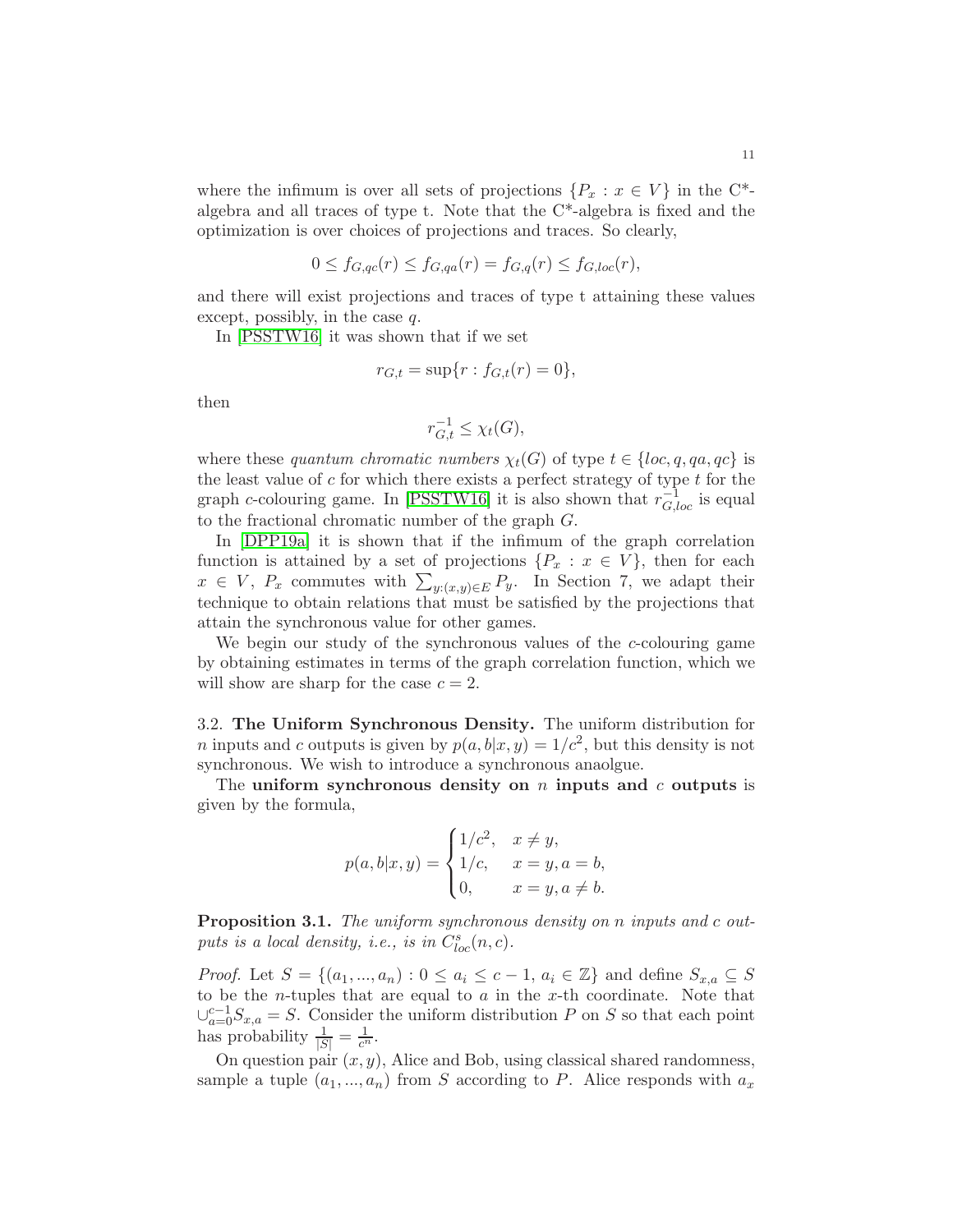and Bob responds with  $a_y$ . This classical strategy generates the synchronous local density given by

$$
p(a, b|x, y) = \int_{S} \chi_{S_{x,a}} \chi_{S_{y,b}} dP = \frac{|S_{x,a} \cap S_{y,b}|}{c^{n}},
$$

where  $\chi_T$  denotes the characteristic function of the set T. It is easily checked that this is the uniform synchronous density.  $\Box$ 

Somewhat surprisingly, another representation of the uniform synchronous density is given by the canonical trace on the free group  $\mathbb{F}(n, c)$ . Recall that the canonical trace on the algebra of a group  $\mathbb{C}(G)$  is given by setting  $\tau(u_e) = 1$ , where e is the group identity, so that  $u_e$  is the identity of  $\mathbb{C}(G)$ and  $\tau(u_q) = 0, \forall g \neq e$ , and extending linearly. If  $U_1, ..., U_n$  are the order c unitaries that generate  $F(n, c)$ , then the canonical projections are given by

$$
e_{x,a} = \frac{1}{c} \sum_{j=0}^{c-1} \alpha^{-aj} U_x^j,
$$

where  $\alpha = e^{2\pi i/c}$ . Thus,  $\tau(e_{x,a}) = 1/c$ . These projections and the canonical trace yield a synchronous density

$$
p(a,b|x,y) = \tau(e_{x,a}e_{y,b}),
$$

which is easily seen to be the uniform synchronous density. It is somewhat remarkable that the trace arising from this free non-abelian group agrees on the generators, up to order two, with a trace arising from an abelian setting.

This density gives us a bound on the graph correlation function.

**Proposition 3.2.** Let  $G = (V, E)$  be a graph on *n* vertices. Then

$$
f_{G,loc}(1/c) \le \frac{|E|}{c^2}.
$$

*Proof.* Let  $E_{x,a}$  be the projections yielding the uniform synchronous density, then we have that

$$
f_{G,loc}(1/c) \le \sum_{(x,y)\in E} \tau(E_{x,1}E_{y,1}) = \frac{|E|}{c^2}.
$$

<span id="page-11-0"></span>**Theorem 3.3.** Let  $G = (V, E)$  be a graph on n vertices and consider the c*-colouring game* Hom(G, Kc) *played with the uniform distribution on the question pairs. Then for*  $t \in \{loc, q, qc\}$ ,

$$
(1) \ \ max\{1 - \frac{|E|}{n^2c}, \ 1 - \frac{2}{n^2}f_{G,t}(1/2)\} \le \omega_t^s(Hom(G, K_c)) \le 1 - \frac{c}{n^2}f_{G,t}(1/c).
$$

*Proof.* We see that the value of any synchronous density  $p(a, b|x, y) \in C_t^s(n, k)$ is given by

$$
\omega(Hom(G, K_c), p) = 1 - \frac{1}{n^2} \sum_{a=0}^{c-1} \sum_{(x,y) \in E} p(a, a | x, y).
$$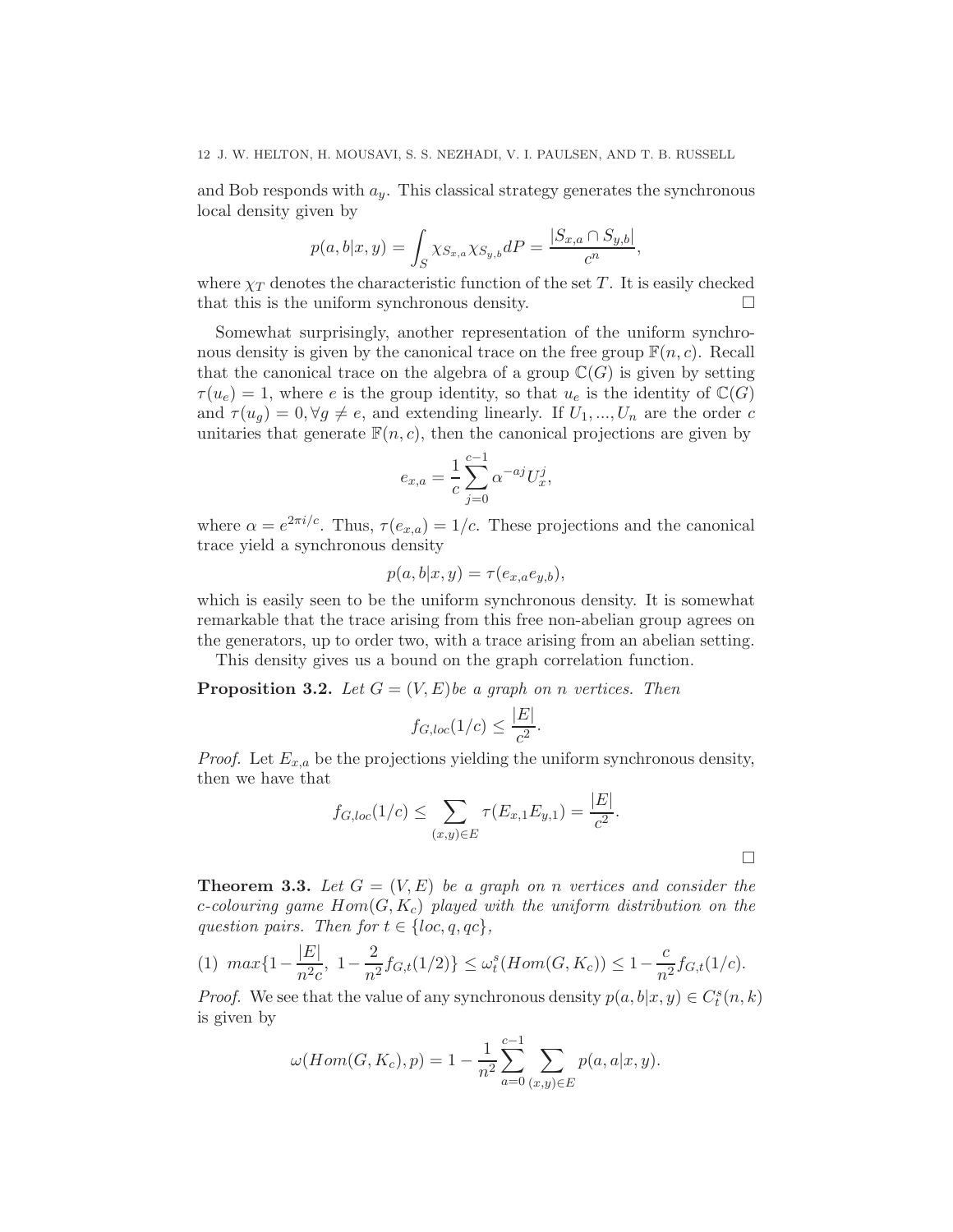If we use the uniform synchronous density, then this becomes,

$$
1 - \frac{1}{n^2} \sum_{a=0}^{c-1} \sum_{(x,y)\in E} 1/c^2 = 1 - \frac{|E|}{n^2c}.
$$

If we assume that our density is synchronous so that there exist PVM's  ${E_{x,a} : 0 \le a \le c-1}$  such that  $p(a, b|x, y) = \tau(E_{x,a}E_{y,b})$  for some C<sup>\*</sup>algebra and trace  $\tau : \mathcal{A} \to \mathbb{C}$  of type t, then we have that

$$
(2) \quad \sum_{a=0}^{c-1} \sum_{(x,y)\in E} p(a,a|x,y) = \sum_{(x,y)\in E} \sum_{a=0}^{c-1} \tau(E_{x,a}E_{y,a}) = c \sum_{(x,y)\in E} \tau^{(c)}(P_xP_y),
$$

where we set  $\mathcal{A}^{(c)} = \mathcal{A} \oplus \cdots \oplus \mathcal{A}$  (c times) and let  $\tau^{(c)} : \mathcal{A}^{(c)} \to \mathbb{C}$  be the unital trace  $\tau^{(c)}(X_0\oplus \cdots \oplus X_{c-1}) = 1/c \sum_{a=0}^{c-1} \tau(X_a)$  and let  $P_x = E_{x,0}\oplus \cdots \oplus E_{x,c-1}$ . Note that in this case, for every  $x$ , we have that

$$
\tau^{(c)}(P_x) = 1/c \sum_{a=0}^{c-1} \tau(E_{x,a}) = 1/c.
$$

This proves that

$$
\omega_t^s(Hom(G, K_c)) \le 1 - \frac{c}{n^2} f_{G,t}(1/c).
$$

For the other inequality, suppose that we are given projections,  $\{P_x$ :  $x \in V$   $\subseteq A$  and a trace  $\tau$  of type t with  $\tau(P_x) = 1/2$ . Then we set  $E_{x,0} = P_x$ ,  $E_{x,1} = I - P_x$  and  $E_{x,a} = 0$ ,  $a \neq 0,1$ . For the corresponding synchronous correlation, we have that

$$
1 - \omega_t^s(Hom(G, K_c)) \le \frac{1}{n^2} \sum_{(x,y)\in E} \sum_a \tau(E_{x,a} E_{y,a})
$$
  
= 
$$
\frac{1}{n^2} \sum_{(x,y)\in E} \tau(P_x P_y + (I - P_x)(I - P_y))
$$
  
= 
$$
\frac{1}{n^2} \sum_{(x,y)\in E} \tau(2P_x P_y + I - P_x - P_y)
$$
  
= 
$$
\frac{2}{n^2} \sum_{(x,y)\in E} \tau(P_x P_y),
$$

and the other inequality follows.  $\Box$ 

Corollary 3.4. *Let* G *be a graph on* n *vertices. Then for the 2-colouring game, with uniform distribution on inputs, we have that*

$$
\omega_t^s(Hom(G, K_2)) = 1 - \frac{2}{n^2} f_{G,t}(1/2).
$$

*In particular,*  $\omega_q^s(Hom(G, K_2)) = \omega_{qc}^s(Hom(G, K_2)).$ 

13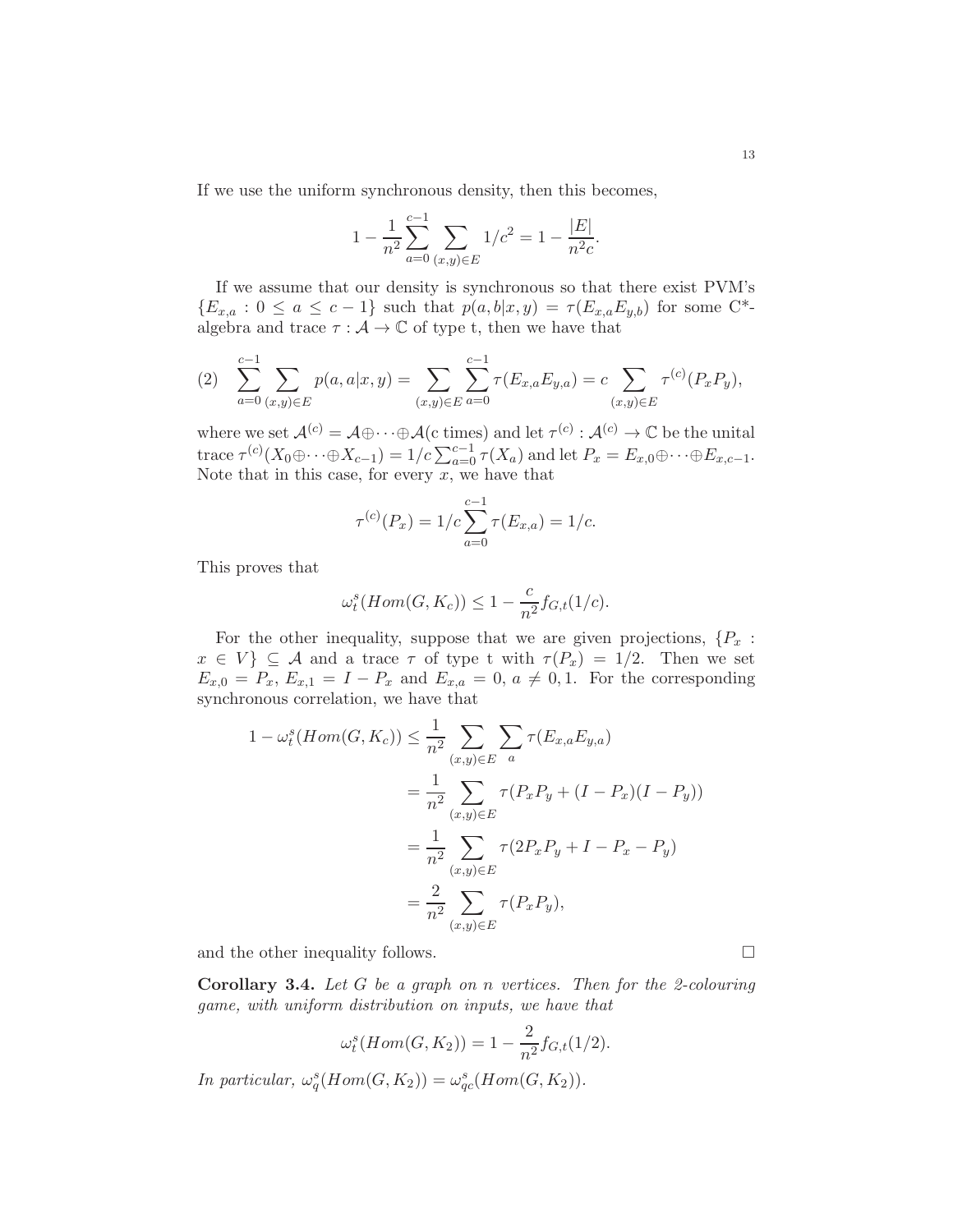*Proof.* The first result follows from the above inequalities. The second follows from [\[DPP19a,](#page-35-10) Proposition 3.10] where it is shown that for any graph,  $f_{G,q}(1/2) = f_{G,qc}(1/2).$ 

There are similar inequalities, with different constants, for each of the three types of densities discussed at the beginning of the section.

In general for  $c \neq 2$ , we do not expect that the upper bound is sharp. For example, suppose that we had a graph such that

$$
r_{G,t}^{-1} \le c < \chi_t(G).
$$

Then  $f_{G,t}(1/c) = 0$ , but since  $c < \chi_t(G)$  there is no perfect t-strategy and hence,

$$
\omega_t^s(Hom(G, K_c)) < 1 = 1 - \frac{c}{n^2} f_{G,t}(1/c).
$$

Unfortunately, we do not know an example of a graph with this particular separation, so we cannot say definitely that  $\omega_t^s(Hom(G, K_c)) \neq 1$  $\frac{c}{n^2 f_{G,t}(1/c)}$ , for some c.

It is a consequence of Tsirelson's work that for any graph  $f_{G,q}(1/2)$  =  $f_{G,ac}(1/2)$ , this is mentioned in [\[DPP19a\]](#page-35-10) and we provide another proof in Section [4.](#page-14-0) Consequently, for the uniform distribution,

$$
\omega_q^s(Hom(G, K_2)) = \omega_{qc}^s(Hom(G, K_2)).
$$

In fact, Tsirelson's work tells us quite a bit more in the 2-colouring case, since 2-colouring games, with appropriately chosen distributions on questions, belong to a family of games known as XOR games, which is the topic of our next section.

First, we consider the value of the game of c-colouring a complete graph on *n* vertices when  $n > c$ .

<span id="page-13-0"></span>3.3. c-Colouring the Complete Graph on n Vertices. We now turn our attention to the case that  $G = K_n$ . We begin by computing the graph correlation function in this case. In addition to the graph correlation functions,  $f_{G,t}(r)$ ,  $t = loc, q, qc$ , the paper [\[DPP19a\]](#page-35-10) also introduces a function  $f_{G,vect}(r)$  that satisfies,  $f_{G,vect}(r) \leq f_{G,gc}(r)$ . We use this fact in the proof of the following theorem.

<span id="page-13-1"></span>**Theorem 3.5.** For the complete graph  $K_n$ ,  $n \geq 5$  and  $\frac{n-\sqrt{n^2-4n}}{2n} \leq r \leq$  $\frac{n+\sqrt{n^2-4n}}{2n}$  *we have that* 

$$
f_{K_n,q}(r) = f_{K_n,qc}(r) = nr(nr-1).
$$

*Proof.* In [\[DPP19a,](#page-35-10) Proposition 4.1] it is shown that for the complete graph  $f_{K_n,vect}(r) = nr(nr-1)$  for  $\frac{1}{n} \leq r \leq \frac{n-1}{n}$ . Note that  $\frac{1}{n} \leq \frac{n-\sqrt{n^2-4n}}{2n}$  and  $\frac{n+\sqrt{n^2-4n}}{2n} \leq \frac{n-1}{n}.$ 

In  $[KRS02]$ , it is proven that for any rational r in this smaller interval there exist n projection matrices in  $M_m$  for some  $m, Q_x, 0 \le x \le n-1$  such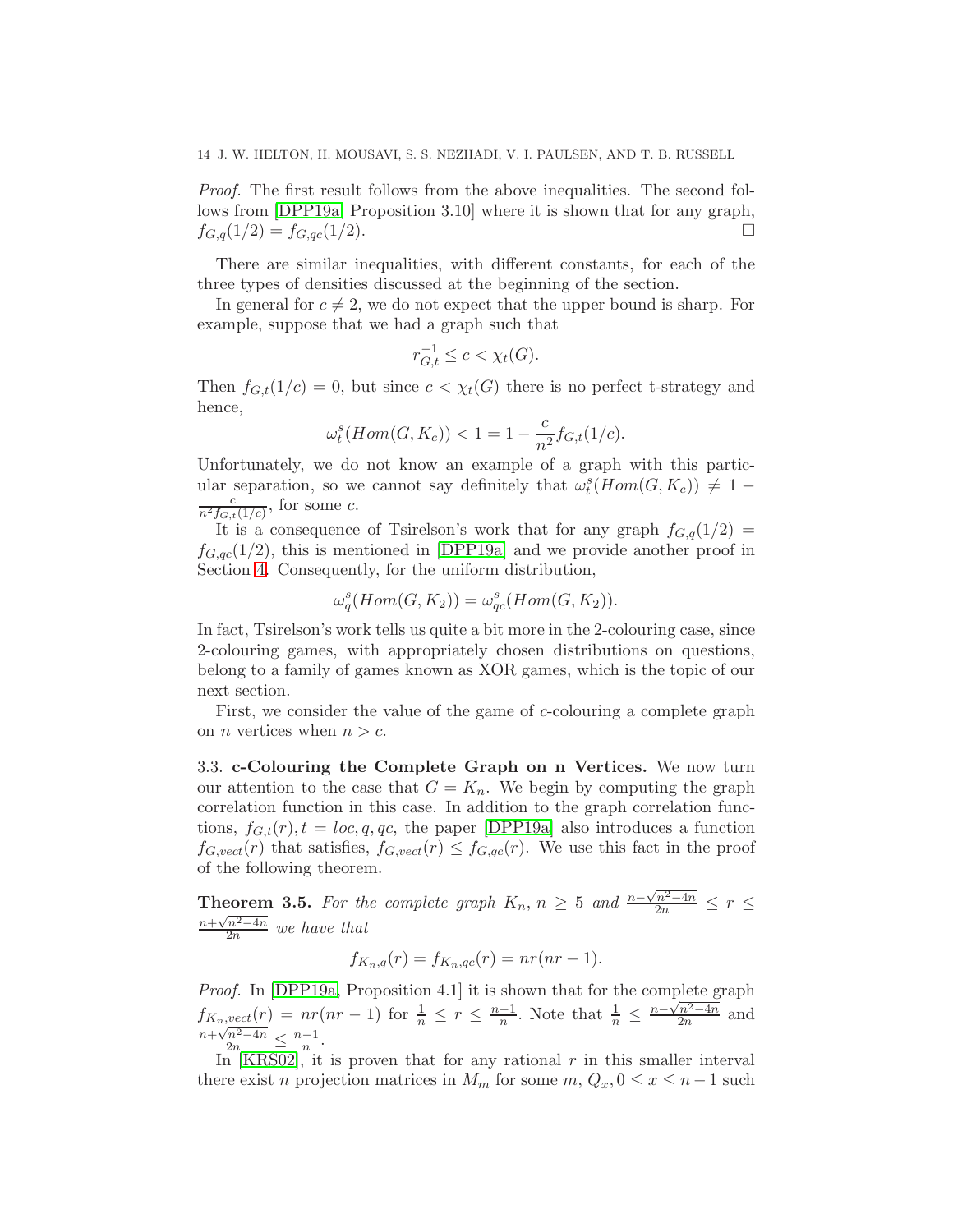that  $\sum_{x=0}^{n-1} Q_x = (nr)I_m$ . Let

$$
P_x = \bigoplus_{j=0}^{n-1} Q_{j+x},
$$

where the index is modulo *n*. Then  $\sum_{x=0}^{n-1} P_x = (nr)I_{nm}$ . Moreover, if we let  $\tau$  denote the normalized trace on  $M_{mn}$  then  $\tau(P_x) = r$  for every x. Thus we can write

$$
nr(nr-1) = f_{K_n, vect}(r) \leq f_{K_n,qc}(r) \leq f_{K_n,q}(r) \leq \sum_{(x,y)\in E} \tau(P_x P_y).
$$

Now notice that

$$
\sum_{(x,y)\in E} \tau(P_x P_y) = \sum_{x=0}^{n-1} \sum_{y\neq x} \tau(P_x P_y)
$$

$$
= \sum_{x=0}^{n-1} \tau(P_x((nr)I_{nm} - P_x))
$$

$$
= \sum_{x=0}^{n-1} (nr - 1)\tau(P_x)
$$

$$
= nr(nr - 1).
$$

The result follows by observing that the functions  $f_q = f_{qa}$  and  $f_{qc}$  are  $\Box$ continuous.

In order for  $r = 1/c$  to satisfy the inequality of Theorem [3.5,](#page-13-1) it is necessary and sufficient that  $\frac{c^2}{c-1} \leq n$ . This is satisfied if  $c \leq n-2$ .

**Theorem 3.6.** *Let*  $c \leq n-2$  *and*  $n \geq 5$ *. Then* 

$$
\omega_{loc}^s(Hom(K_n, K_c)) = \omega_q^s(Hom(K_n, K_c)) = \omega_{qc}^s(Hom(K_n, K_c)) = 1 + \frac{1}{n} - \frac{1}{c}
$$

*Proof.* By Theorem [3.3,](#page-11-0) we have that

$$
1 - \frac{1}{c} + \frac{1}{n} = 1 - \frac{n^2 - n}{n^2 c} = 1 - \frac{|E|}{n^2 c} \le \omega_{loc}^s(Hom(K_n, K_c)).
$$

On the other hand, by Theorem [3.3](#page-11-0) and Theorem [3.5,](#page-13-1)

$$
\omega_{qc}^s(Hom(K_n, K_c)) \le 1 - \frac{c}{n^2} f_{K_n, qc}(1/c) = 1 - \frac{c}{n^2} (n/c(n/c - 1)) = 1 - \frac{1}{c} + \frac{1}{n}.
$$

### 4. Synchronous Values of XOR Games

<span id="page-14-0"></span>In [\[CSUU08\]](#page-35-15) quantum values of XOR games were studied extensively. In this section, we recall their results, study synchronous values of XOR games, explain how to calculate the synchronous values using semidefinite programming, and compare the two sets of results. Later, we will consider several specific examples of synchronous values of XOR games and study their properties. For XOR games the output set is always  $\mathbb{Z}_2$ .

.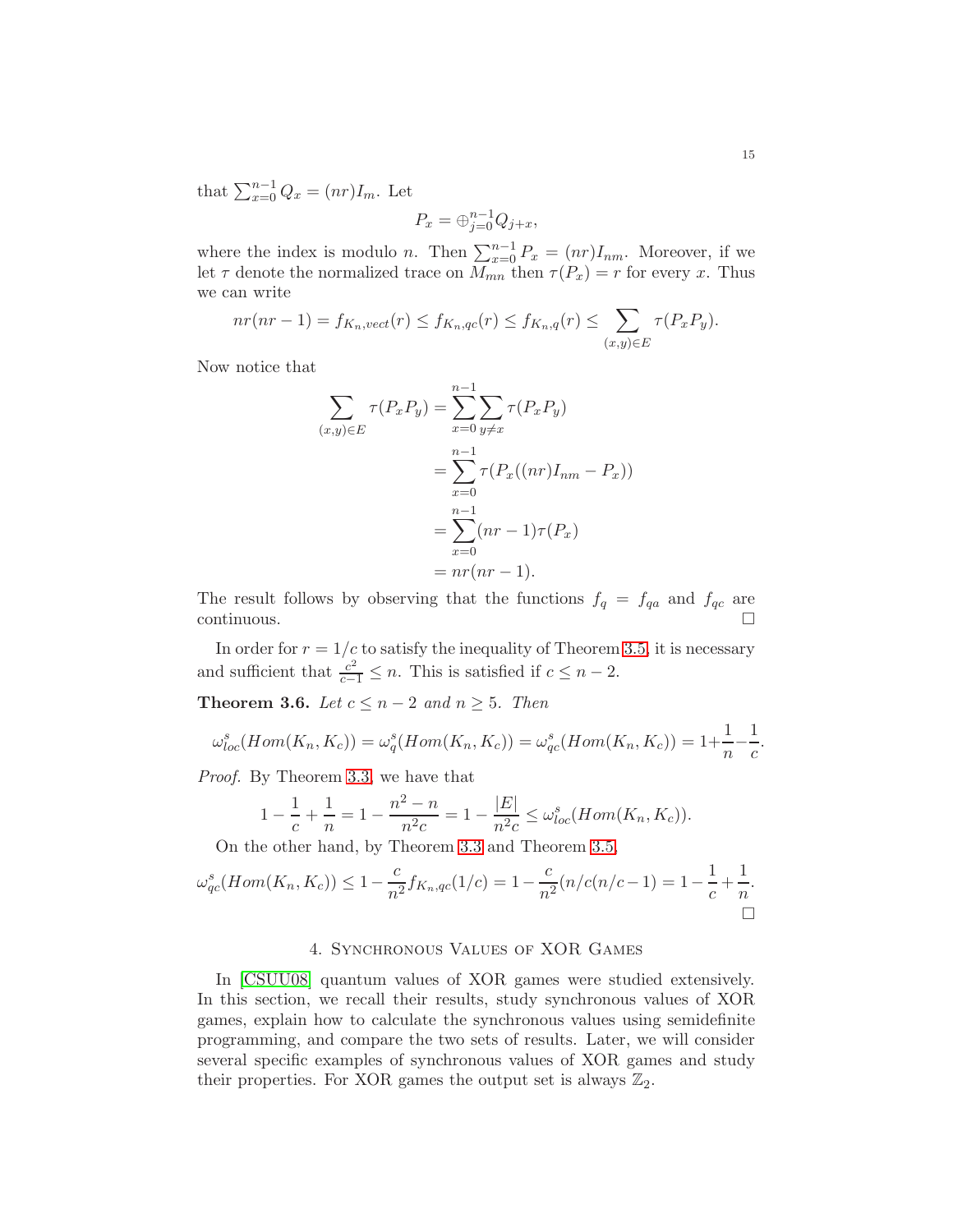**Definition 4.1.** A game  $G = (I, \{0, 1\}, \lambda)$  is an **XOR game** if there exists a function  $f: I \times I \to \{0,1\}$  such that  $\lambda(x,y,a,b) = 1$  if and only if  $a \oplus b = f(x, y)$ , where  $a \oplus b$  denotes addition in the binary field.

Note that an XOR game is synchronous if and only if  $f(x, x) = 0$  for all  $x \in I$ , and symmetric if and only if  $f(x, y) = f(y, x)$ .

Computing values of XOR games is especially straightforward, because of the following observation together with the Tsirelson's theory.

<span id="page-15-0"></span>**Proposition 4.2.** Let G be an XOR game with  $|I| = n$  and prior distribu*tion*  $\pi$ *, and let*  $t \in \{loc, qa, qc\}$ *. Then there exists a strategy*  $p \in C_t(n, 2)$ *such that*  $\omega_t(G, \pi) = \omega(G, \pi, p)$ *, where*  $p_A(0|x) = p_B(0|y) = 1/2$  *for each*  $x, y \in I$ .

*Proof.* Since  $C_t(n, 2)$  is closed for each  $t \in \{loc, qa, qc\}$ , there exists  $p \in$  $C_t(n, 2)$  such that  $\omega_t(G, \pi) = \omega(G, \pi, p)$ . Given such a density p, there exists a Hilbert space H, operators  $P_1, \ldots, P_n, Q_1, \ldots, Q_n \in B(H)$ , and a unit vector  $h \in H$  such that

$$
p(0,0|x,y) = \langle P_x Q_y h, h \rangle
$$

for each  $x, y \in I$ . For each  $x \in I$ , define  $P'_i = P_i \oplus (I - P_i)$  and  $h' = \frac{1}{\sqrt{2\pi}}$  $\frac{1}{2}(h \oplus h).$ Let  $p' \in C_t(n, 2)$  be the unique density satisfying

$$
p'(0,0|x,y) = \langle P'_x Q'_y h',h' \rangle
$$

for each  $x, y \in I$ . Note that  $p'(a, b|x, y) = \frac{1}{2}(p(a, b|x, y) + p(a \oplus 1, b \oplus 1|x, y)).$ Then

$$
\omega(G, \pi, p) = \sum_{x, y \in I, a, b \in \{0, 1\}} \pi(x, y) p(a, b | x, y) \lambda(x, y, a, b)
$$
  
\n
$$
= \sum_{x, y \in I, a \oplus b = f(x, y)} \pi(x, y) p(a, b | x, y)
$$
  
\n
$$
= \sum_{x, y \in I, a \oplus b = f(x, y)} \pi(x, y) \frac{1}{2} (p(a, b | x, y) + p(a \oplus 1, b \oplus 1 | x, y))
$$
  
\n
$$
= \sum_{x, y \in I, a \oplus b = f(x, y)} \pi(x, y) p'(a, b | x, y)
$$
  
\n
$$
= \omega(G, \pi, p')
$$

where we have used the fact that  $a \oplus b = (a \oplus 1) \oplus (b \oplus 1)$ . Since  $p'_{A}(0|x) =$  $p'_B(0|y) = 1/2$  and since  $\omega_t(G, \pi) = \omega_t(G, \pi, p) = \omega_t(G, \pi, p')$ , the statement is proven.  $\Box$ 

Two-outcome densities satisfying  $p_A(0|x) = p_B(0|y) = 1/2$  for all  $x, y \in I$ are called unbiased densities in the literature. The following theorem is a restatement of Tsirelson's characterisation of quantum observables [\[Ts93\]](#page-36-11) in terms of unbiased densities. For those unfamiliar with the similarities and differences between quantum observables and quantum densities see [\[Pa16,](#page-36-12) Theorem 11.8].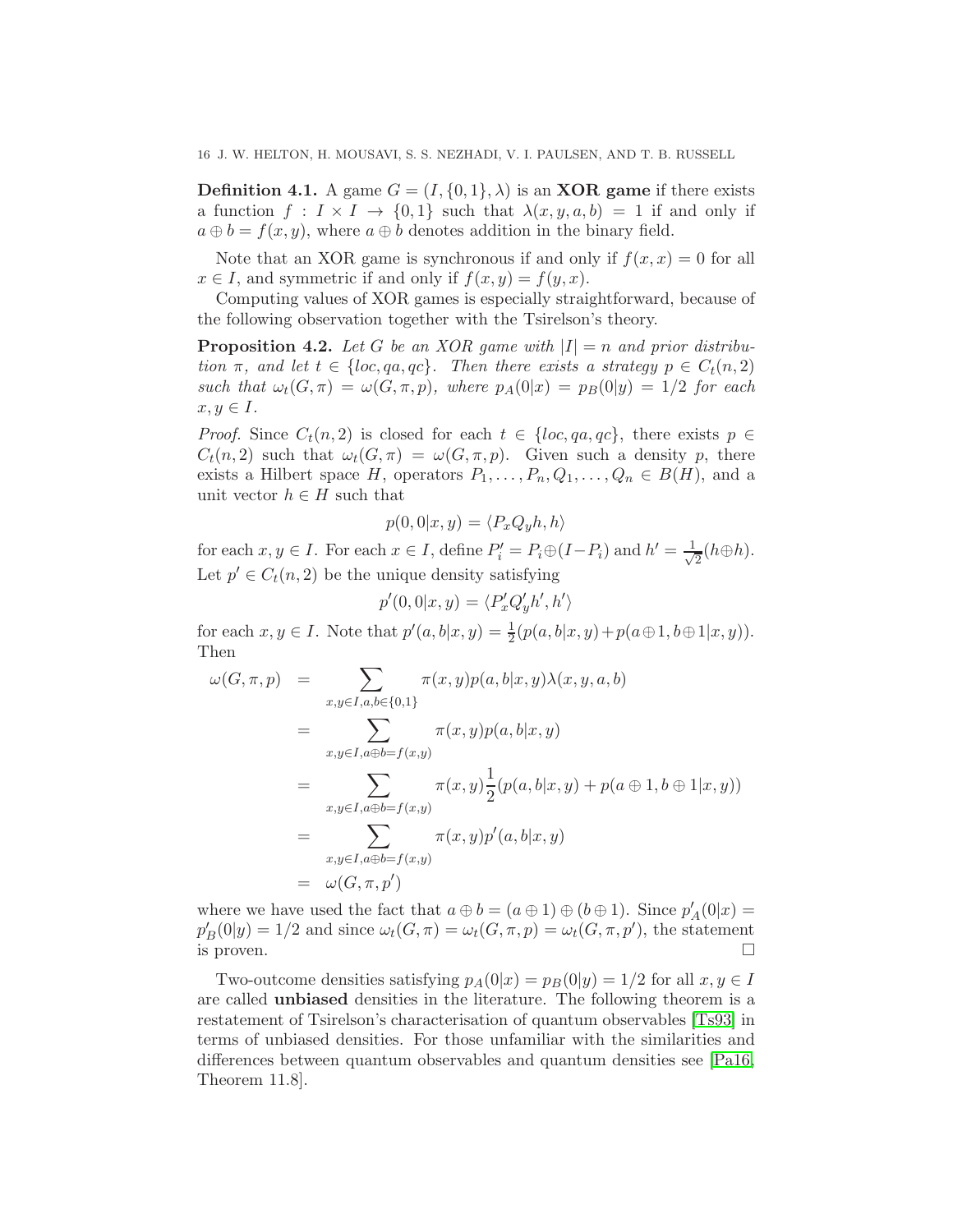<span id="page-16-0"></span>**Theorem 4.3** (Tsirelson). Let  $p(i, j|s, t)$  be a density such that  $p_A(0|s)$  =  $p_B(0|t) = 1/2$  *for all s,t. Then the following statements are equivalent:* 

- (1)  $p(i, j|s, t) \in C_{qc}(n, 2)$ *.*
- (2) *There exist real unit vectors*  $x_s, y_t$  *for*  $1 \leq s, t \leq n$  *such that*  $p(i, j|s, t) =$ 1  $\frac{1}{4} [1 + (-1)^{i+j} \langle x_s, y_t \rangle].$
- (3)  $p(i, j|s, t) \in C_q(n, 2)$ *.*

A similar statement can be made in the synchronous case.

<span id="page-16-1"></span>**Theorem 4.4.** Let  $p(i, j|s, t)$  be a synchronous density such that  $p(0, 0|s, s)$  = p(1, 1|s, s) *for all* s*. Then the following statements are equivalent:*

- (1)  $p(i, j|s, t) \in C_{qc}^s(n, 2)$ *.*
- (2) There exist real unit vectors  $x_s$  for  $1 \leq s \leq n$  such that  $p(i, j|s, t) =$ 1  $\frac{1}{4} [1 + (-1)^{i+j} \langle x_s, x_t \rangle].$
- (3)  $\overline{p}(i, j | s, t) \in C_q^s(n, 2)$ *.*

*Proof.* Suppose the first statement is true. By Theorem [4.3,](#page-16-0) there exist unit vectors  $x_s, y_t$  for  $1 \leq s, t \leq n$  such that  $p(i, j|s, t) = \frac{1}{4}[1 + (-1)^{i+j} \langle x_s, y_t \rangle].$ Since  $p(i, j|s, s) = 0$  whenever  $i \neq j$ , we have  $\langle x_s, y_s \rangle = 1$  for every s. By Cauchy-Schwarz,  $x_s = y_s$  for every s. The other implications are straightforward.

**Remark 4.5.** Given projections  $P_x$  in a C<sup>\*</sup>-algebra with a trace  $(A, \tau)$  such that  $\tau(P_x) = 1/2$ , set  $E_{x,0} = P_x$  and  $E_{x,1} = I - P_x$ . Then  $\tau(E_{x,i}E_{y,j}) :=$  $p(i, j|x, y)$  is a density in  $C_{qc}$  with marginals equal to 1/2. Hence by the above result  $p(i, j|x, y) \in C_q$ . Give a graph  $G = (V, E)$ , to compute  $f_{G,qc}(1/2)$  we are minimizing

$$
\sum_{(x,y)\in E} \tau(P_x P_y) = \sum_{(x,y)\in E} p(0,0|x,y),
$$

over all sets of projections with  $\tau(P_x) = 1/2$  and, hence,  $f_{G,qc}(1/2)$  $f_{G,q}(1/2)$ . This is essentially the proof given in [\[DPP19a,](#page-35-10) Proposition 3.10].

We will use the theorems above, together with Proposition [4.2,](#page-15-0) to calculate the values of certain XOR games. For now, we will only provide a general formulation for these values in terms of semidefinite programs.

**Remark 4.6.** Let  $G = (I, \{0, 1\}, \lambda)$  be an XOR game with  $n := |I|$ , and suppose  $f: I \times I \to \{0,1\}$  is a function satisfying  $f(x, y) = a \oplus b$  if and only if  $\lambda(x, y, a, b) = 1$  for all  $a, b \in \{0, 1\}$  and  $x, y \in I$ . Let  $\pi(x, y)$  be a prior distribution on I, and let  $\mathcal{G} = (G, \pi)$  denote the game G with questions asked according to the distribution  $\pi$ . Following [\[CSUU08\]](#page-35-15), we define the matrix  $A_{\mathcal{G}} \in M_n$  by  $A_{\mathcal{G}} = ((-1)^{f(x,y)} \pi(x, y))$ , which [\[CSUU08\]](#page-35-15) call the cost matrix. They also study a matrix

$$
B_{\mathcal{G}} := \frac{1}{2} \begin{pmatrix} 0 & A_{\mathcal{G}} \\ A_{\mathcal{G}}^T & 0 \end{pmatrix} \in M_{2n}.
$$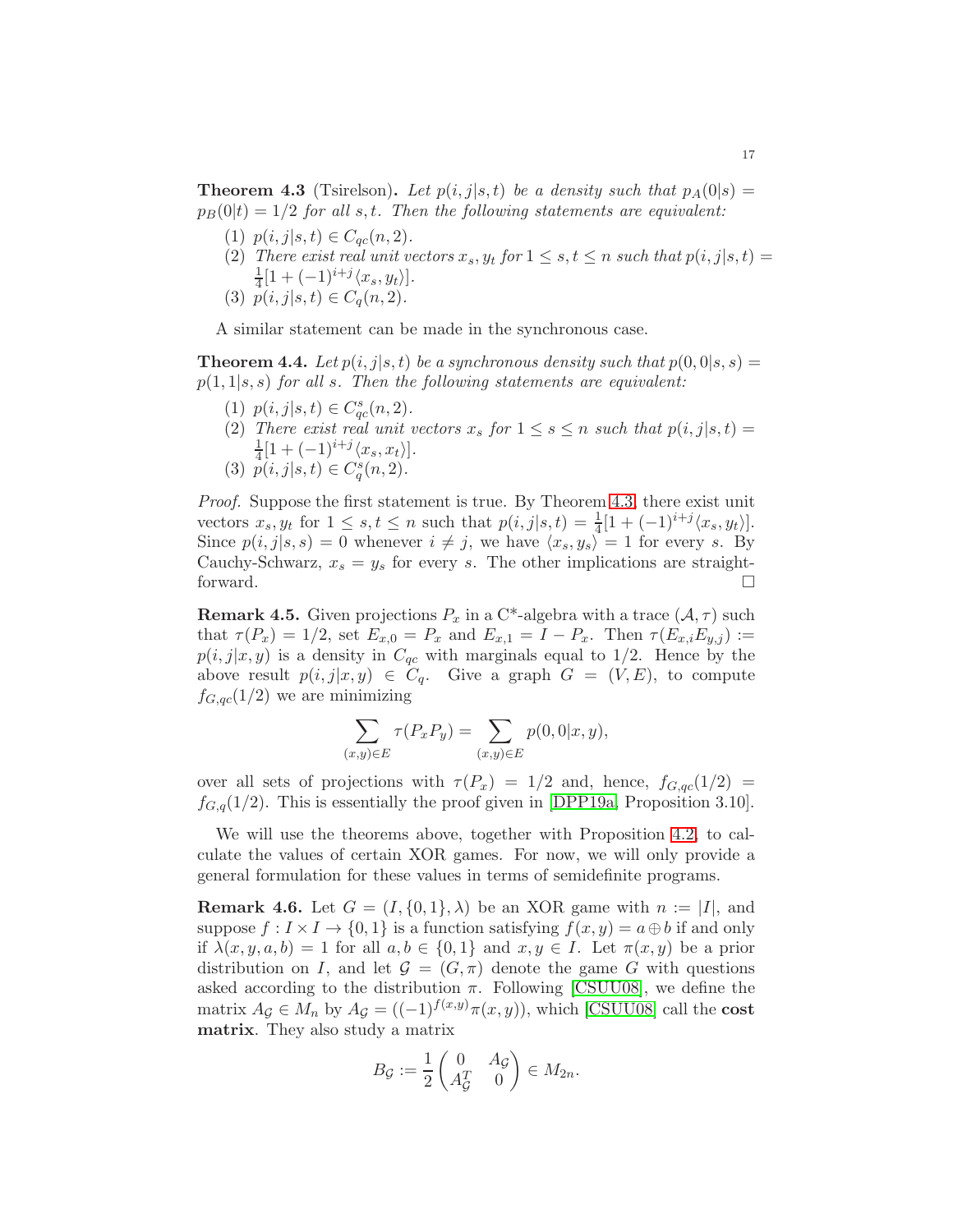For synchronous values, the matrix,

$$
A_{\mathcal{G}}^{s} := \frac{1}{2}(A_{\mathcal{G}} + A_{\mathcal{G}}^{T}) \in M_{n}
$$

plays a similar role to the cost matrix and we will refer to this matrix as the symmetrized cost matrix.

<span id="page-17-1"></span>Let  $\mathcal{E}_n \subseteq M_n$  denote the  $n \times n$  elliptope defined by

(3) 
$$
\mathcal{E}_n := \{ P \in M_n(\mathbb{R}) : diag(P) = I_n \text{ and } P \geq 0 \}.
$$

The following formula for the value of an XOR game is a restatement of results in [\[CSUU08\]](#page-35-15). The formula for the synchronous value is new.

<span id="page-17-0"></span>**Theorem 4.7.** Let  $G = (I, \{0, 1\}, \lambda)$  be an XOR game with  $n := |I|$ . Let  $\pi(x, y)$  *be a prior distribution on I*. Then

$$
\omega_{qc}(G,\pi) = \omega_q(G,\pi) = \frac{1}{2} + \frac{1}{2} \max_{P \in \mathcal{E}_{2n}} Tr(B_G P)
$$

*and*

$$
\omega_{qc}^s(G, \pi) = \omega_q^s(G, \pi) = \frac{1}{2} + \frac{1}{2} \max_{P \in \mathcal{E}_n} Tr(A_G^s P).
$$

*Proof.* Suppose  $f: I \times I \to \{0,1\}$  is a function satisfying  $f(x,y) = a \oplus b$  if and only if  $\lambda(x, y, a, b) = 1$  for all  $a, b \in \{0, 1\}.$ 

We first consider the claim concerning  $\omega_{qc}(G, \pi)$ . By Proposition [4.2,](#page-15-0) there exists  $p \in C_q(n,2)$  such that  $\omega_{qc}(G,\pi) = \omega(G,\pi,p)$  and  $p_A(0|x) =$  $p_B(0|y) = 1/2$  for every  $x, y \in I$ . Since  $\lambda(x, y, a, b) = 1$  if and only if  $a \oplus b = f(x, y)$ , we have that

$$
\omega_{qc}(G, \pi) = \sum_{x, y \in I, a \oplus b = f(x, y)} \pi(x, y) p(a, b|x, y).
$$

By Theorem [4.3](#page-16-0) this implies

$$
\omega_{qc}(G, \pi) = \sum_{x, y \in I, a \oplus b = f(x, y)} \frac{1}{4} \pi(x, y)(1 + (-1)^{a+b} \langle v_x, w_y \rangle)
$$
  
= 
$$
\frac{1}{4} \sum_{x, y \in I, a \oplus b = f(x, y)} \pi(x, y) + \frac{1}{4} \sum_{x, y \in I} \pi(x, y)(-1)^{f(x, y)} \langle v_x, w_y \rangle
$$

where the  $v_x$ 's and  $w_y$ 's are real unit vectors. Since every expression of the form  $p(a, b|x, y) = \frac{1}{4}[1 + (-1)^{a+b} \langle v_x, w_y \rangle]$  defines an element of  $C_{qc}(n, 2)$ , we have

$$
\omega_{qc}(G, \pi) = \frac{1}{4} \sum_{x, y \in I, a \oplus b = f(x, y)} \pi(x, y) + \frac{1}{4} \max_{v_x, w_y} \sum_{x, y \in I} \pi(x, y) (-1)^{f(x, y)} \langle v_x, w_y \rangle
$$

where the maximization is over all sets of real unit vectors  $v_x$  and  $w_y$ . Since  $\pi(x, y)$  is a probability distribution and  $a \oplus b = f(x, y)$  for exactly two choices of pairs  $(a, b)$ , we have that

$$
\sum_{x,y\in I, a\oplus b=f(x,y)} \pi(x,y)=2.
$$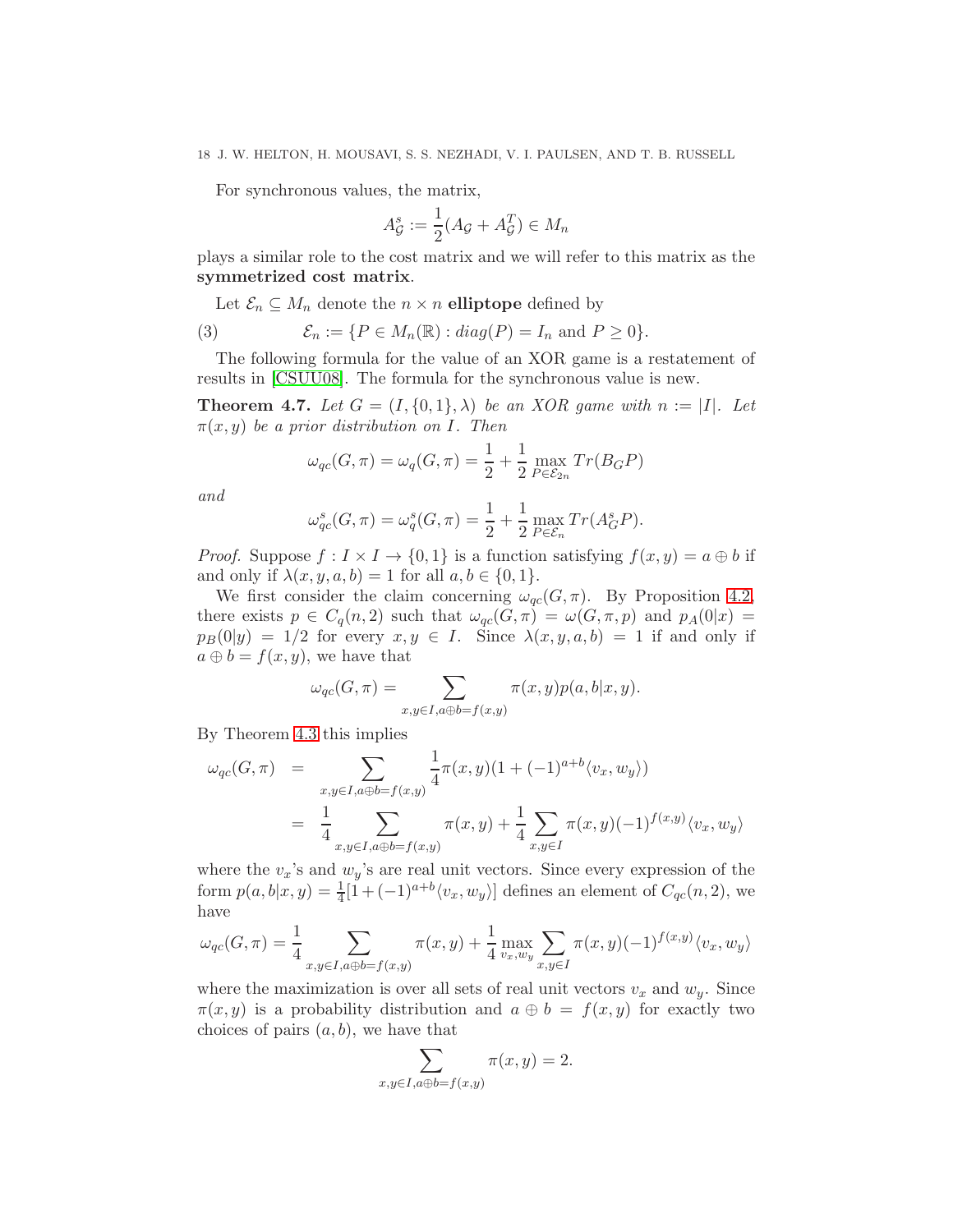Also, notice that an  $n \times n$  matrix has the form  $(\langle v_x, w_y \rangle)_{x,y}$  for unit vectors  $v_x$  and  $w_y$  if and only if it is the upper right (or lower left)  $n \times n$  corner of a matrix  $P \in \mathcal{E}_{2n}$ , since every element  $P \in \mathcal{E}_{2n}$  has a Gram decomposition

$$
P=(v_1 \ldots v_n w_1 \ldots w_n)^*(v_1 \ldots v_n w_1 \ldots w_n).
$$

A computation yields the expression

$$
\omega_{qc}(G,\pi) = \omega_q(G,\pi) = \frac{1}{2} + \frac{1}{2} \max_{P \in \mathcal{E}_{2n}} Tr(B_{\mathcal{G}}P).
$$

To verify the claims concerning  $\omega_{qc}^s(G, \pi)$ , first note that by the above argument we have

$$
\omega_{qc}^s(G, \pi) = \omega_q^s(G, \pi) = \frac{1}{2} + \frac{1}{2} \max_{P' \in \mathcal{E}_{2n}'} Tr(B_{\mathcal{G}} P').
$$

where  $\mathcal{E}_{2n}' \subseteq \mathcal{E}_{2n}$  is taken to be the set of  $P \in \mathcal{E}_{2n}$  whose upper right  $n \times n$  corner has the form  $(\langle v_x, v_y \rangle)_{x,y}$  for a single set of real unit vectors  $\{v_1, \ldots, v_n\}$ , by Theorem [4.4.](#page-16-1) Because of the form of  $B_{\mathcal{G}}$ , we may assume any  $P' \in \mathcal{E}_{2n}'$  has the form

$$
P' = \begin{pmatrix} P & P \\ P & P \end{pmatrix}, \quad P \in \mathcal{E}_n,
$$

and a computation shows that  $Tr(B_{\mathcal{G}}P') = Tr(A_{\mathcal{G}}^s P)$ . Thus

$$
\omega_{qc}^s(G, \pi) = \omega_q^s(G, \pi) = \frac{1}{2} + \frac{1}{2} \max_{P \in \mathcal{E}_n} Tr(A_G^s P).
$$

<span id="page-18-0"></span>This proves the claims.

#### 5. Two Colouring Odd Cycles

The 2-colouring game for a graph  $G = (V, E)$  is not formally an XOR game, since whenever  $x \neq y$  and  $(x, y) \notin E$  we have that  $\lambda(x, y, a, b) = 1$ for all pairs a, b, while an XOR game requires that  $a \oplus b = f(x, y) \in \{0, 1\}$ to win, for every  $x, y \in V$ . However, if the prior distribution on inputs has the property that  $\pi(x, y) = 0$ , whenever  $x \neq y$  and  $(x, y) \notin E$ , then we may arbitrarily set  $f(x, y)$  to be 0 or 1, without altering the corresponding value of the game. Thus, when we restrict to prior distributions with this property, we may apply the results on synchronous XOR games to compute the value of 2-colouring games.

Let  $C_{2k+1}$  be an odd cycle. We will index the vertices by  $\mathbb{Z}_{2k+1}$  so that vertices are adjacent if and only if they are the pair  $(j, j \pm 1)$ ,  $0 \le j \le 2k$  where  $2k+1=0$ . We consider the game  $\mathcal{G} = Hom(C_{2k+1}, K_2)$  with several different prior distributions on  $\mathbb{Z}_{2k+1}\times\mathbb{Z}_{2k+1}$ . We first consider a non-symmetric uniform distribution, first studied by Cleve-Hoyer-Toner-Watrous [\[CHTW04\]](#page-35-7), in order to compare the synchronous and non-synchronous values of the game. We then consider a natural family of symmetric distributions. We will show that for both non-symmetric and symmetric distributions, the synchronous quantum value of the game can be strictly smaller than the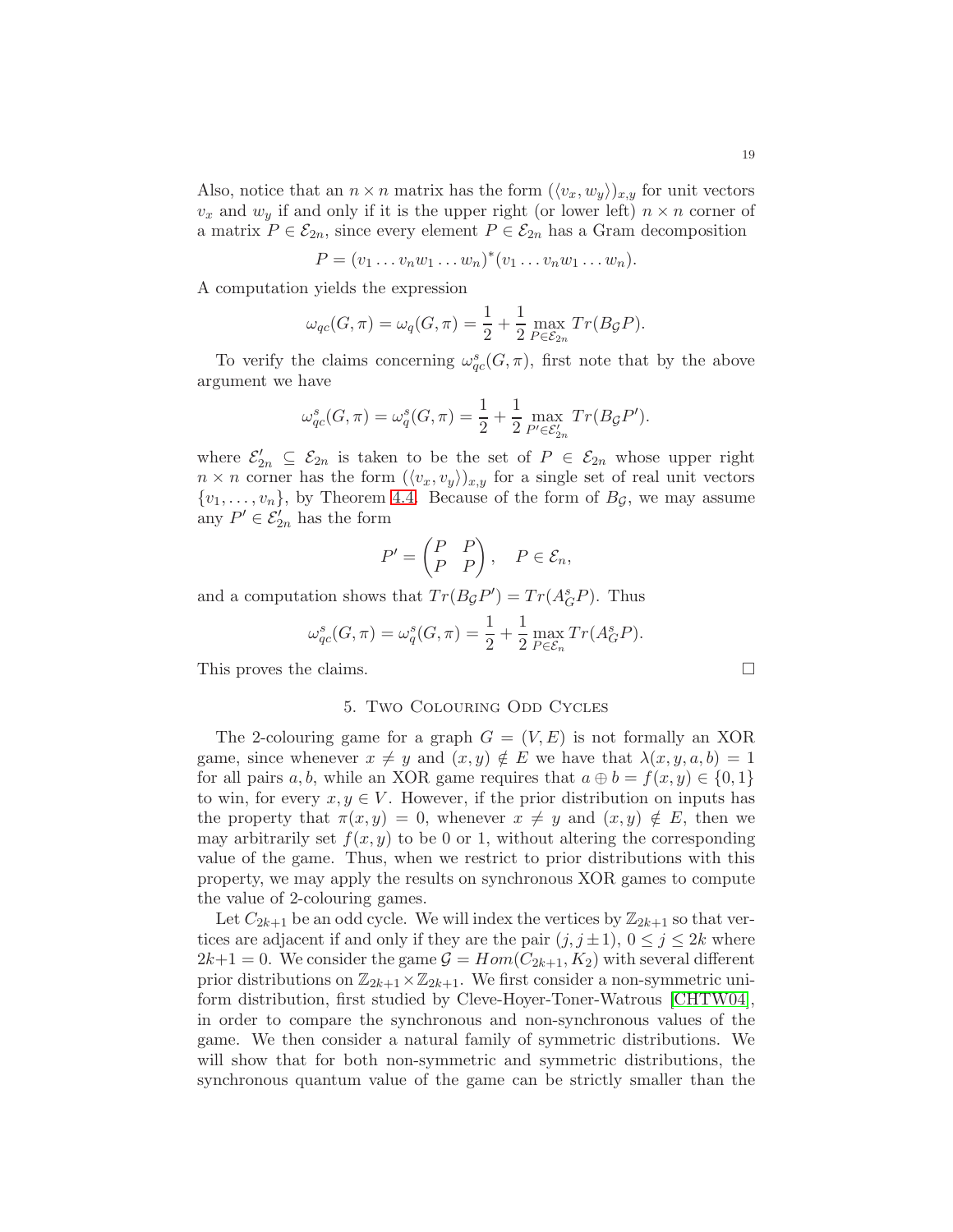quantum value of the game, though in some cases these values may coincide. In all cases, the  $q$  and  $qc$  values of the game will coincide.

<span id="page-19-0"></span>5.1. Non-symmetric uniform distribution. We now compute the synchronous q-value of  $\mathcal G$  with the prior distribution given by

$$
\pi(x, y) = \begin{cases} \frac{1}{2n} & x = y \text{ or } x + 1 = y \mod n \\ 0 & \text{else} \end{cases}
$$

where  $n = 2k + 1$ . The game G with this distribution was studied in Subsection 3.2 of [\[CHTW04\]](#page-35-7), where it was show that

$$
\omega_{qc}(\mathcal{G}) = \omega_q(\mathcal{G}) = \cos^2(\pi/4n) = \frac{1}{2} + \frac{1}{2}\cos(\pi/2n).
$$

We will show that  $\omega_{qc}^s(\mathcal{G}) = \omega_q^s(\mathcal{G}) = \frac{1}{2} + \frac{1}{2}$  $\frac{1}{2}\cos^2(\pi/2n)$ , which is strictly less than  $\omega_{qc}(\mathcal{G})$ .

<span id="page-19-1"></span>**Theorem 5.1.** *Let*  $n = 2k + 1$ *. Then*  $\omega_{qc}^s(\mathcal{G}) = \omega_q^s(\mathcal{G}) = \frac{1}{2} + \frac{1}{2}$  $\frac{1}{2}\cos^2(\pi/2n)$ .

*Proof.* By Theorem [4.7,](#page-17-0) we have

$$
\omega_{qc}^s(\mathcal{G}, \pi) = \omega_q^s(\mathcal{G}, \pi) = \frac{1}{2} + \frac{1}{2} \max_{P \in \mathcal{E}_n} Tr(A_{\mathcal{G}}^s P)
$$

where

$$
A_{\mathcal{G}}^{s} = \begin{pmatrix} -\frac{1}{2n} & \frac{1}{4n} & 0 & \cdots & \frac{1}{4n} \\ \frac{1}{4n} & -\frac{1}{2n} & \frac{1}{4n} & \cdots & 0 \\ \ddots & \ddots & \ddots & \ddots \\ 0 & & \frac{1}{4n} & -\frac{1}{2n} & \frac{1}{4n} \\ \frac{1}{4n} & \cdots & 0 & \frac{1}{4n} & -\frac{1}{2n} \end{pmatrix}
$$

and  $\mathcal{E}_n$  denotes the  $n \times n$  elliptope defined in Equation [\(3\)](#page-17-1). Thus, it suffices to calculate

$$
\max_{P \in \mathcal{E}_n} Tr(A_{\mathcal{G}}^s P).
$$

The value of this semidefinite program is equal to the value of the dual program

> min  $D \in \mathcal{D}_n$  $Tr(D)$  subject to  $D + A_{\mathcal{G}}^{s} \geq 0$

where  $\mathcal{D}_n$  denotes the set of  $n \times n$  diagonal real matrices. By the symmetry of  $A_G^s$ , it suffices to minimize  $Tr(D)$  over all constant diagonal matrices. This is because if D is diagonal and satisfies  $D + A_g^s \geq 0$ , then  $U^*(D + A_g^s)U =$  $U^*DU + A^s_{\mathcal{G}} \geq 0$  where U is the cyclic shift

$$
U = \begin{pmatrix} 0 & 1 & 0 & \dots & 0 \\ 0 & 0 & 1 & \dots & 0 \\ & \ddots & \ddots & \ddots & \ddots \\ 0 & & 0 & 0 & 1 \\ 1 & 0 & \dots & 0 & 0 \end{pmatrix}
$$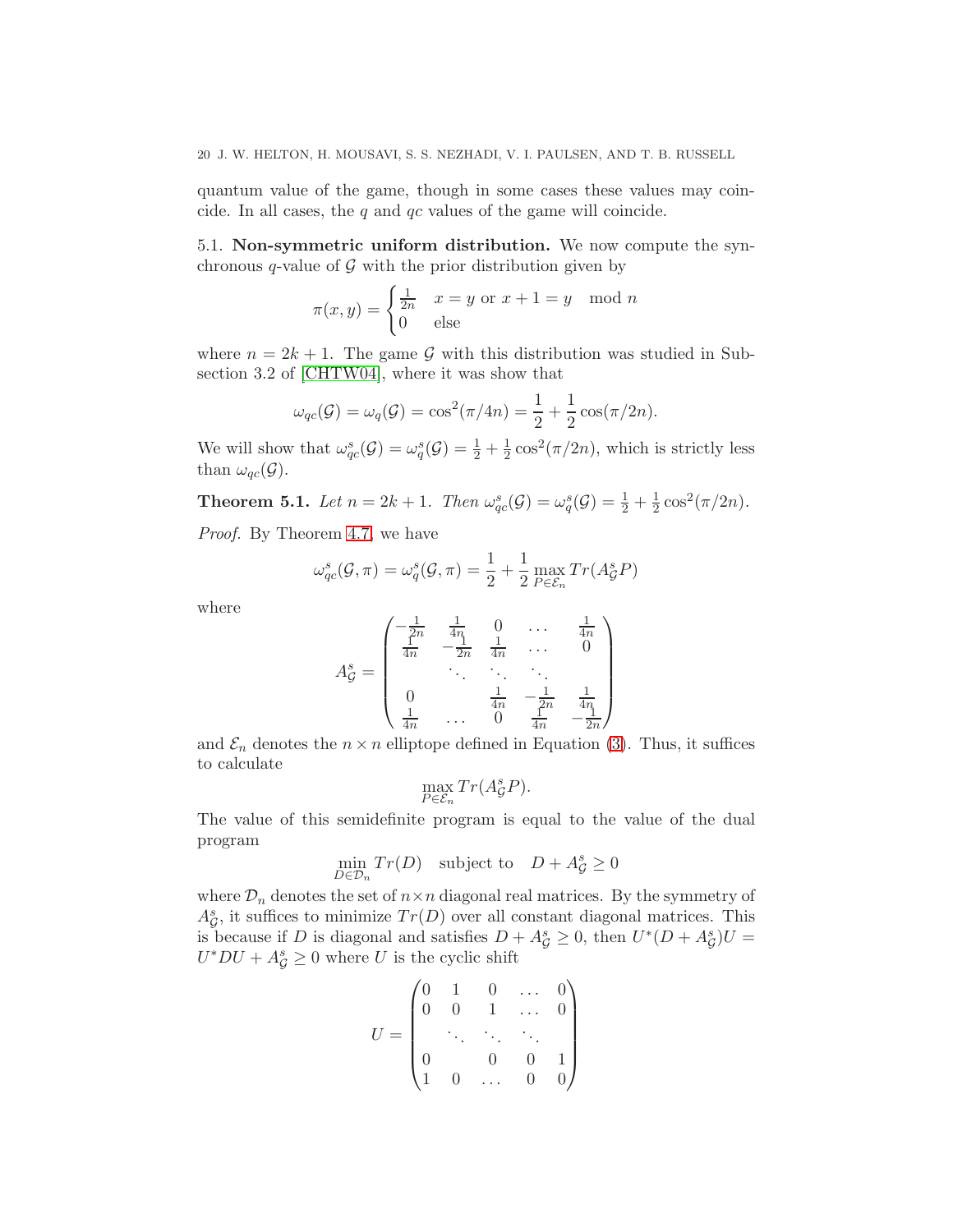Averaging  $(U^j)^* D(U^j)$  over a  $j \in \{0, 1, ..., n-1\}$  yields a constant matrix with the same trace as  $D$ . Hence, we only need to calculate

 $\min_{y \in \mathbb{R}} ny$  subject to  $yI_n + A_{\mathcal{G}}^s \geq 0$ .

Since the matrix  $yI_n + A_{\mathcal{G}}^s$  is circulant, its eigenvalues have the form

$$
\lambda_j=(y-\frac{1}{2n})+\frac{1}{4n}\omega_n^j+\frac{1}{4n}\omega_n^{(n-1)j},
$$

where  $\omega_n = e^{2\pi i/n}$  is the primitive *n*-th root of unity (c.f. Exercise 2.2P10 of [\[HJ12\]](#page-35-16)). Observe that  $\lambda_j$  is real since  $\omega_n^j = \omega_n^{(n-1)j} = \omega_n^j + \omega_n^{-j} = 2\text{Re}(\omega_n^j)$ . The smallest value of y for which  $\lambda_j \geq 0$  for every j is

$$
y = \frac{1}{2n} + \frac{1}{2n} \cos(\pi/n).
$$

It follows that

$$
\max_{P \in \mathcal{E}_n} Tr(A^s_{\mathcal{G}} P) = \frac{1}{2} (1 + \cos(\pi/n)).
$$

Consequently,

$$
\omega_{qc}^s(\mathcal{G}, \pi) = \frac{1}{2} + \frac{1}{4} [1 + \cos(\pi/n)]
$$
  
=  $\frac{1}{2} + \frac{1}{4} [1 + 2 \cos^2(\pi/2n) - 1]$   
=  $\frac{1}{2} + \frac{1}{2} \cos^2(\pi/2n)$   
as desired.

<span id="page-20-0"></span>

5.2. **Symmetric distributions.** The above shows that the synchronous  $q$ value of a game is sometimes strictly smaller than the  $q$ -value of the game. In that case, the gap between these values is aided by the fact that the prior distribution is not symmetric. We will now show that even when the prior distribution is symmetric, there may still be a gap between the synchronous q-value of the game and the q-value of the game.

<span id="page-20-1"></span>Let  $p, q \ge 0$  with  $p + q = 1$ . Consider the symmetric prior distribution

(4) 
$$
\pi(x,y) = \begin{cases} \frac{p}{2n} & x+1=y \mod n \\ \frac{p}{2n} & y+1=x \mod n \\ \frac{q}{n} & x=y \\ 0 & \text{else} \end{cases}
$$

where  $n = 2k + 1$ . We first calculate the q-value of the two-colouring game, which is again equal to the  $qc$ -value of the game.

<span id="page-20-2"></span>**Theorem 5.2.** Let  $p, q \geq 0$  with  $p+q = 1$ , and let  $\pi$  be the prior distribution *given in equation*  $(4)$ *, where*  $n = 2k + 1$ *. Then* 

$$
\omega_{qc}(\mathcal{G}) = \omega_q(\mathcal{G}) = \begin{cases} p & p > \frac{1}{2 - \cos^2(\pi/2n)} \\ q + p \cos^2(\pi/2n) & else. \end{cases}
$$

21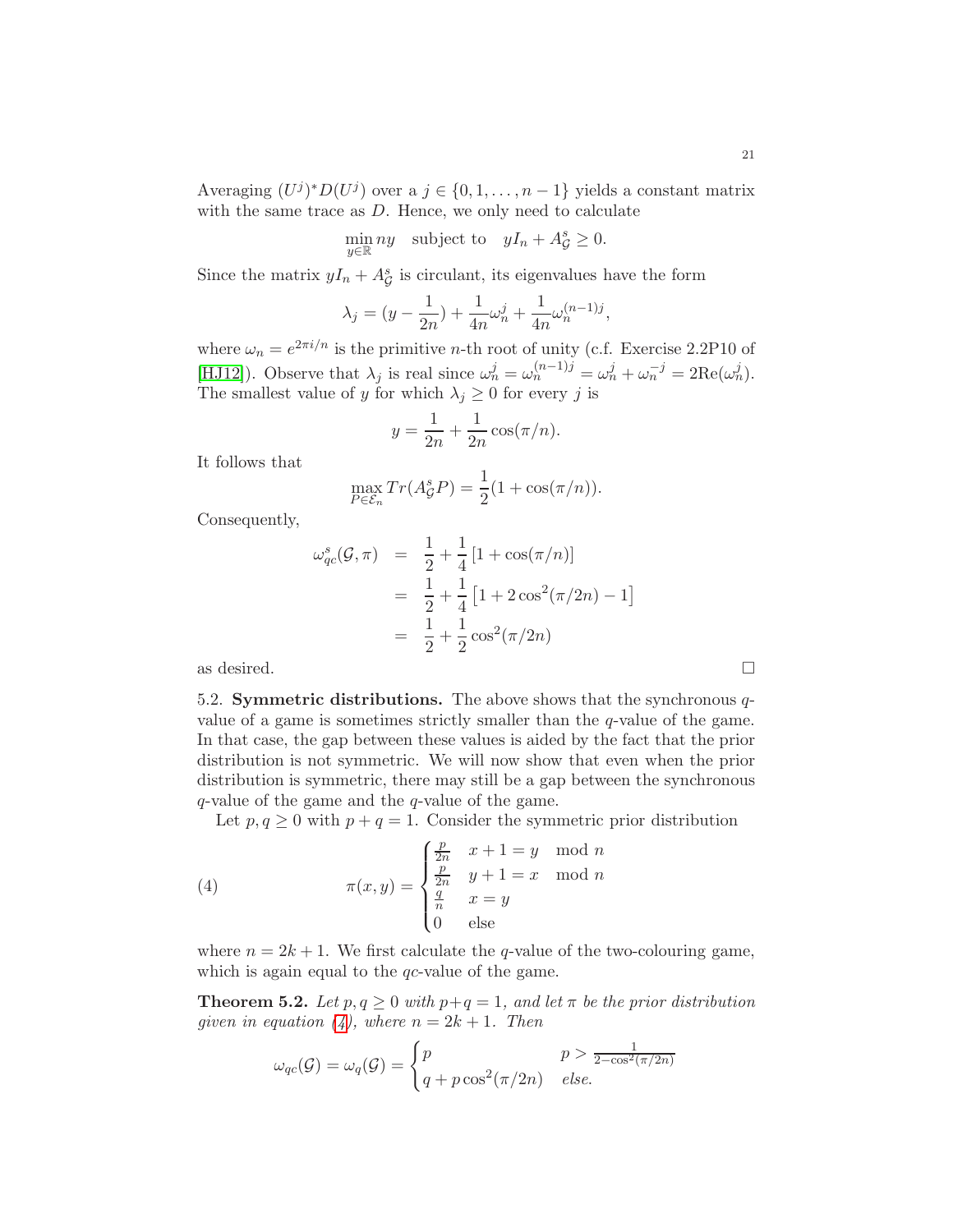*Moreover,*  $\omega_{qc}(\mathcal{G}) = \omega_{loc}(\mathcal{G})$  whenever  $p > \frac{1}{2-\cos^2(\pi/2n)}$ .

*Proof.* By Theorem [4.7,](#page-17-0) we have

$$
\omega_{qc}(\mathcal{G}, \pi) = \omega_q(\mathcal{G}, \pi) = \frac{1}{2} + \frac{1}{2} \max_{P \in \mathcal{E}_{2n}} Tr(B_{\mathcal{G}}P)
$$

where

$$
B_{\mathcal{G}} := \frac{1}{2} \begin{pmatrix} 0 & A_{\mathcal{G}} \\ A_{\mathcal{G}}^T & 0 \end{pmatrix} \in M_{2n}, \quad A_{\mathcal{G}} = \begin{pmatrix} -\frac{q}{n} & \frac{p}{2n} & 0 & \cdots & \frac{p}{2n} \\ \frac{p}{2n} & -\frac{q}{n} & \frac{p}{2n} & \cdots & 0 \\ & \ddots & \ddots & \ddots & \vdots \\ 0 & \frac{p}{2n} & -\frac{q}{n} & \frac{p}{2n} \\ \frac{p}{2n} & \cdots & 0 & \frac{p}{2n} & -\frac{q}{n} \end{pmatrix}
$$

and  $\mathcal{E}_{2n}$  denotes the  $2n \times 2n$  elliptope. We will now calculate

$$
\max_{P \in \mathcal{E}_{2n}} Tr(B_{\mathcal{G}}P).
$$

The value of this semidefinite program is equal to the value of the dual program

$$
\min_{D \in \mathcal{D}_{2n}} Tr(D) \quad \text{subject to} \quad D + B_{\mathcal{G}} \ge 0
$$

where  $\mathcal{D}_{2n}$  denotes the set of  $2n \times 2n$  diagonal real matrices. By the symmetry of  $B_{\mathcal{G}}$ , it suffices to minimize  $Tr(D)$  over all constant diagonal matrices. Hence, we only need to calculate

$$
\min_{y \in \mathbb{R}} 2ny \quad \text{subject to} \quad yI_{2n} + B_{\mathcal{G}} \ge 0.
$$

It follows from Lemma 3.1 of [\[Pa02\]](#page-36-13) that the value of this semidefinite program is

$$
2n||B_{\mathcal{G}}|| = n||A_{\mathcal{G}}||.
$$

Since  $A_G$  is symmetric, its norm is equal to max<sub>i</sub>  $|\lambda_i|$ , where  $\lambda_0, \lambda_1, \ldots, \lambda_{n-1}$ are the eigenvalues of  $A_{\mathcal{G}}$ . Since  $A_{\mathcal{G}}$  is circulant, its eigenvalues have the form

$$
\lambda_j=-\frac{q}{n}+\frac{p}{2n}\omega_n^j+\frac{p}{2n}\omega_n^{(n-1)j}
$$

where  $\omega_n = e^{2\pi i/n}$  is the *n*-th root of unity. Thus, the largest eigenvalue of  $A_{\mathcal{G}}$  is  $\lambda_0 = \frac{p-q}{n}$ , while the smallest eigenvalue is  $\lambda_{(n-1)/2} = -\frac{q}{n} - \frac{p}{n}$  $\frac{p}{n} \cos(\pi/n)$ . A calculation shows that

 $p - q$  $\frac{-q}{n} > \frac{q}{n}$  $\frac{q}{n} + \frac{p}{n}$  $\frac{p}{n}\cos(\pi/n)$  if and only if  $p > \frac{2}{3 - \cos n}$  $\frac{2}{3 - \cos(\pi/n)} = \frac{1}{2 - \cos^2(\pi n)}$  $2 - \cos^2(\pi/2n)$ 

using  $q = 1 - p$ . Thus

$$
n||A_{\mathcal{G}}|| = \begin{cases} p - q & p > \frac{1}{2 - \cos^2(\pi/2n)} \\ q + p \cos(\pi/n) & \text{else} \end{cases}
$$

and thus

$$
\omega(\mathcal{G}, \pi) = \begin{cases} \frac{1}{2} + \frac{1}{2} [p - q] & p > \frac{1}{2 - \cos^2(\pi/2n)} \\ \frac{1}{2} + \frac{1}{2} [q + p \cos(\pi/n)] & \text{else} \end{cases}.
$$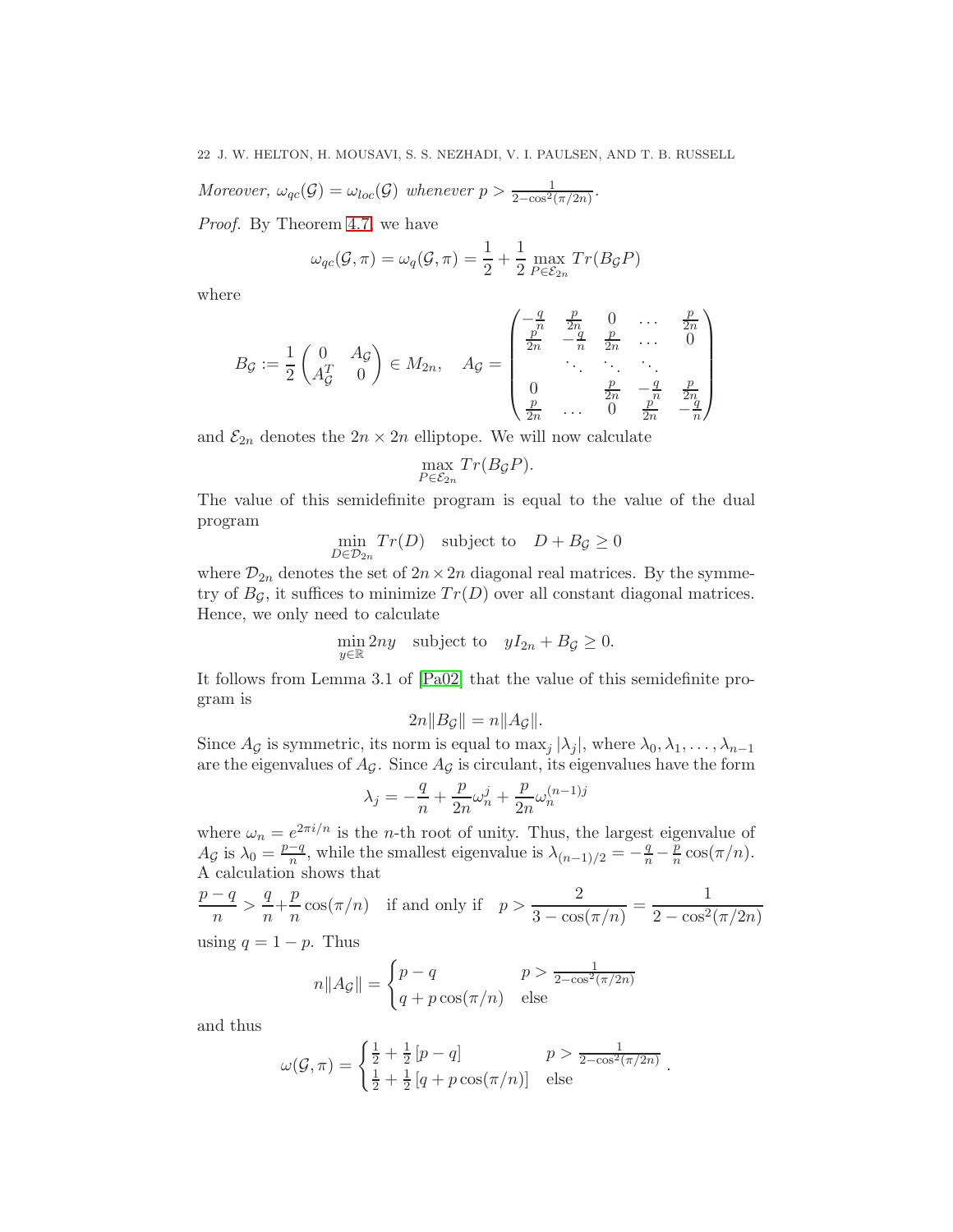Since

$$
\frac{1}{2} + \frac{1}{2}[p - q] = \frac{1}{2}(p + q) + \frac{1}{2}(p - q) = p
$$

and

$$
\frac{1}{2} + \frac{1}{2} [q + p \cos(\pi/n)] = \frac{1}{2} + \frac{1}{2} (1 - p) + \frac{p}{2} (\cos(\pi/n))
$$
  
=  $1 - \frac{p}{2} + \frac{p}{2} (2 \cos^2(\pi/2n) - 1)$   
=  $1 - p + p \cos^2(\pi/2n)$   
=  $q + p \cos^2(\pi/2n)$ ,

the first statement is proven. That  $\omega_{loc}(\mathcal{G}, \pi) = p$  when  $p > \frac{1}{2-\cos^2(\pi/2n)}$ follows from the observation that the value  $p$  is obtained when Alice and Bob employ the deterministic strategy of always returning opposite colors.

We remark that whenever  $p > (2 - \cos^2(\pi/2n))^{-1}$ , the winning deterministic strategy of always returning the opposite color is not a synchronous strategy. Let us now consider the synchronous value of this game.

**Theorem 5.3.** *Let*  $p, q \geq 0$  *with*  $p+q = 1$ *, and let*  $\pi$  *be the prior distribution given in equation*  $(4)$ *, where*  $n = 2k + 1$ *. Then* 

$$
\omega_{qc}^s(\mathcal{G}) = \omega_q^s(\mathcal{G}) = q + p \cos^2(\pi/2n).
$$

Consequently,  $\omega_{qc}^s(\mathcal{G}) < \omega_{qc}(\mathcal{G}) = \omega_{loc}(\mathcal{G})$  whenever  $p > \frac{1}{2-\cos^2(\pi/2n)}$ .

*Proof.* The proof is similar to the proof of Theorem [5.1,](#page-19-1) so we just outline the main points. By Theorem [4.7,](#page-17-0)

$$
\omega_{qc}^s(\mathcal{G}, \pi) = \omega_q^s(\mathcal{G}, \pi) = \frac{1}{2} + \frac{1}{2} \max_{P \in \mathcal{E}_n} Tr(A_Q^s P).
$$

The value  $\max_{P \in \mathcal{E}_n} Tr(A_{\mathcal{G}}^s P)$  is obtained by considering the eigenvalues of the circulant matrix  $A_{\mathcal{G}}^{s} = A_{\mathcal{G}}$ . These eigenvalues have the form

$$
\lambda_j = -\frac{q}{n} + \frac{p}{2n}\omega_n^j + \frac{p}{2n}\omega_n^{(n-1)j}
$$

where  $\omega_n = e^{2\pi i/n}$  is the *n*-th root of unity. In particular, the smallest eigenvalue of  $A_{\mathcal{G}}$  is  $-\frac{q}{2n} - \frac{p}{n}$  $\frac{p}{n} \cos(\pi/n)$ . Thus, the value of

$$
\min_{D \in \mathcal{D}_n} Tr(D) \quad \text{subject to} \quad D + A^s_{\mathcal{G}} \ge 0,
$$

which is equal to

$$
\min_{y \in \mathbb{R}} ny \quad \text{subject to} \quad yI_n + A_{\mathcal{G}}^s \ge 0
$$

is given by

$$
n\left[\frac{q}{n} + \frac{p}{2n}\cos(\pi/n)\right] = q + p\cos(\pi/n).
$$

Finally, repeating the calculations from the proof of Theorem [5.2](#page-20-2) yields the result.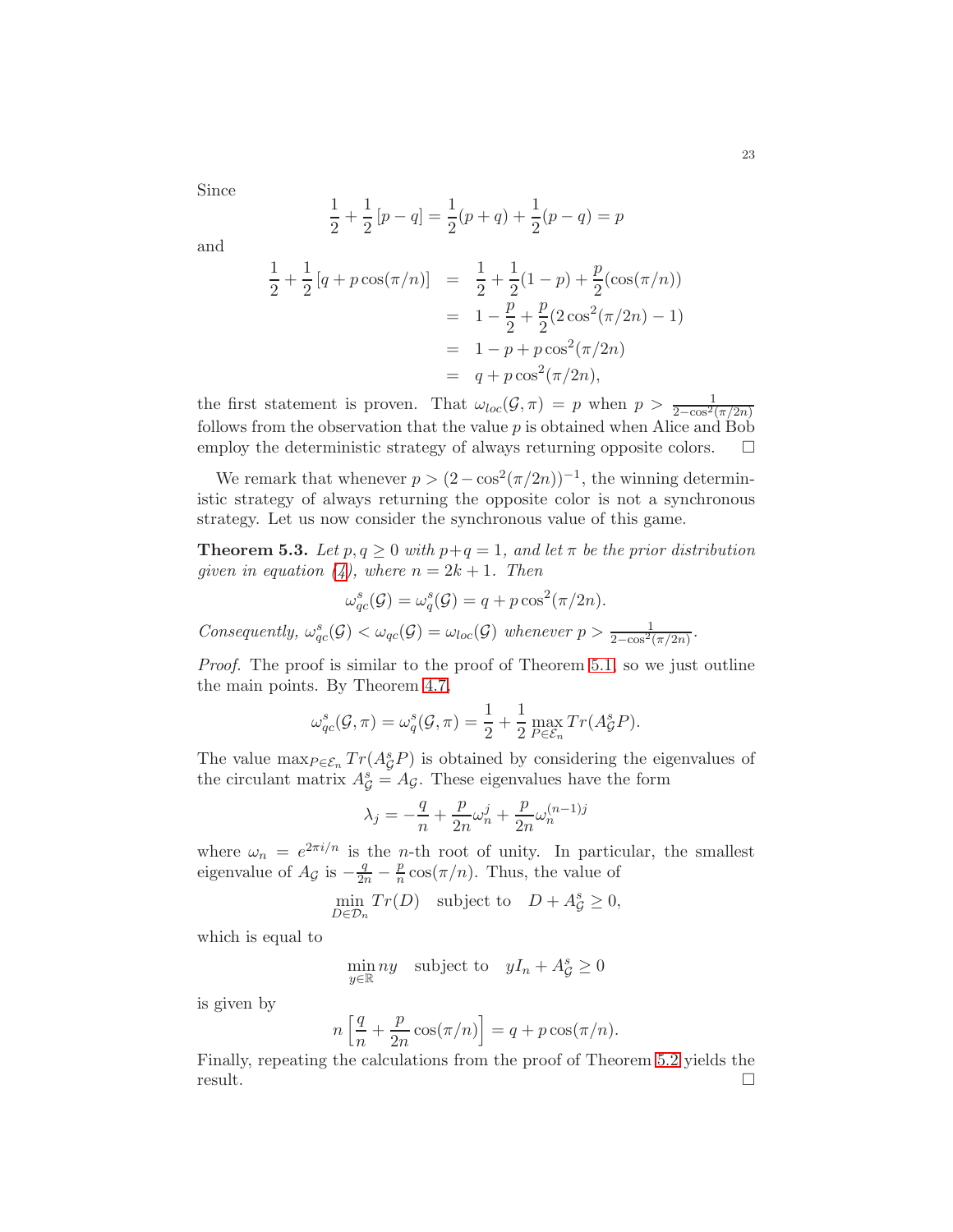#### 6. Products of Games

<span id="page-23-0"></span>There is a great deal of research concerning products of games and especially their behaviour when one does many iterations of a fixed game.[\[JPY14,](#page-36-14) [DSV15,](#page-35-17) [BVY17\]](#page-35-18) Many of these results are false for synchronous values of games.

Given two games  $G_i = (X_i, O_i, \lambda_i), i = 1, 2$  their product  $G_1 \times G_2$  is the game with input set  $X := X_1 \times X_2$ , output set  $O := O_1 \times O_2$  and rule function,

$$
\lambda: X \times X \times O \times O \to \{0,1\} = \mathbb{Z}_2,
$$

given by

 $\lambda((x_1, x_2), (y_1, y_2), (a_1, a_2), (b_1, b_2)) = \lambda_1(x_1, y_1, a_1, b_1)\lambda_2(x_2, y_2, a_2, b_2).$ 

where the product is in  $\mathbb{Z}_2$ . Thus, they win if and only if  $\lambda_1(x_1, y_1, a_1, b_1) = 1$ and  $\lambda_2(x_2, y_2, a_2, b_2) = 1$ , that is if and only if they win both games. It is customary to write  $\lambda = \lambda_1 \times \lambda_2$ .

Given prior distributions  $\pi_1 : X_1 \times X_1 \to [0,1]$  and  $\pi_2 : X_2 \times X_2 \to [0,1]$ it is easy to see that by defining,

$$
\pi: X \times X \to [0,1], \ \pi((x_1,x_2),(y_1,y_2)) := \pi_1(x_1,y_1), \pi_2(x_2,y_2),
$$

we obtain a distribution on  $X \times X$ , which is denoted by  $\pi_1 \times \pi_2$ .

If  $\mathcal{G}_i = (G_i, \pi_i)$  denotes the game with distribution  $\pi_i$  then we set  $\mathcal{G}_1 \times \mathcal{G}_2 =$  $(G_1 \times G_2, \pi_1 \times \pi_2).$ 

These definitions clearly extend to products of more than two games. Given a game with distribution  $\mathcal{G} = (G, \pi)$  we let  $\mathcal{G}^n = (G^n, \pi^n)$  denote the n-fold product of a game with itself.

Here are a few of the results that are known for the values of such games:

- (1) (Supermultiplicativity)  $\omega_t(G \times \mathcal{H}) \geq \omega_t(G)\omega_t(\mathcal{H})$ , and examples exist for which the inequality is strict,
- (2)  $\omega_t(G \times \mathcal{H}) \leq min\{\omega_t(G), \omega_t(\mathcal{H})\}$
- (3)  $G \times H$  has a perfect t-strategy  $\iff G$  and H each have a perfect t-strategy for  $t = loc, qa, qc.$
- (4) if  $\omega_{loc}(\mathcal{G}) < 1$ , then  $\omega_t(\mathcal{G}^n) \to 0$ .

Thus, when the value is not 1, even though it is possible that  $\omega_{loc}(\mathcal{G}^n)$  $\omega_{loc}(\mathcal{G})^n$ , we still have that it tends to 0.

The analogues of (1) and (3) were shown to hold for synchronous values in [\[MPTW21\]](#page-36-15), where an example is also given to show that the inequality can be strict.

The example below shows that (2) and (4) can fail for synchronous values.

<span id="page-23-1"></span>**Example 6.1.** Let  $\mathcal{G} = (G, \pi)$  be the game where Alice's and Bob's question and answer sets are  $\{0,1\}$  and let the distribution  $\pi$  be given by  $\pi_{0,1} = \pi_{1,1} =$  $1/2$ . The players win if their answer pair is  $(1, 1)$  when asked question pair  $(0, 1)$ . They also win if their answer pair is  $(0, 1)$  when they receive question pair  $(1, 1)$ . They lose in all other cases. Note that Bob receives 1 with probability 1 while Alice receives 0, 1 with equal probability.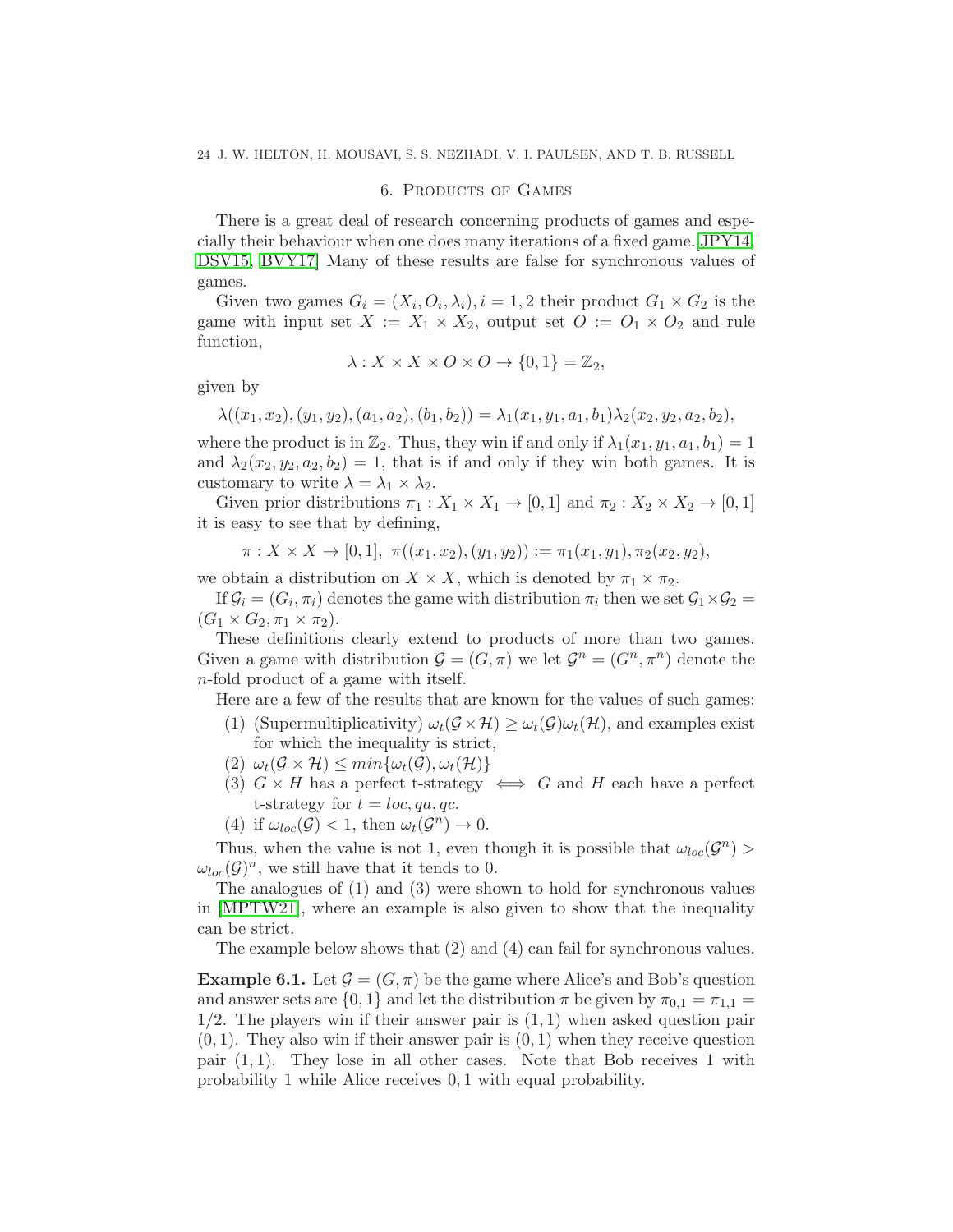This game has a perfect non-synchronous strategy, namely, for Bob to always return 1 and for Alice given input  $x \in \mathbb{Z}_2$  to always return  $x + 1$ . Thus,

$$
\omega_{loc}(\mathcal{G})=\omega_{qc}(\mathcal{G})=1,
$$

and consequently,

$$
\omega_{loc}(\mathcal{G}^n) = \omega_{qc}(\mathcal{G}^n) = 1.
$$

**Theorem 6.2.** Let  $\mathcal{G} = (G, \pi)$  be the game with distribution of Example [6.1.](#page-23-1) *Then*

$$
\omega_{loc}^s(\mathcal{G}^n) = \omega_{qc}^s(\mathcal{G}^n) = 1 - \frac{1}{2^n}.
$$

*Proof.* The synchronous value of this game is at most  $1/2$ , since on question  $(1, 1)$  a synchronous strategy will require them to return the same answer and lose. On the other hand, the deterministic strategy of Alice and Bob always returning 1 has a value of  $1/2$ . Hence,  $\omega_{loc}^s(G) = \omega_q^s(G) = \frac{1}{2}$ . In terms of traces and projections, this is given by setting  $E_{0,1} = E_{1,1} = I$  and  $E_{0,0} = E_{1,0} = 0.$ 

Now for the *n*-fold parallel repetition the questions are pairs  $x, y \in \{0, 1\}^n$ and the answers are pairs  $a, b \in \{0, 1\}^n$ . But  $\pi^n(x, y) = 0$  unless  $y =$  $(1, ..., 1) := 1<sup>n</sup>$ , while  $\pi(x, 1<sup>n</sup>) = \frac{1}{2<sup>n</sup>}$ ,  $\forall x \in \{0, 1\}<sup>n</sup>$ .

The only question pair where the synchronous restriction can be enforced is therefore  $(1^n, 1^n)$ , and on this question any synchronous strategy loses as before. Thus,  $\omega_{qc}^s(\mathcal{G}^n) \leq 1 - \frac{1}{2^n}$ .

On the other hand, consider the deterministic strategy where when the input string is  $1^n$  they return  $1^n$  but for every other input string  $x \neq 1^n$ , they return the output string  $\bar{x} = x + 1^n$ , where addition is in the vector space  $\mathbb{Z}_2^n$ , i.e., each bit of x is flipped. For every string  $x \neq 1^n$  that Alice receives this strategy wins. Hence,  $\omega_{loc}^s(\mathcal{G}^n) \geq 1 - \frac{1}{2^n}$ . Therefore the synchronous value of the parallel repeated game is  $\omega_{loc}^s(G^n) = \omega_{qc}^s(G^n) = 1 - \frac{1}{2^n}$ .

Alternatively, this is the strategy that corresponds to choosing PVM's,

$$
E_{1^n,1^n} = E_{x,\overline{x}} = I, \ \forall x \neq 1^n,
$$

and all other projections equal to 0.

Thus, not only does the synchronous value not tend to 0, but it is monotonically increasing. Also, we have that

$$
\omega_t^s(\mathcal{G}^2) > \min{\{\omega_t(\mathcal{G}), \omega_t^s(\mathcal{G})\}},
$$

so that this example violates the synchronous analogues of properties (2) and (4).

Two objections can be raised to this example. The game itself is not synchronous and the distribution is not symmetric. It is natural to wonder if this pathology persists even when restricting attention to this smaller family of synchronous games with symmetric prior densities. This is formalized in the following problems.

$$
\Box
$$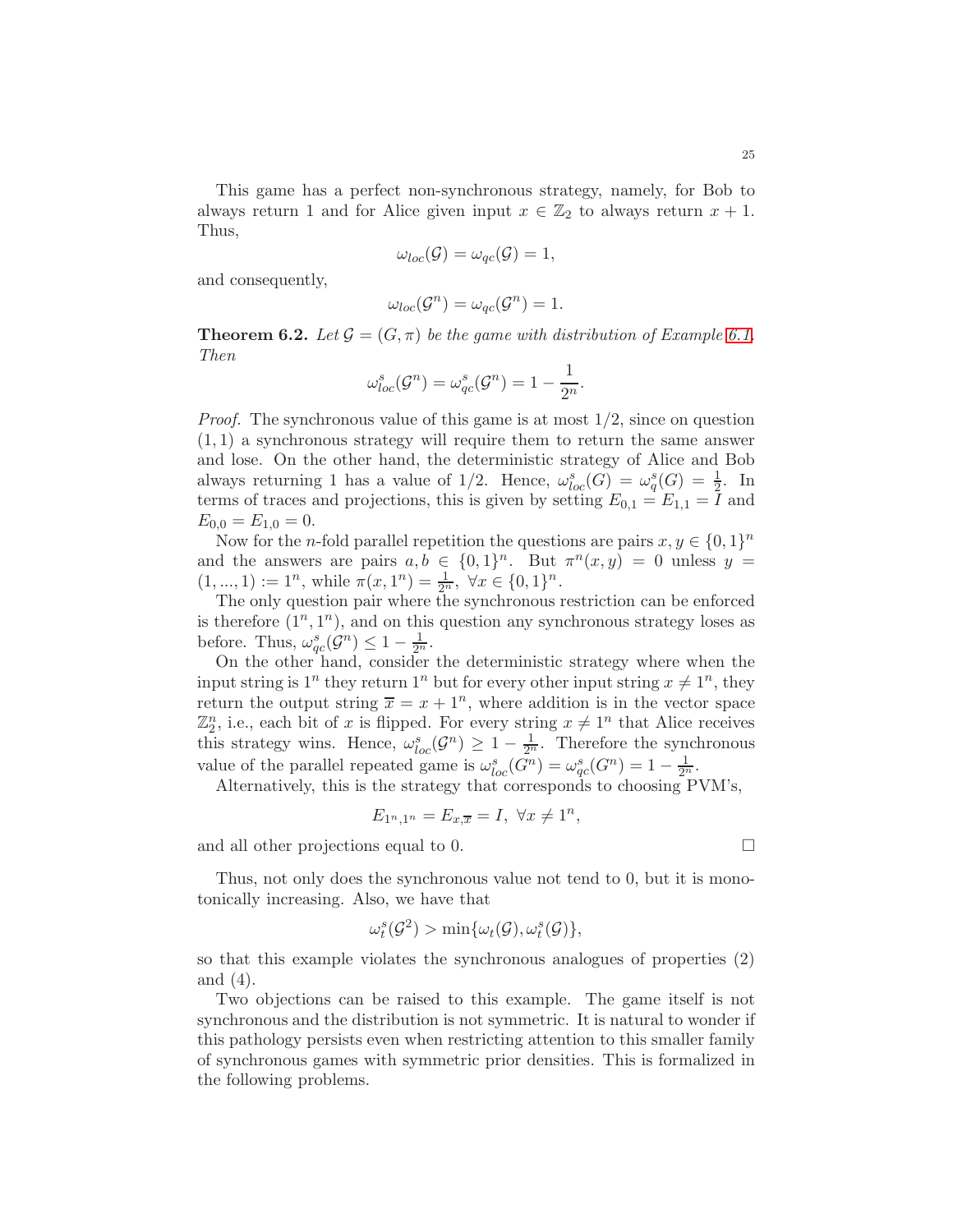**Problem 6.3.** If  $\mathcal{G}_i = (G_i, \pi_i), i = 1, 2$  are symmetric synchronous games with symmetric densities, then Is  $\omega_t^s(\mathcal{G}_1 \times \mathcal{G}_2) \leq \min(\omega_t^s(\mathcal{G}_1), \omega_t^s(\mathcal{G}_2))$ ?

**Problem 6.4.** If G is a symmetric, synchronous game with symmetric dis*tribution, can*  $\omega_t^s(G^n)$  *be monotone increasing?* 

We next return our attention to XOR games.

First note that the product of two XOR games is not an XOR game. In fact the product is not even a game with binary answers. Our first step is to recall an operation on XOR games, studied in [\[CSUU08\]](#page-35-15), that unlike the product, produces an XOR game. The **XOR of XOR games**  $G_1$  and  $G_2$ with densities  $\pi_1, \pi_2$  and rule functions  $f_1$  and  $f_2$ , denoted by  $G_1 \oplus G_2$ , is the XOR game  $(I_1 \times I_2, \{0,1\}, \lambda)$  with distribution  $\pi_1 \times \pi_2$  and rule function  $\lambda$ defined so that  $\lambda((x_1, x_2), (y_1, y_2), a, b) = 1$  iff  $a + b = f_1(x_1, y_1) + f_2(x_2, y_2)$ in  $\mathbb{Z}_2$ . The XOR of more than two games is defined inductively.

The following result shows why this is an interesting operation on XOR games.

**Proposition 6.5.** Let  $\mathcal{G}_i = (I_i, \{0, 1\}, \lambda_i, \pi_i), i = 1, 2$  be XOR games with densities and cost matrices  $A_{\mathcal{G}_i}$ ,  $i = 1, 2$ . Then the cost matrix of their direct *sum satisfies*

$$
A_{\mathcal{G}_1\oplus\mathcal{G}_2}=A_{\mathcal{G}_1}\otimes A_{\mathcal{G}_2}.
$$

The bias of a game with distribution is defined by the formulas

$$
\epsilon_t(\mathcal{G}) = 2\omega_t(\mathcal{G}) - 1, \ t = loc, q, qc,
$$

and corresponds to the probability of winning minus the probability of losing. Similarly, we have the synchronous bias,

$$
\epsilon_t^s(\mathcal{G})=2\omega_t^s(\mathcal{G})-1, \ t=loc,q,qc.
$$

In [\[CSUU08,](#page-35-15) Theorem 1] it was proven that the quantum bias of XOR games is multiplicative for the direct sum operations, i.e.,

$$
\epsilon_q(\mathcal{G}_1 \oplus \mathcal{G}_2) = \epsilon_q(\mathcal{G}_1)\epsilon_q(\mathcal{G}_2).
$$

In what follows we show that this fails for the synchronous bias, even for a family of games that is very well behaved.

**Definition 6.6.** An XOR game with distribution  $\pi$  will be called a synchronous XOR game, provided that the game is synchronous, i.e.,  $f(x, x) =$ 0, symmetric,  $f(x, y) = f(y, x)$  and the distribution is symmetric,  $\pi(x, y) =$  $\pi(y,x)$ .

Note that when  $\mathcal G$  is a synchronous XOR game, we have that the cost matrix  $A_{\mathcal{G}} = ((-1)^{f(x,y)} \pi(x,y)) = A_{\mathcal{G}}^T$  and hence,

$$
A_{\mathcal{G}}^{s}=A_{\mathcal{G}}.
$$

In what follows we first show that the perfect parallel repetition does not hold for the synchronous bias of synchronous XOR games. We then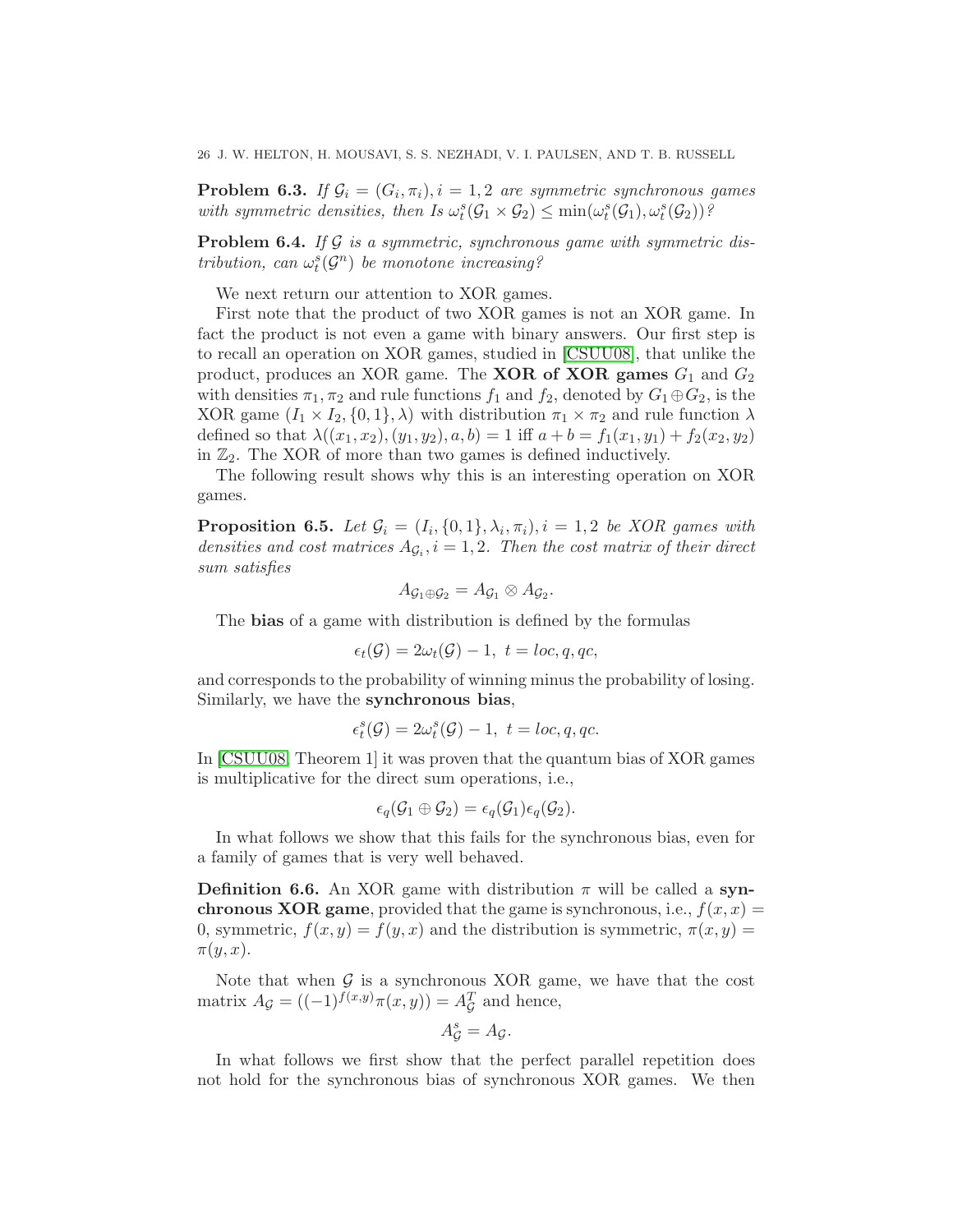identify a subclass of XOR games for which the synchronous value satisfies the perfect parallel repetition.

Restating Theorem [4.7](#page-17-0) in terms of biases yields:

**Theorem 6.7.** Let  $G = (I, \{0, 1\}, \lambda)$  be an XOR game with  $n := |I|$ , and *suppose*  $f: I \times I \rightarrow \{0,1\}$  *is a function satisfying*  $f(x,y) = a \oplus b$  *for all*  $a, b \in \{0, 1\}$ *. Let*  $\pi(x, y)$  *be a prior distribution on* I*. Then for*  $\mathcal{G} = (G, \pi)$ *,* 

$$
\epsilon_{qc}(\mathcal{G}) = \epsilon_q(\mathcal{G}) = \max_{P \in \mathcal{E}_{2n}} Tr(B_{\mathcal{G}}P)
$$

*and*

$$
\epsilon_{qc}^s(\mathcal{G}) = \epsilon_q^s(\mathcal{G}) = \max_{P \in \mathcal{E}_n} Tr(A_{\mathcal{G}}^s P).
$$

Fix the question set to be  $I = \{1, \ldots, m\}$  and we can equivalently write the above optimization problem for the bias of a synchronous XOR game as the primal-dual semidefinite programs

$$
(P) \quad \text{maximize:} \quad \langle A, P \rangle \quad (D) \quad \text{minimize:} \quad \sum_{k=1}^{m} y_k
$$
\n
$$
\text{subject to:} \quad \text{diag}(P) = 1,
$$
\n
$$
P \ge 0,
$$
\n
$$
(D) \quad \text{minimize:} \quad \sum_{k=1}^{m} y_k
$$
\n
$$
\text{subject to:} \quad \text{Diag}(y) - A \succeq 0,
$$

where the inner product is the trace inner product,

$$
A := A_{\mathcal{G}}^{s} = 1/2(\pi(x, y)(-1)^{f(x, y)}) + 1/2(\pi(x, y)(-1)^{f(x, y)})^{T},
$$

and diag is the function that zeros out nondiagonal entries of a matrix, and Diag of a vector is the matrix where the diagonal entries are the vector entries and nondiagonal entries are zero. This primal-dual satisfies the Slater condition [\[Sl50\]](#page-36-16) and therefore their optimal values are attained and are equal. In fact by complementary slackness if  $(P^*, y^*)$  is an optimal solution pair for primal and dual then it holds that  $P^*(\text{Diag}(y^*) - A) = 0$ . Now if y' is any other optimal dual solution, it holds that  $P^*$  Diag $(y^* - y') = 0$ . Since the diagonal entries of P are 1, this implies that  $y' = y^*$ . Therefore we get the following lemma

#### Lemma 6.8. *The dual problem* (D) *has a unique optimal solution.*

In the next theorem, we show that the bias of an XOR game for which  $\text{Diag}(y^*) \geq A \geq -\text{Diag}(y^*)$ , where  $y^*$  is the unique dual optimal solution, are multiplicative. That is for any two XOR games with this property, we have  $\epsilon_q^s(G_1 \oplus G_2) = \epsilon_q^s(G_1) \epsilon_q^s(G_2)$ . This in particular includes all XOR games for which the game matrix is positive semidefinite. This is not true for all XOR games as is shown by the next example.

**Example 6.9.** Let  $\mathcal{G}$  be the synchronous XOR game with cost matrix

$$
A = \begin{bmatrix} \frac{1}{21} & -\frac{3}{21} & -\frac{3}{21} \\ -\frac{3}{21} & \frac{1}{21} & -\frac{3}{21} \\ -\frac{3}{21} & -\frac{3}{21} & \frac{1}{21} \end{bmatrix}.
$$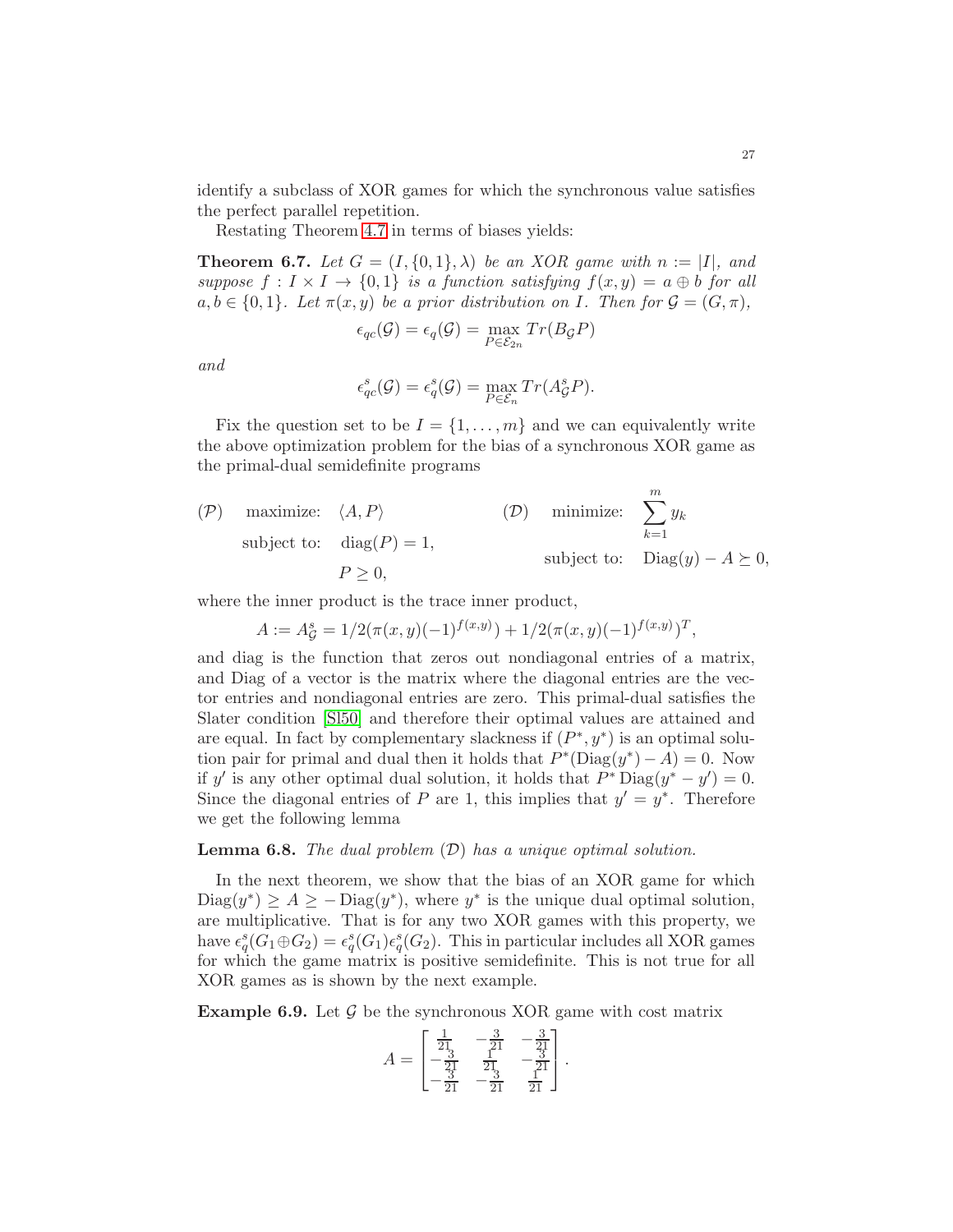The pair  $P^* =$  $\sqrt{ }$  $\overline{1}$  $1 - \frac{1}{2} - \frac{1}{2}$  $-\frac{1}{2}$   $1^{\frac{2}{2}}$   $-\frac{1}{2}$  $\frac{1}{2}$  1  $-\frac{1}{2}$  $-\frac{1}{2}$   $-\frac{1}{2}$   $1$   $2$  $\frac{1}{2}$  1 1 | and  $y^* =$  $\sqrt{ }$  $\overline{1}$ 4  $^{21}_{4}$  $^{21}_{4}$ 21 1 are easily seen to be feasible

solutions of the primal and dual SDPs and they achieve the same value  $\frac{4}{7}$ in the primal and dual problems, respectively. Therefore they are optimal solutions and the optimal value and hence the synchronous quantum bias of this game is

$$
\epsilon_q^s(\mathcal{G}) = \frac{4}{7}.
$$

Now the cost matrix for the game  $\mathcal{G}' = \mathcal{G} \oplus \mathcal{G}$  is  $A \otimes A$ . Therefore the primal-dual problem for  $\mathcal{G}'$  is

$$
\begin{array}{ll}\n\text{(P)} & \text{maximize:} \quad \langle A \otimes A, W \rangle \\
\text{subject to:} & \text{diag}(W) = 1, \\
& W \succeq 0,\n\end{array}\n\quad\n\begin{array}{ll}\n\text{(D)} & \text{minimize:} \quad \sum_{k=1}^{9} u_k \\
\text{subject to:} & \text{Diag}(u) - A \otimes A \succeq 0.\n\end{array}
$$

Now from a similar argument like above the pair  $W^* = ee^*$  where  $e \in \mathbb{C}^9$  is the all-one vector and  $u = (\frac{5}{21})^2 e$  are optimal solutions for the primal and dual respectively and the optimal value is  $(\frac{5}{7})^2$ . So we have that

$$
\epsilon_q^s(\mathcal{G} \oplus \mathcal{G}) = (\frac{5}{7})^2 > (\frac{4}{7})^2 = \epsilon_q^s(\mathcal{G})^2.
$$

Note that the unique optimal solution  $y^*$  for the dual problem of G does not satisfy the condition

$$
\text{Diag}(y^*) \ge A \ge -\text{Diag}(y^*)
$$

because the eigenvalues of A are  $4/21$ ,  $4/21$ ,  $-5/21$ .

**Definition 6.10.** We call a synchronous XOR game  $\mathcal G$  and symmetrized cost matrix  $A := A_{\mathcal{G}}^s$  balanced, if the unique optimal dual solution  $y^*$  satisfies

$$
Diag(y^*) \ge A \ge -Diag(y^*).
$$

Suppose that  $\mathcal G$  is a balanced game and  $y^*$  is its unique dual optimal solution. Note that if  $y^*(i) \leq 0$  for some question *i*, then the inequalities above imply that  $y^*(i) = A(i, i) = 0$ . Then again since  $A + \text{Diag}(y^*)$  is positive semidefinite (and its ith diagonal element is 0), it must be that the ith column and row of A are all zeros. Therefore it is true that  $\pi(i, j)$  =  $\pi(i, i) = 0$  for all questions j. Therefore question i is irrelevant and can be removed from the question set of the original game. Thus without loss of generality, we can assume that  $y^* > 0$ .

**Proposition 6.11.** *Any XOR G game for which*  $A_{\mathcal{G}}^{s} \geq 0$  *is balanced.* 

**Theorem 6.12.** *If*  $G_i$ ,  $i = 1, 2$  *are balanced XOR games, then* 

$$
\epsilon_q^s(\mathcal{G}_1 \oplus \mathcal{G}_2) = \epsilon_q^s(\mathcal{G}_1) \epsilon_q^s(\mathcal{G}_2)
$$

*and*  $\mathcal{G}_1 \oplus \mathcal{G}_2$  *is balanced.*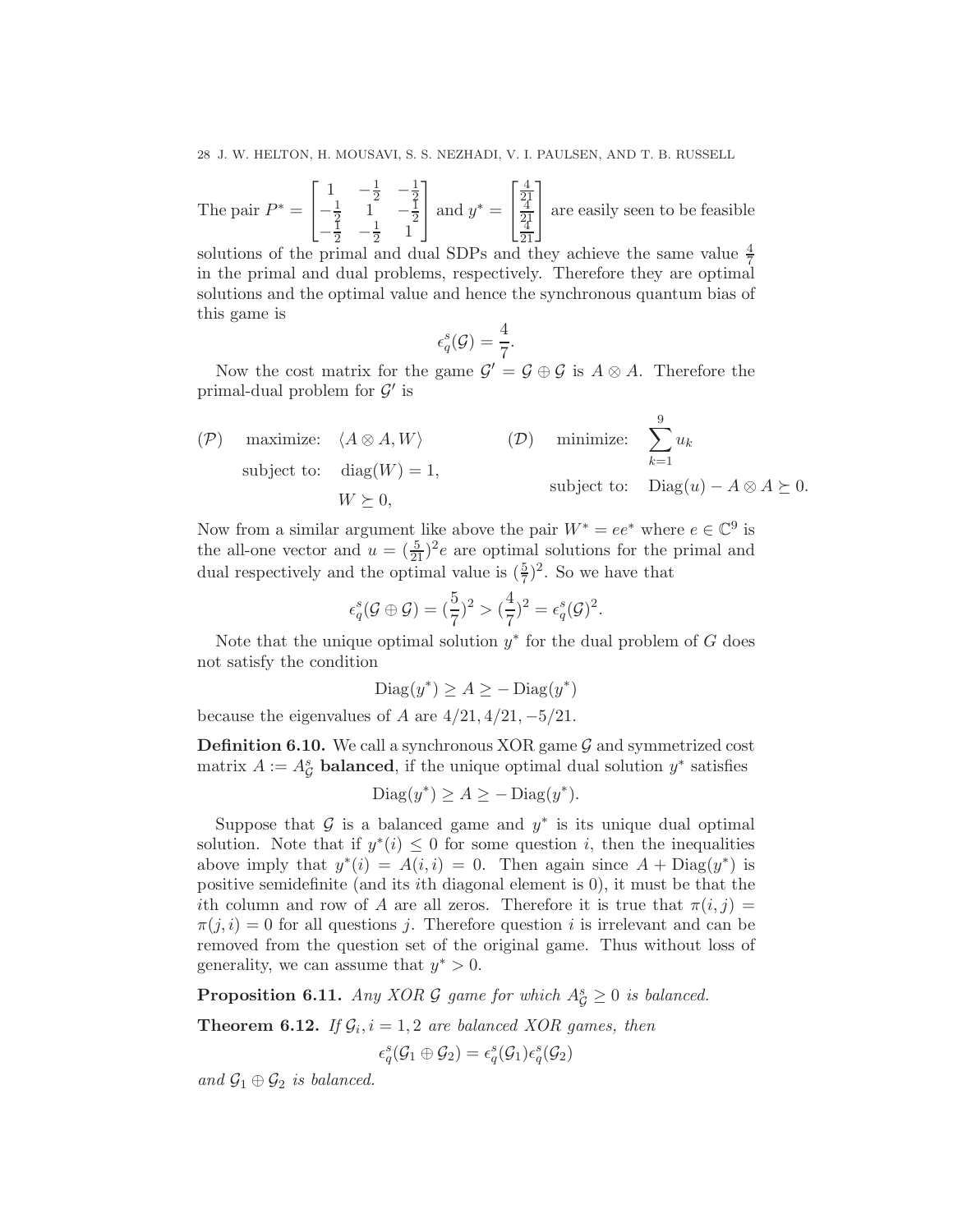*Proof.* It is straightforward to see that  $\epsilon_q^s(\mathcal{G}_1 \oplus \mathcal{G}_2) \geq \epsilon_q^s(\mathcal{G}_1)\epsilon_q^s(\mathcal{G}_2)$ . So we just prove the reverse inequality  $\epsilon_q^s(\mathcal{G}_1 \oplus \mathcal{G}_2) \leq \epsilon_q^s(\mathcal{G}_1)\epsilon_q^s(\mathcal{G}_2)$ .

Let  $A_1$  and  $A_2$  be the symmetrized cost matrices of  $\mathcal{G}_1$  and  $\mathcal{G}_2$ , respectively. Then the symmetrized cost matrix of  $\mathcal{G} = \mathcal{G}_1 \oplus \mathcal{G}_2$  is  $A = A_1 \otimes A_2$ . By assumption the unique optimal dual solutions satisfy  $y_1 > 0$  and  $y_2 > 0$  and

$$
- \operatorname{Diag}(y_1) \le A_1 \le \operatorname{Diag}(y_1),
$$
  

$$
- \operatorname{Diag}(y_2) \le A_2 \le \operatorname{Diag}(y_2).
$$

As we mentioned earlier, without loss of generality, we may assume  $\text{Diag}(y_1)$ 0 and  $Diag(y_2) > 0$ . So we have

$$
-I \leq \text{Diag}(y_1)^{1/2} A_1 \text{Diag}(y_1)^{1/2} \leq I,
$$
  

$$
-I \leq \text{Diag}(y_2)^{1/2} A_2 \text{Diag}(y_2)^{1/2} \leq I.
$$

This implies that the operator norm of

$$
(\text{Diag}(y_1)^{1/2} \otimes \text{Diag}(y_2)^{1/2}) (A_1 \otimes A_2) (\text{Diag}(y_1)^{1/2} \otimes \text{Diag}(y_2)^{1/2})
$$

is at most 1 and therefore

 $-I \leq (\text{Diag}(y_1)^{1/2} \otimes \text{Diag}(y_2)^{1/2}) (A_1 \otimes A_2) (\text{Diag}(y_1)^{1/2} \otimes \text{Diag}(y_2)^{1/2}) \leq I$ 

which equivalently can be written as

$$
- \operatorname{Diag}(y_1) \otimes \operatorname{Diag}(y_2) \le A_1 \otimes A_2 \le \operatorname{Diag}(y_1) \otimes \operatorname{Diag}(y_2).
$$

Thus  $y_1 \otimes y_2$  is a feasible solution of the dual problem of  $G_1 \oplus G_2$ . Therefore the bias of  $G_1 \otimes G_2$  is at most  $\epsilon_q^s(G_1)\epsilon_q^s(G_2)$ . Therefore it must be that  $\epsilon_q^s(G_1 \oplus G_2) = \epsilon_q^s(G_1)\epsilon_q^s(G_2)$  and  $y_1 \otimes y_2$  is the unique dual optimal solution for  $G_1 \oplus G_2$ . Finally, from the last inequality we derived, the game  $G_1 \oplus G_2$ is balanced.  $\Box$ 

## 7. Optimality Conditions

<span id="page-28-0"></span>In this section we derive conditions that a family  $E$  of  $n \; k$ -PVM's in a tracial C<sup>\*</sup>-algebra  $(\mathcal{A}, \tau)$  must satisfy in order to give the optimal value of a game. In finite dimensions we add the restriction that  $E$  is optimal over POVM's and obtain stronger optimality conditions.

More precisely, given an *n* input, k output game and distribution,  $\mathcal{G} =$  $(G, \pi)$ , and a tracial C<sup>\*</sup>-algebra  $(\mathcal{A}, \tau)$ , we seek conditions that a family  $E := \{E_{x,a} : x \in I, a \in O\}$  of n k-PVM's or k-POVM's must satisfy in order to maximize the quantity

$$
\phi(E) = \sum_{(x,y,a,b) \in W} \pi(x,y)\tau(E_{x,a}E_{y,b}) = \sum_{(x,y,a,b)} \pi(x,y)\lambda(x,y,a,b)\tau(E_{x,a}E_{y,b}).
$$

When a family maximizes  $\phi$  over all PVM-families in  $\mathcal{A}$ , we call it **optimal** for  $(A, \tau)$ . We will often be interested in the case  $A = M_m$  where it is clear that such a maximum is always attained. Given a family of operators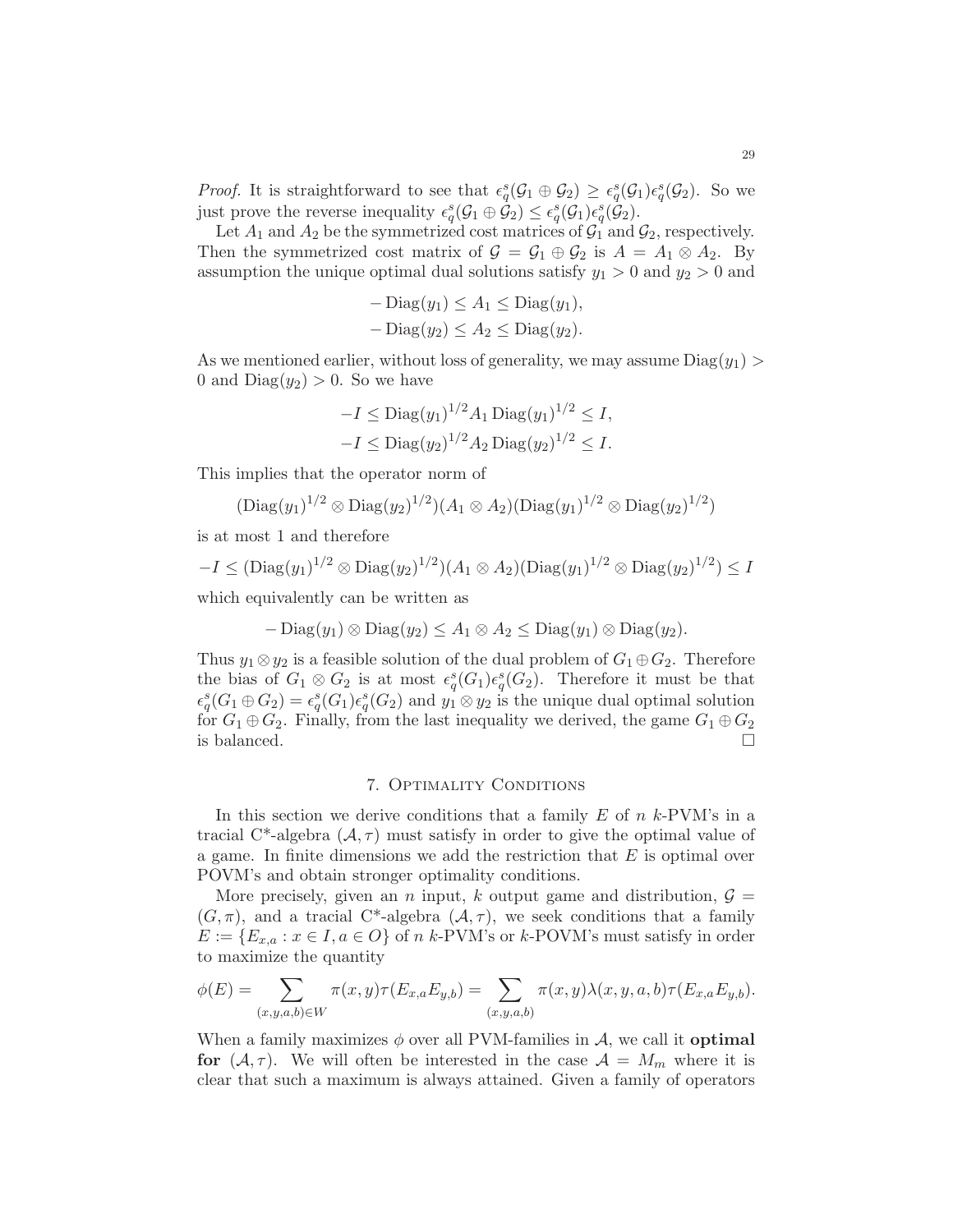${E_{x,a} : x \in I, a \in O}$  as above, and a game with distribution, for each fixed  $(x, a) \in I \times O$  we set

$$
Q_{x,a} = \sum_{\substack{y,b \\ (x,y,a,b)\in N, y\neq x}} \pi(x,y) E_{y,b} + \sum_{\substack{y,b \\ (y,x,b,a)\in N, y\neq x}} \pi(y,x) E_{y,b}.
$$

Note that when  $\lambda$  is symmetric and the distribution is symmetric, then both sums occurring in the definition of  $Q_{x,a}$  are equal.

<span id="page-29-0"></span>7.1. Optimality over families of PVM's. We begin with a first derivative condition.

<span id="page-29-1"></span>**Proposition 7.1.** Let  $(G,\pi) = (I, O, \lambda, \pi)$  be a synchronous game with *distribution, let*  $(A, \tau)$  *be a faithful trace of type t, let*  ${E_{x,a}} \subseteq A$  *and let*  $p(a, b|x, y) = \tau(E_{x,a}E_{y,a})$ *. If*  $\{E_{x,a}\}\$  *is optimal for*  $(A, \tau)$ *, then* 

$$
\sum_{a} E_{x,a} Q_{x,a} = \sum_{a} Q_{x,a} E_{x,a}, \forall x \in I.
$$

*Proof.* Fix  $x_0 \in I$ . Let  $H = H^* \in \mathcal{A}$  and replace the projections  $E_{x_0,a}$ by  $e^{iHr}E_{x_0,a}e^{-iHr}$ , while leaving all the other projections fixed. Let us call these new projections  ${F_{x,a}}$  and the density  $p_r(a, b|x, y)$  and consider the function,

$$
f(r) = 1 - \omega(\mathcal{G}, \pi, p_r) = \sum_{(x, y, a, b) \in N} \pi(x, y) p_r(a, b | x, y).
$$

Note that this function is a constant except for terms appearing in  $Q_{x_0,a}$ 

Since this smooth function attains its minimum at  $r = 0$  we must have that

$$
0 = f'(0) = i \sum_{\substack{a,y,b \\ (x_0,y,a,b) \in N, y \neq x_0}} \pi(x_0, y) \tau(HE_{x_0,a}E_{y,b} - E_{x_0,a}HE_{y,b})
$$
  
+  $i \sum_{\substack{a,y,b \\ (y,x_0,b,a) \in N, y \neq x_0}} \pi(y,x_0) \tau(E_{y,b}HE_{x_0,a} - E_{y,b}E_{x_0,a}H)$   
=  $i \sum_{\substack{a,y,b \\ (x_0,y,a,b) \in N, y \neq x_0}} \pi(x_0, y) \tau(H(E_{x_0,a}E_{y,b} - E_{y,b}E_{x_0,a}))$   
+  $i \sum_{\substack{a,y,b \\ (y,x_0,b,a) \in N, y \neq x_0}} \pi(y,x_0) \tau(H(E_{x_0,a}E_{y,b} - E_{y,b}E_{x_0,a}))$   
=  $i\tau(H(\sum_a E_{x_0,a}Q_{x_0,a} - Q_{x_0,a}E_{x,a})).$ 

Since this is true for every  $H = H^*$  and  $\tau$  is faithful, we have that

$$
\sum_{a} E_{x_0,a} Q_{x_0,a} - Q_{x_0,a} E_{x_0,a} = 0,
$$

and the result follows.  $\Box$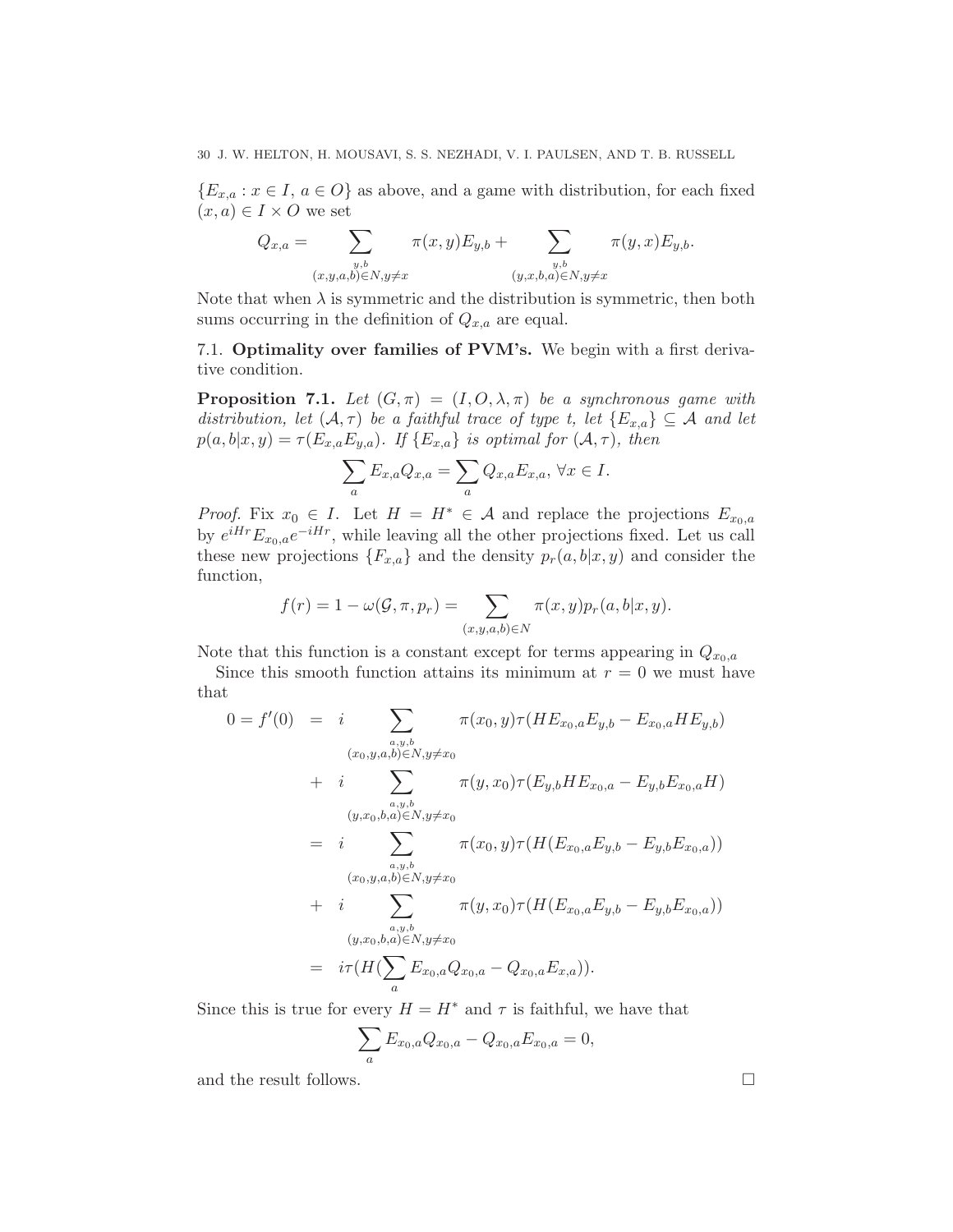Remark 7.2. This proof is adapted from [\[DPP19a\]](#page-35-10) where a similar idea was used to prove that for the graph correlation function, if a set of projections  ${P_x : x \in V}$  minimized the correlation for a graph  $(V, E)$ , then necessarily each  $P_x$  commuted with the sum of the projections over all vertices adjacent to x.

Remark 7.3. We show what this result says about the CHSH game, with uniform distribution. Recall that this game has  $I = O = \mathbb{Z}_2$  and the rules are that to win  $a + b = xy$  where the arithmetic is in the field  $\mathbb{Z}_2$ . Computation shows that

$$
Q_{0,0} = E_{1,1}, Q_{0,1} = E_{1,0}, Q_{1,0} = E_{1,0}, Q_{1,1} = E_{0,0}.
$$

Thus, the above result tells us that for an optimum strategy,

$$
E_{0,0}E_{1,1} + E_{0,1}E_{1,0} = E_{1,1}E_{0,0} + E_{1,0}E_{1,1}.
$$

Setting  $P = E_{0,0}$ ,  $Q = E_{1,0}$ , this equation becomes

$$
P(I - Q) + (I - P)Q = (I - Q)P + Q(I - P) \implies PQ = QP.
$$

Thus, an optimal synchronous strategy for this game is an abelian strategy, which shows that

$$
\omega_{qc}^s(CHSH) = \omega_{loc}^s(CHSH),
$$

and we know that this latter value is the supremum over all deterministic strategies where Alice and Bob must use the *same* function  $f: I \rightarrow O$ . It is well-known that among these four functions, the optimal is for Alice and Bob to always return 0, i.e.,  $f(x) = 0, \forall x$ , which has a value of 3/4. Thus, this game has no quantum advantage when we restrict to synchronous strategies.

**Remark 7.4.** If we have  ${E_{x,a}}$  optimal as above and we set

$$
\Omega_x = \sum_a E_{x,a} Q_{x,a}
$$

then the result is equivalent to  $\Omega_x = \Omega_x^*$ ,  $\forall x$  and it is also equivalent to the condition that  $E_{x,a}Q_{x,a}E_{x,b} = E_{x,a}Q_{x,b}E_{x,b}$ ,  $\forall a, b, x$ .

One difficulty with  $C^*$ -algebras is that they might contain few projections, for example the  $C^*$ -algebra of continuous functions on [0, 1] only contains the two trivial projections. However, von Neumann algebras are always generated by their projections. Given any C\*-algebra and faithful trace  $(\mathcal{A}, \tau)$  after we take the GNS representation, we may always look at the tracial von Neumann algebra generated by the image. Thus, insisting that A be a von Neumann algebra does not impose an undue restriction.

**Lemma 7.5.** Let  $(A, \tau)$  be a von Neumann algebra with a faithful trace  $\tau$ , *let* E *be a projection and let*  $H = H^*$ . If for every projection  $P \leq E$  we *have that*  $\tau(PH) \geq 0$ *, then*  $EHE \geq 0$ *.*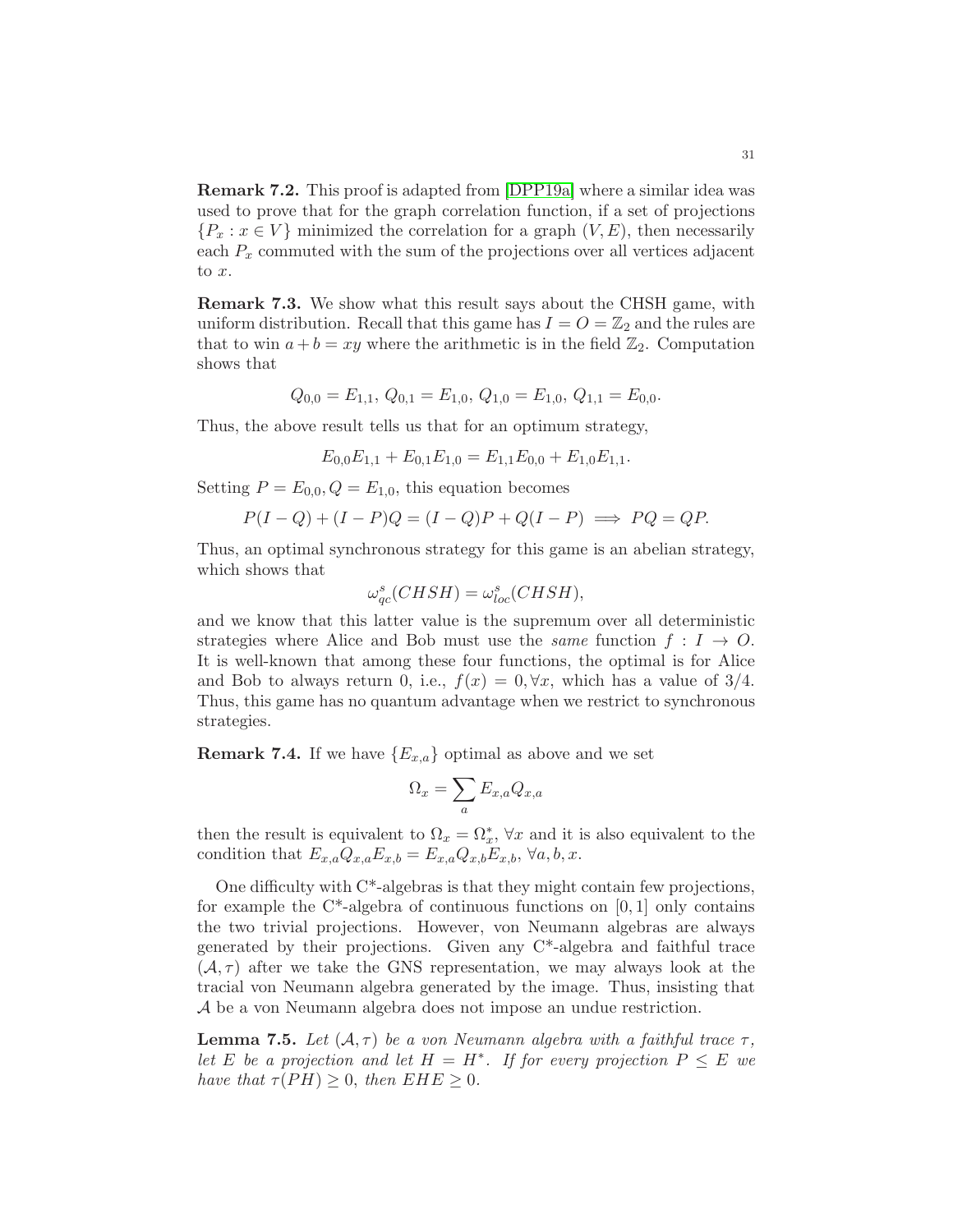<span id="page-31-0"></span>**Proposition 7.6.** *Let*  $(G,\pi) = (I, O, \lambda, \pi)$  *be a synchronous game with* distribution, let  $(A, \tau)$  be a von Neumann algebra with a faithful trace. If  ${E_{x,a}}$ *is optimal for*  $(A, \tau)$ *, then* 

(5) 
$$
E_{x,a}Q_{x,b}E_{x,a} + \delta_x^b E_{x,a} \le E_{x,a}Q_{x,a}E_{x,a} + \delta_x^a E_{x,a},
$$

*where*  $\delta_x^a = \pi(x, x) \lambda(x, x, a, a)$ *.* 

*Proof.* Fix an  $x_0$  and a pair  $a_0 \neq b_0$ , and a projection,  $P \leq E_{x_0,a_0}$ . If we replace the family  ${E_{x,a}}$  by the family  ${F_{x,a}}$  defined by

\n- $$
F_{x,a} = E_{x,a}, \forall x \neq x_0
$$
,
\n- $F_{x_0,c} = E_{x_0,c}, \forall c \neq a_0, b_0$
\n- $F_{x_0,a_0} = E_{x_0,a_0} - P$ ,
\n

•  $F_{x_0,b_0} = E_{x_0,b_0} + P$ ,

then the value  $\phi(F)$  of this new family of projections must be smaller than  $\phi(E)$ . Computing  $\phi(E) - \phi(F)$  and applying the above lemma yields the result.

<span id="page-31-1"></span>Remark 7.7. It is instructive to see what these results tell us in the case of the graph k-colouring game with uniform distribution. If a set of projections  ${E_{x,a}}$  is optimal for this game and we write  $y \sim x$  to indicate that vertices x, y are adjacent, then  $Q_{x,a} = 2 \sum_{y \sim x} E_{y,a}$  and the first derivative result tells us that for each  $a$ ,

$$
\sum_a E_{x,a} Q_{y,a} = \sum_a Q_{y,a} E_{x,a}.
$$

The second result implies that

$$
E_{x,a}(\sum_{y\sim x} E_{y,b})E_{x,a} \leq E_{x,a}(\sum_{y\sim x} E_{y,a})E_{x,a},
$$

since  $\delta_x^a = \delta_x^b$ . Summing this inequality over all  $b, b \neq a$  yields,

$$
d_x E_{x,a} \le k E_{x,a} (\sum_{y \sim x} E_{y,a}) E_{x,a},
$$

where  $d_x$  is the degree of the vertex x.

**Remark 7.8.** The necessary condition for a family to be optimal for  $(A, \tau)$ in Proposition [7.1](#page-29-1) comes from  $f'(0) = 0$ . An additional necessary condition for optimality comes from analyzing  $f''(0) \leq 0$ , which we did successfully and we found inequalities on the  $E_{x,a}Q_{x,b}E_{x,a}$  which are equivalent. Comparing these inequalities to those in Proposition [7.6](#page-31-0) yields, when  $A = M_n$ , that the conditions in Proposition [7.1](#page-29-1) and Proposition [7.6](#page-31-0) implies  $f''(0) \leq 0$ . This is unexpected, since one is derived by calculus and the other from permuting projections. We omit the proof, since as just noted it does not give a new optimality condition and the proof is not short.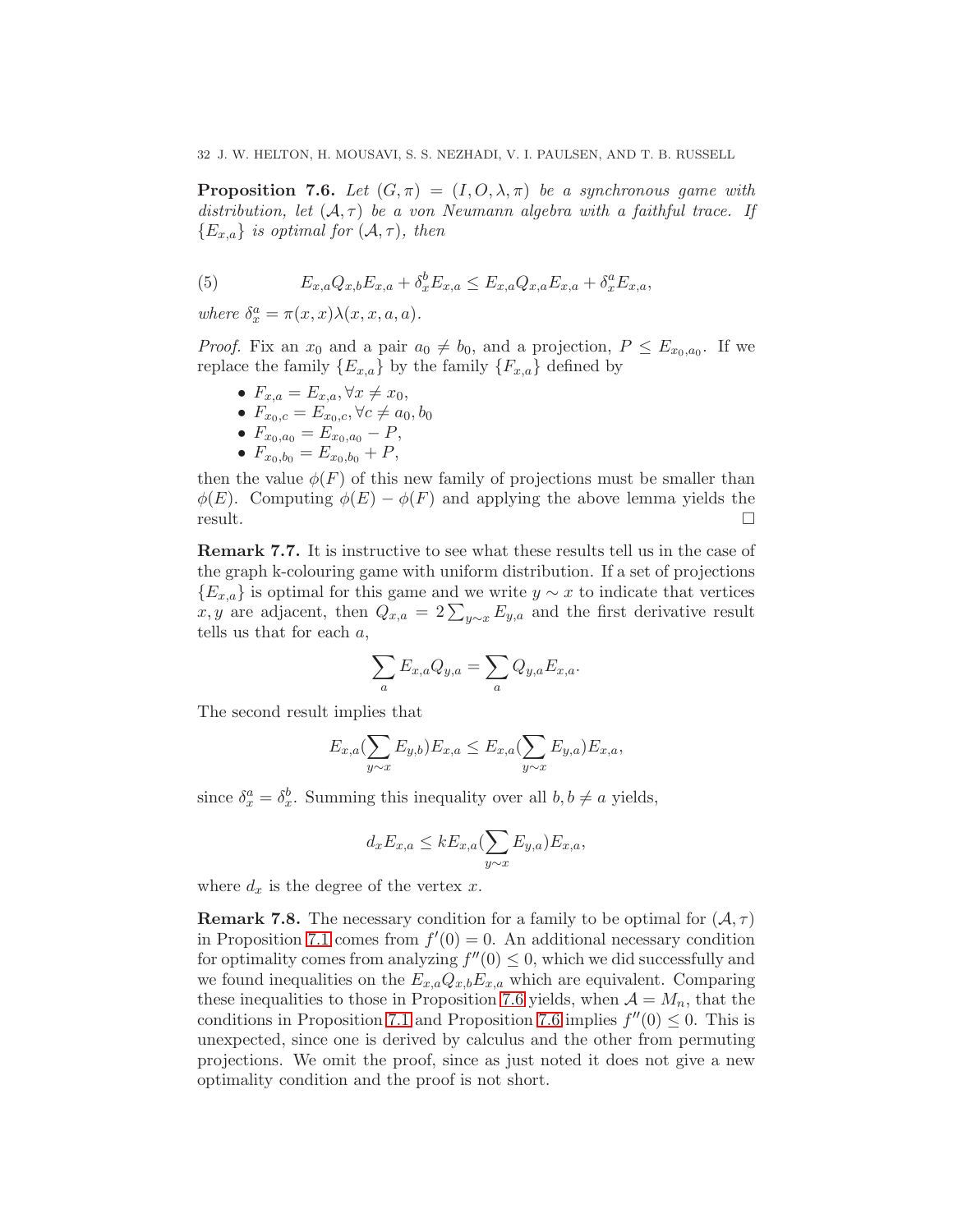<span id="page-32-0"></span>7.2. Optimizing over POVM's. This subsection makes different assumptions than the previous one. There we studied optimizers over PVM's. Here, we consider optimizing trace functionals over the bigger set of POVM's, which might well produce a higher maximum.

Note that if  $\{E_{x,a}\}\$ are only POVM's, then setting

$$
p(a, b|x, y) = \tau(E_{x,a}E_{y,b}),
$$

does define a density in  $C_{qc}$ , see Lemma 5.2 of [\[Ru20\]](#page-36-17). But it will not necessarily be a synchronous density. In fact, assuming that  $\tau$  is a faithful trace, we will have that the density is synchronous if and only if  $\tau(E_{x,a}E_{x,b})=0$ for  $a \neq b$  which is equivalent to  $E_{x,a}E_{y,b} = 0$ . On the other hand the fact that  $\sum_a E_{x,a} = I$  and  $E_{x,a}E_{x,b} = 0$  implies that each  $E_{x,a}$  is a projection. Thus, the set of densities that can be obtained in this fashion is strictly larger than the synchronous densities, but it is also known to be smaller than the set of all densities in  $C_{qc}$ . For more details on this set of densities see  $|Ru20|$ .

We write  $\omega_{\text{norm}}(G,\pi)$  for the value of a game over the set of densities obtained as traces of POVM's.

Throughout this section, we. will also require the extra restriction that  $\lambda(x, x, a, a) = 1, \forall x, a.$ 

With these assumptions we can use semidefinite programing theory, and so get powerful optimality conditions which easily imply the conclusions of Proposition [7.6](#page-31-0) and Proposition [7.1](#page-29-1) restricted to finite dimensions.

<span id="page-32-3"></span>**Proposition 7.9.** *Let*  $(G, \pi) = (I, O, \lambda, \pi)$  *be a synchronous game with distribution such that*  $\lambda(x, x, a, a) = 1$  *for all*  $a, x$  *and let*  $(A, \tau) = (M_n, tr_n)$ *be the*  $n \times n$  *matrices with their unique normalized trace. An optimizing POVM for*  $(A, \tau)$  *which is a PVM must satisfy* 

- <span id="page-32-1"></span>(1)  $\Omega_x - Q_{x,b} \geq 0$  for all b
- (2)  $(\Omega_x Q_{x,b})E_{x,b} = 0 = E_{x,b}(\Omega_x Q_{x,b})$  *for all b.*

*Suppose the max value of the game occurs with a finite dimensional strategy which is a synchronous strategy. Then the hypotheses of this proposition apply; so [\(1\)](#page-32-1) and (2) must both hold.*

Remark 7.10. An immediate consequence of this for the graph coloring problem is gotten by summing on  $b = 1, \ldots, k$ . We obtain

<span id="page-32-2"></span>
$$
(6) \t\t \t\t \Omega_x \ge \frac{d_x}{k}I \t\t \square
$$

This condition compressed by  $E_{x,a}$  is the same as the (weaker) one in Remark [7.7.](#page-31-1) So one naturally thinks of it as just saying that the (block) diagonal entries of [\(6\)](#page-32-2) are all positive semidefinite.

It is easily seen that the conclusions of Proposition [7.6](#page-31-0) are immediate consequences of Proposition [7.9\(](#page-32-3)[1\)](#page-32-1) (which requires stronger hypothesis on  $\lambda$ ).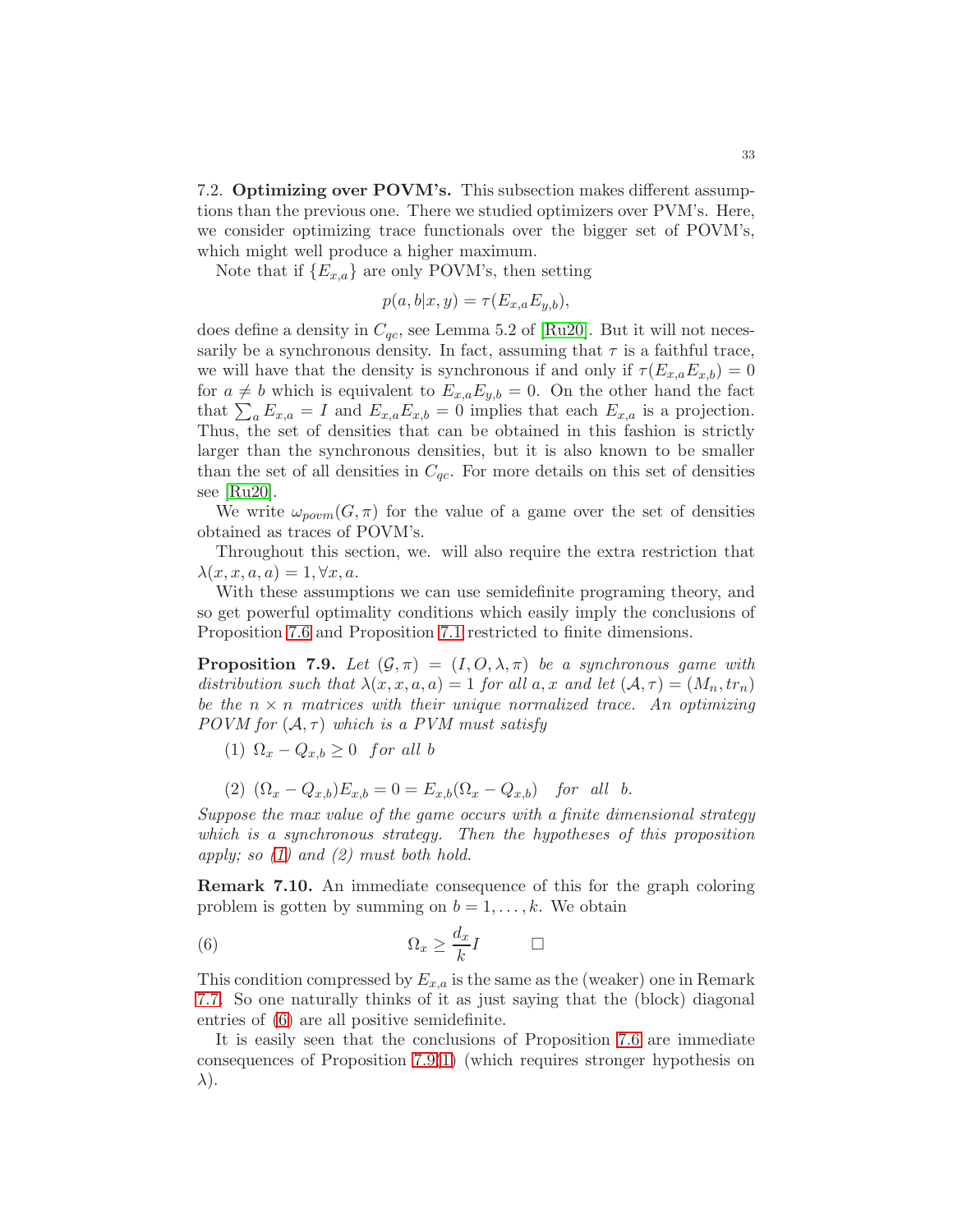7.2.1. *POVM proofs.* It will be very useful to sort  $\phi(E)$  according to dependence on a particular point  $x_0$ . Let  $E_x$  denote the POVM  $E_x :=$  ${E_{x,1}, \cdots, E_{x,k}}.$ 

<span id="page-33-0"></span>**Lemma 7.11.** *Fix*  $\tau$  *and fix*  $x_0$ *. Then* 

(7) 
$$
\phi(E) = n o(x_0) + \mu(E_{x_0}) + \sum_{a,b} \lambda(x_0, x_0, a, b) \ \tau(E_{x_0, a} E_{x_0, b}).
$$

 $no(x_0)$  has no dependence on  $x_0$  and  $\mu(E_x) := \tau(\sum_a E_{x,a} Q_{x,a}).$ 

*Proof.* This is a straightfoward decomposition of the sum defining  $\phi$ .  $\Box$ 

We are assuming that the diagonal of  $\lambda(x_0, x_0, a, a) = 1$ , that  $\lambda$  is synchronous, and that  $E_x$  is a PVM. Thus by Lemma [7.11](#page-33-0) we get  $\phi(E)$  =  $no(x_0) + \mu(E_{x_0,a})$  Therefore an optimal family for  $(\mathcal{A}, \tau)$  at a fixed  $x_0$  must maximize

$$
\tau(\sum_{a=1}^{k-1} E_{x_0,a} Q_{x_0,a}) + \tau(I - (E_{x_0,1} + \dots E_{x_0,k-1}) Q_{x,k})
$$

subject to

$$
E_{x_0,a} \ge 0
$$
 all  $a = 1... , k - 1$  and  $I - (E_{x_0,1} + ... E_{x_0,k-1}) \ge 0$ 

with  $E_{x_0,k}$  being set equal to the last expression. This is a Semi Definite Program (SDP) over a domain with interior whose dual SDP is

$$
\lim_{R} \tau(R^{kk})
$$

subject to

(1) 
$$
R \in \mathbb{R}^{nk \times nk}
$$
 is PSD, with  $R$  partitioned as  $R =: \begin{pmatrix} R^{11} & \dots & R^{1k} \\ \vdots & \ddots & \vdots \\ R^{k1} & \dots & R^{kk} \end{pmatrix}$ .  
\n(2)  $R^{aa} - R^{kk} = -Q_{x_0,a} + Q_{x_0,k}$ 

The off diagonal terms of R are irrelevant and we ignore them from now on. Here the standard Primal -Dual Optimality Conditions, see [\[AHO97\]](#page-35-19), are

<span id="page-33-1"></span>**Lemma 7.12.** If the POVM  $E_x$  and the dual optimizer R exist (i.e. the *optimum is achieved) for the core problem, then they satisfy for all* a*:*

- (1)  $R^{aa} > 0$
- (2)  $R^{aa}E_{x_0,a}=0=E_{x_0,a}R^{aa}$
- (3)  $R^{aa} R^{kk} = Q_{x_0,a} Q_{x_0,k}$  *for all a.*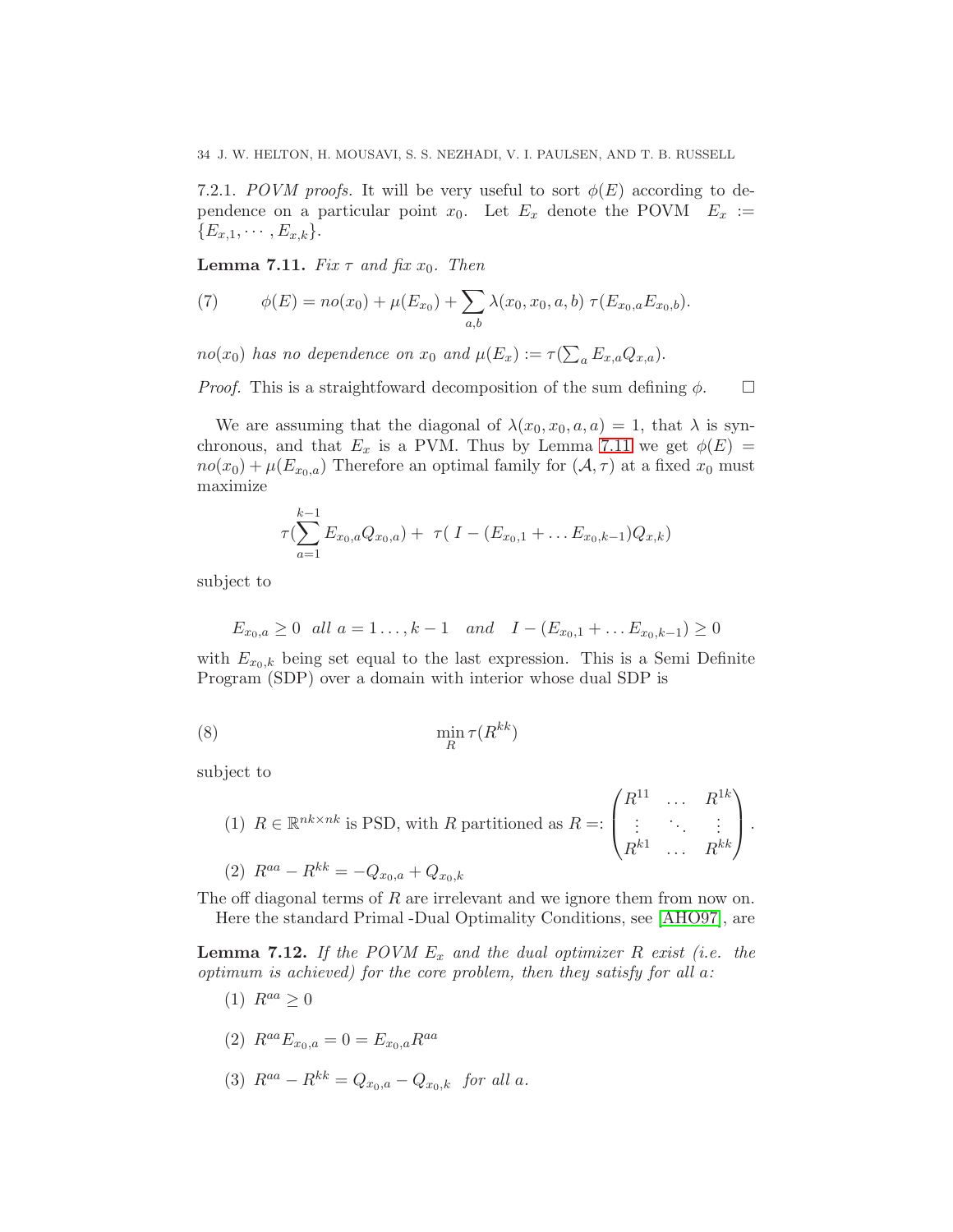*Proof of Proposition [7.9](#page-32-3)* Proposition [7.9](#page-32-3) follows from Lemma [7.12](#page-33-1) as we now see. First observe that  $R^{aa} - R^{bb} = -Q_{x_0,a} + Q_{x_0,b}$ , because

$$
R^{aa} - R^{bb} = R^{aa} - R^{kk} - (R^{bb} - R^{kk}).
$$

From this we get  $\Omega - Q^b = R^{bb} \ge 0$  for all b, because

$$
\sum_{a} E_{x_0, a}(Q_{x_0, a} - Q_{x_0, b}) = -\sum_{a} E_{x_0, a} R^{aa} + \sum_{a} E_{x_0, a} R^{bb},
$$

$$
\Omega - Q^b = +\sum_{a} E_{x_0, a} R^{bb} = R^{bb}.
$$

Letting  $\omega_{povm}(G, \pi)$  denote the max value of the game over all densities of the form  $\tau(E_{x,a}E_{y,b})$  for POVMs  $\{E_{x,a}\}\$ in a finite dimensional von Neumann algebra with a trace  $\tau$ , the last assertion of the proposition has main assumption which implies

$$
\omega_q^s(G, \pi) \leq \omega_{povm}(G, \pi) \leq \omega_{qc}(G, \pi) = \omega_q(G, \pi);
$$

the second inequality following from Lemma 5.2 of [\[Ru20\]](#page-36-17). Thus our maximizing PVM strategy is a POVM maximizer which amounts to the demanding hypothesis of Proposition [7.9.](#page-32-3)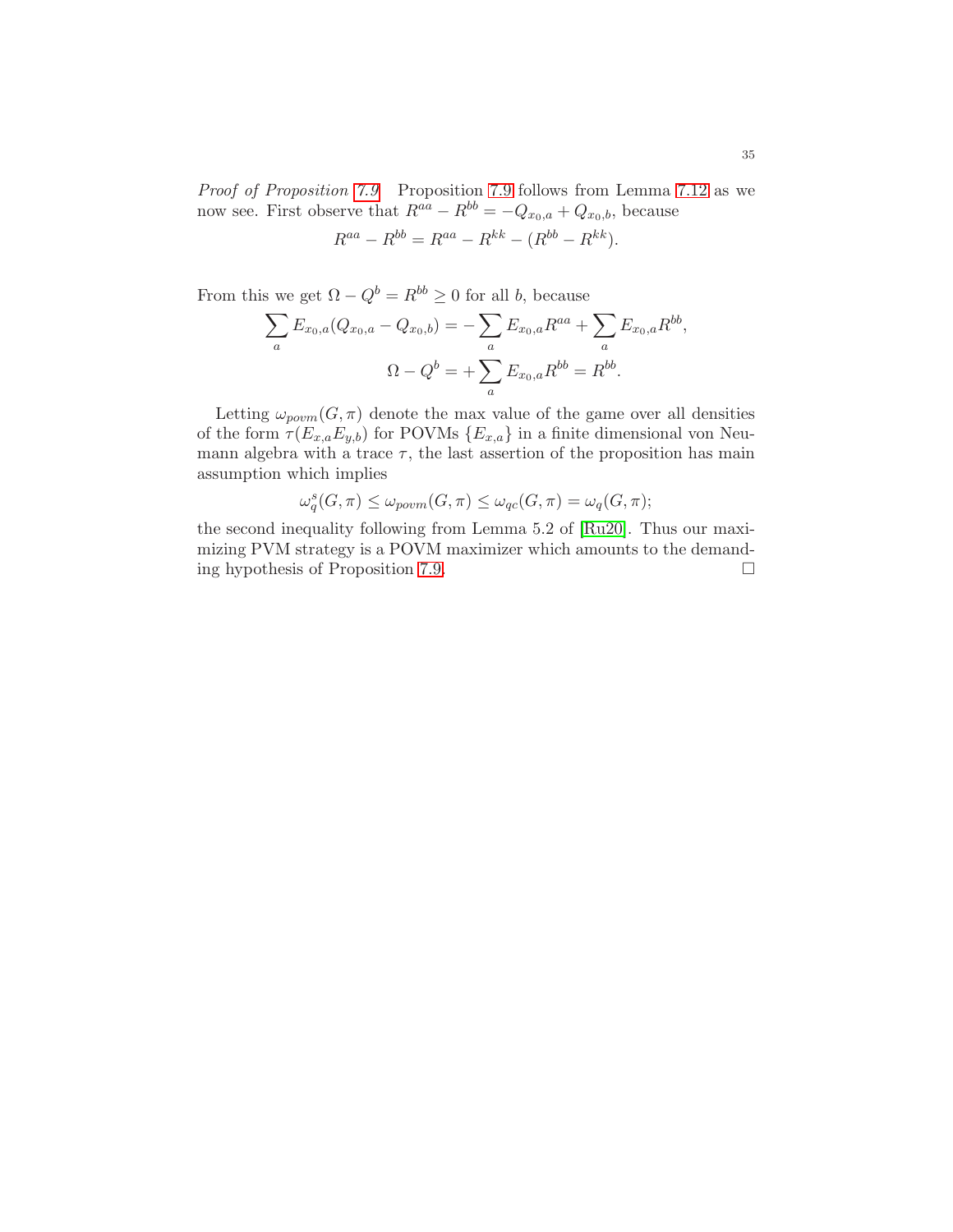#### <span id="page-35-0"></span>**REFERENCES**

- <span id="page-35-19"></span>[AHO97] F. Alizadeh, J. A. Haeberly, M. L. Overton, *Complementarity and nondegeneracy in semidefinite programming. Semidefinite programming*, Math. Programming 77 (1997), no. 2, Ser. B, 111–128.
- <span id="page-35-4"></span>[ALMSS98] S. Arora, C. Lund, R. Motwani, M. Sudan, and M. Szegedy, *Proof verification and the hardness of approximation problems*, Journal of the ACM, 45(1998), No.3, 501–555.
- <span id="page-35-5"></span>[AS98] S. Arora and S. Safra, *Probabilistic checking of proofs: A new characterization of NP*, Journal of the ACM, 45(1998), No.1, 70–122.
- <span id="page-35-2"></span>[BFL91] L. Babai, L. Fortnow, and C. Lund, *Non-deterministic exponential time has twoprover interactive protocols*, Computational Complexity, 1(1991), 3-40.
- <span id="page-35-1"></span>[BGKW88] M. Ben-Or, S. Goldwasser, J. Kilian, and A. Wigderson, *Multi-prover interactive proofs: How to remove intractability assumptions.*, In Proc. of the ACM Symposium on Theory of Computing, 20(1988), 113–131.
- <span id="page-35-18"></span>[BVY17] M. Bavarian, T. Vidick, and H. Yuen, *Hardness amplification for entangled games via anchoring*, In Proc. of the ACM Symposium on Theory of Computing, 49(2017), 303–316.
- <span id="page-35-11"></span>[Co20] A. Coladangelo, *A two-player dimension witness based on embezzlement, and an elementary proof of the non-closure of the set of quantum correlations*, Quantum, 4(2020), 282-300.
- <span id="page-35-6"></span>[CHSH69] J. F.Clauser, M. A. Horne, A. Shimony, and R. A. Holt, *Proposed Experiment to Test Local Hidden-Variable Theories*, Phys. Rev. Lett., 23(1969), No.15, 880–884.
- <span id="page-35-7"></span>[CHTW04] R. Cleve, P. Hoyer, B. Toner, J. Watrous, "Consequences and limits of nonlocal strategies," *Proceedings. 19th IEEE Annual Conference on Compuational COmplexity, 2004.*, 2004, pp. 236-249.
- <span id="page-35-9"></span>[CLS17] R. Cleve, L. Liu, and W. Slofstra, *Perfect commuting-operator strategies for linear system games*, Journal of Mathematical Physics, 58(2017), No.1, 1089-7658.
- <span id="page-35-8"></span>[CM14] R. Cleve and R. Mittal, *Characterization of Binary Constraint System Games*, International Colloquium on Automata, Languages and Programming(2014).
- <span id="page-35-14"></span>[CP79] J. Cuntz and G. Pedersen, *Equivalence and Traces on C\*-algebras*, Journal of Functional Analysis 33(1979), 135-164.
- <span id="page-35-12"></span>[CS18] A. Coladangelo and J. Stark, *Unconditional separation of finite and infinitedimensional quantum correlations*, [arXiv:1708.06522\(](http://arxiv.org/abs/1708.06522)2018).
- <span id="page-35-15"></span>[CSUU08] R. Cleve, W. Slofstra, F. Unger, S. Upadhyay, *Perfect Parallel Repetition Theorem for Quantum Xor Proof Systems*, *Comput. Complex.* 17, 2 (2008), pp. 282–299.
- <span id="page-35-10"></span>[DPP19a] K. Dykema, V. I. Paulsen, J. Prakash, *Non-closure of the set of quantum correlations via graphs*, Communications in Mathematical Physics 365, pp.1125-1142 (2019).
- [DPP19b] K. Dykema, V. I. Paulsen, J. Prakash, *The Delta Game*, Quantum Information & Computation, Vol. 18, Issue 7-8, pp. 599-616, 2019.
- <span id="page-35-17"></span>[DSV15] I. Dinur, D. Steurer, and T. Vidick, *A parallel repetition theorem for entangled projection games*, Computational Complexity, 24(2015), 201–254.
- <span id="page-35-3"></span>[FGLSS96] U. Feige, S. Goldwasser, L. Lovasz, S. Safra, and M. Szeged, *Interactive proofs and the hardness of approximating cliques*, Journal of the ACM, 43(1996), No.2, 268–292.
- <span id="page-35-16"></span>[HJ12] R. A. Horn, C. R. Johnson, *Matrix Analysis*, 2nd edition. Cambridge University Press (2012).
- <span id="page-35-13"></span>[HMPS19] W. Helton, K. P. Meyer, V. I. Paulsen, M. Satriano, *Algebras, Synchronous Games and Chromatic Numbers of Graphs*, New York Journal of Mathematics, Vol. 25(2019), pp. 328-361.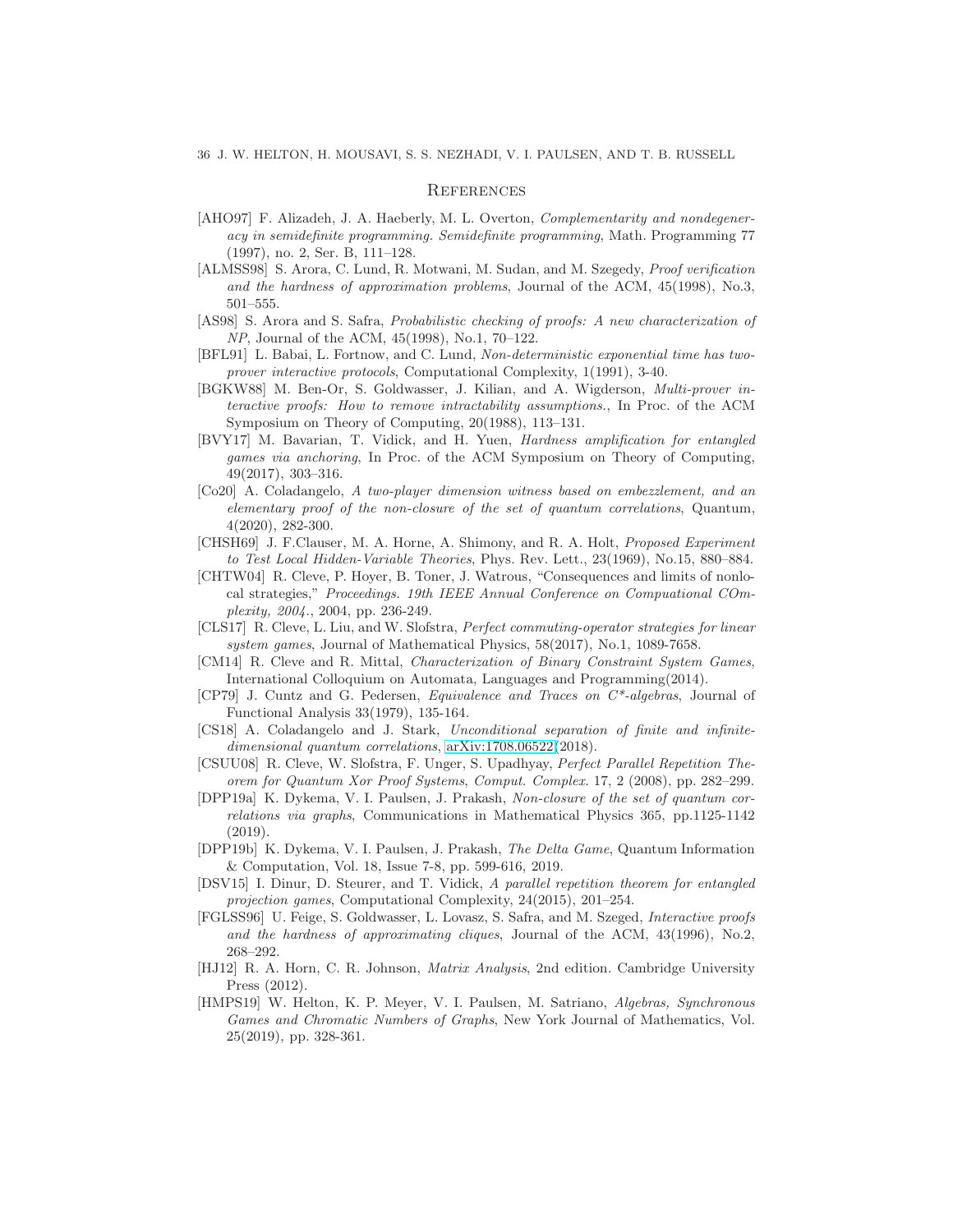- <span id="page-36-8"></span>[JNPPSW11] M. Junge, M. Navascues, C. Palazuelos, D. Perez-Garcia, V. B. Scholz, and R. F. Werner, *Connes' embedding problem and Tsirelson's problem*, Journal of Mathematical Physics, 52(2011).
- <span id="page-36-0"></span>[JNVWY20] Zhengfeng Ji, Anand Natarajan, Thomas Vidick, John Wright, and Henry Yuen, *MIP\*=RE*, [arXiv:2001.04383\(](http://arxiv.org/abs/2001.04383)2020).
- <span id="page-36-14"></span>[JPY14] R. Jain and A. Pereszlényi and P. Yao, *A Parallel Repetition Theorem for Entangled Two-Player One-Round Games under Product Distributions*, In Proc. of the IEEE Conference on Computational Complexity, 29(2014), 209-216.
- <span id="page-36-7"></span>[KPS18] S. J. Kim, V. I. Paulsen, and C. P. Schafhauser, *A synchronous game for binary constraint systems*, Journal of Mathematical Physics 59(2018), 032201.
- [KR12] E. Kirchberg, and M. Rordam, *Central sequence C\*-algebras and tensorial absorption of the Jiang-Su algebra*, Journal für die reine und angewandte Mathematik (Crelles Journal), 2014.
- <span id="page-36-10"></span>[KRS02] S. A. Kruglyak, V. I. Rabanovich, and Yu. S. Samolenko, *On sums of projections*, Functional Analysis and Its Applications, Vol. 36, No. 3, pp. 182–195, 2002
- <span id="page-36-2"></span>[Me90] N. D. Mermin, *Simple unified form for the major no-hidden-variables theorems*, Phys. Rev. Lett., 65(1990), No.27.
- <span id="page-36-15"></span>[MPTW21] L. Mancinska, V. I. Paulsen, I. G. Todorov, and A. M. Winter, *Products of synchronous games*, preprint.
- <span id="page-36-5"></span>[MR19] M. Musat and M. Rørdam, *Non-closure of Quantum Correlation Matrices and Factorizable Channels that Require Infinite Dimensional Ancilla (With an Appendix by Narutaka Ozawa)*, Communications in Mathematical Physics, 375(2019), no. 3, 1761–1776.
- <span id="page-36-13"></span>[Pa02] V. I. Paulsen, *Completely bounded maps and operator algebras*, Cambridge University Press, vol. 78, 2002.
- <span id="page-36-12"></span>[Pa16] V. I. Paulsen, *Entanglement and Non-locality*, online course notes.
- <span id="page-36-6"></span>[PSSTW16] V. I. Paulsen, S. Severini, D. Stahlke, I. G. Todorov, and A. Winter, *Estimating quantum chromatic numbers*, Journal of Functional Analysis, vol. 270, No. 6, pp. 2188-2222, 2016.
- <span id="page-36-9"></span>[PT15] V. I. Paulsen and I. G. Todorov, *Quantum chromatic numbers via operator systems*, Quarterly Journal of Math, 66(2015), no. 2, 677-692.
- <span id="page-36-17"></span>[Ru20] T. Russell, *Two-outcome synchronous correlation sets and Connes' embedding problem*, Quantum Information and Computation, 20(2020), No. 5&6, 361 - 374.
- <span id="page-36-3"></span>[RV15] O. Regev and T. Vidick, *Quantum XOR Games*, ACM Transactions on Computation Theory, 7(2015), No.15, 1-43.
- <span id="page-36-16"></span>[Sl50] M. Slater, *Lagrange Multipliers Revisited*, Cowles Commission Discussion Paper No. 403(1950).
- <span id="page-36-1"></span>[Sl19a] W. Slofstra, *The set of quantum correlations is not closed*, Forum of Mathematics, Pi, 7(2019), e1.
- <span id="page-36-4"></span>[Sl19b] W. Slofstra, *Tsirelson's problem and an embedding theorem for groups arising from non-local games*, Journal of the American Mathematical Society, 33(2019), no. 1, 1–56.
- <span id="page-36-11"></span>[Ts93] B. Tsirelson, *Some results and problems on quantum bell-type inequalities* Hadronic Journal Supplement, 8(1993), no. 4, 329–345.